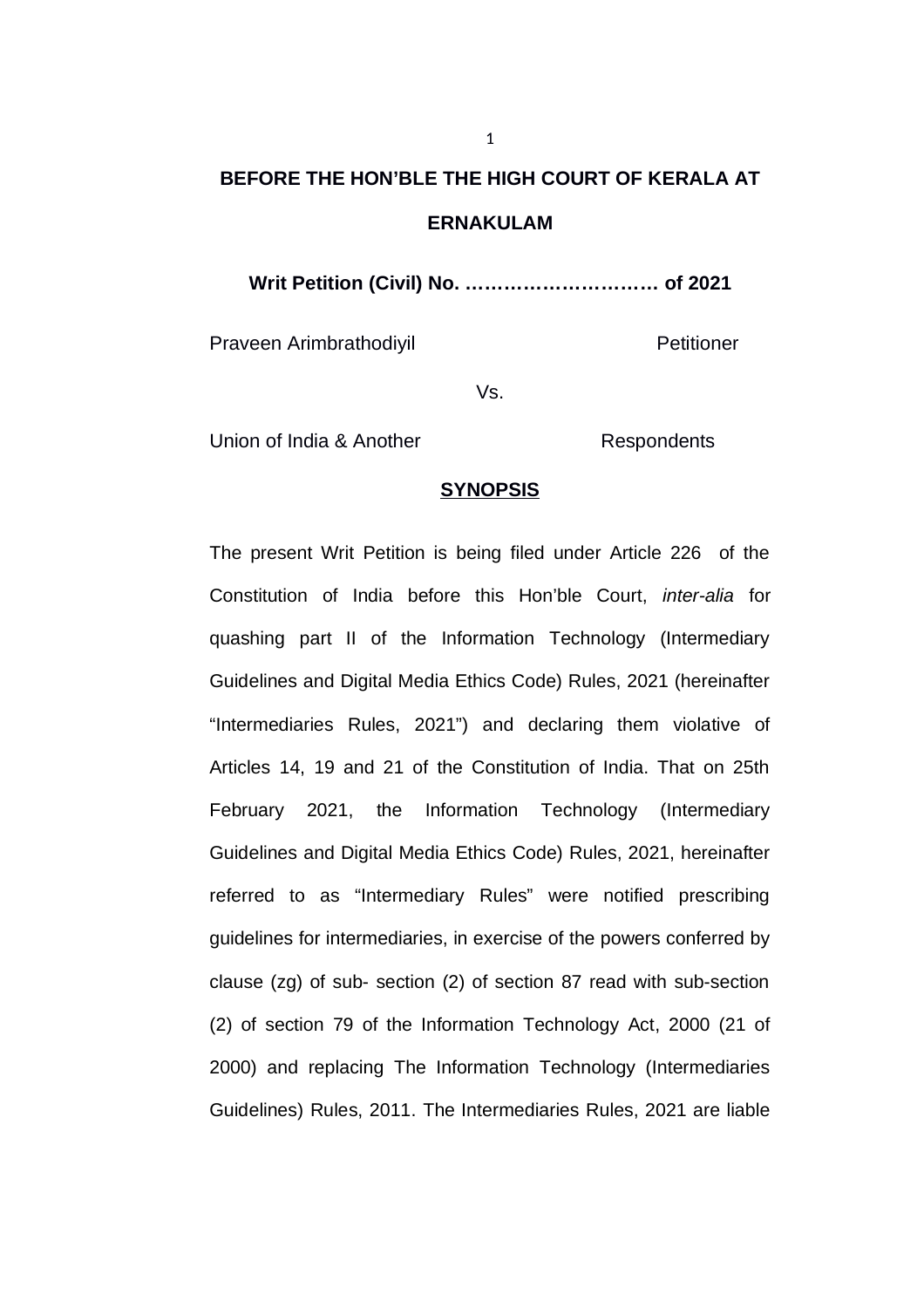to be set aside as they exceed the bounds of delegated legislation, place unreasonable restrictions on the exercise of freedom of speech and expression and on the freedom to carry out an online business, as guaranteed by the Constitution of India. The Impugned Rules are also liable to be struck down because of their failure to conform to the statute under which they are made and for exceeding the limits of authority conferred by the enabling Act, the Information Technology Act, 2000 (hereinafter "The Act"). It is humbly submitted that the Intermediaries Rules, 2021 are liable to be struck down as they are vague that it cannot be predicted with certainty as to what is prohibited and what is permitted. They delegate essential executive function to private parties forcing them to censor and restrict free speech and expression of citizens or be denied the "safe harbor" protection as guaranteed by the Information Technology Act, 2000. The Intermediary Rules, 2021 also unfairly impact small intermediaries by placing a heavy compliance burden on them which they might not be able to fulfil.

#### **List of Dates**

| Dates:     | <b>Developments:</b>                                   |  |  |  |  |  |  |  |  |
|------------|--------------------------------------------------------|--|--|--|--|--|--|--|--|
| 17.10.2000 | The Information Technology Act of 2000 (hereinafter    |  |  |  |  |  |  |  |  |
|            | "IT Act") came into force vide Notification No.        |  |  |  |  |  |  |  |  |
|            | G.S.R.788(E) issued by the Ministry of Information     |  |  |  |  |  |  |  |  |
|            | Technology, Government of India. In its original form, |  |  |  |  |  |  |  |  |
|            | provided minimal protection<br>the<br>Act<br>to        |  |  |  |  |  |  |  |  |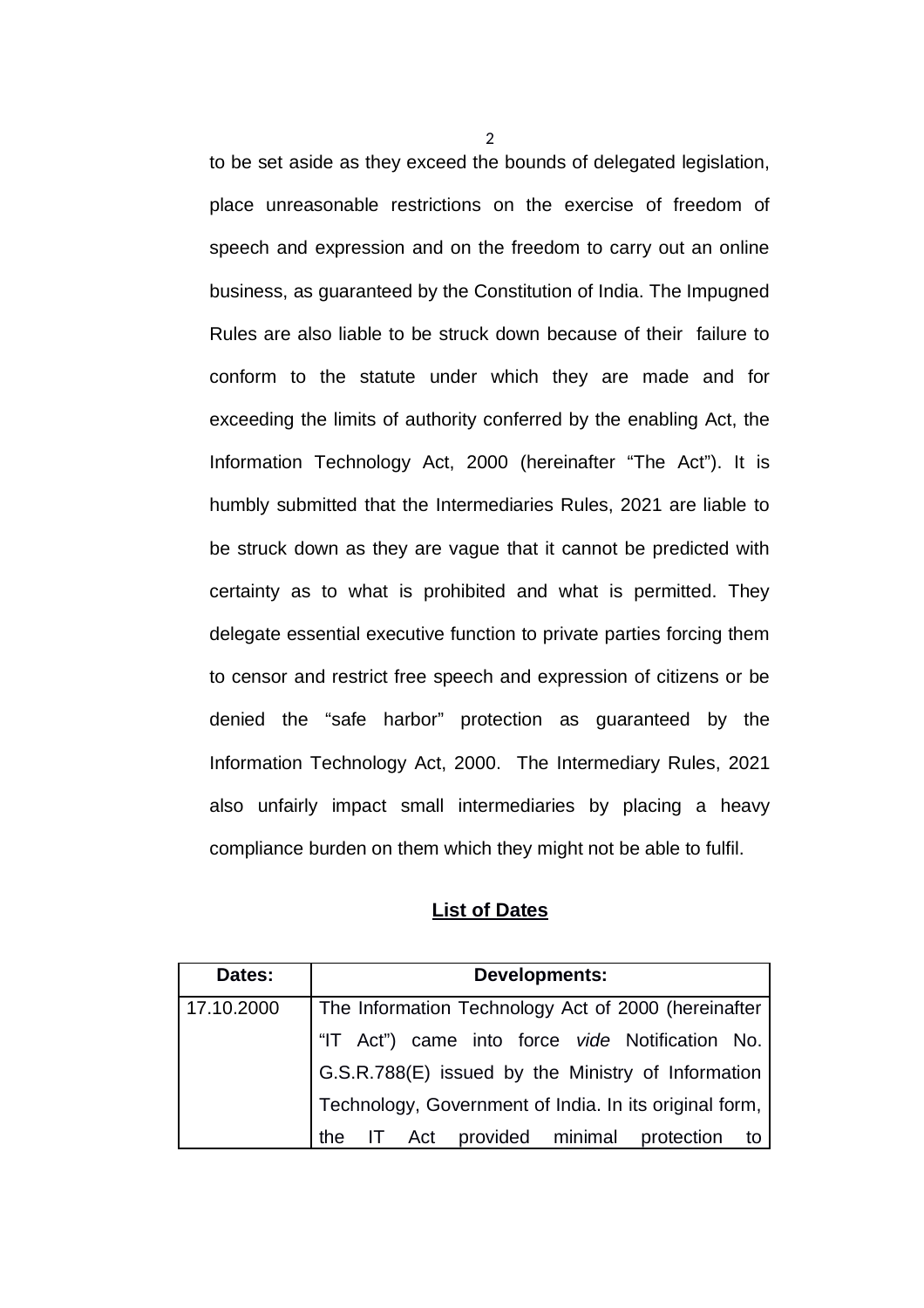intermediaries by providing a narrow definition insofar as to include only those entities who on behalf of another person receives, stores or transmits any electronic message or provides any service with respect to that message. 08.09.2005 FOSS Community of India was formed (currently known as Free Software Community of India, FSCI) 27.10.2009 The Information Technology (Amendment) Act of 2008 (hereinafter "2008 Act") came into force. The 2008 Act, which amended Section 79 of the IT Act to include safe-harbour protections for intermediaries from "all unlawful acts" and established a due diligence requirement for availing the safe harbour protection. 11.04.2011 The Information Technology (Intermediary Guideline) Rules of 2011 (hereinafter "2011 Rules") were notified by the Ministry of Information Technology, Government of India *vide* Notification No. G.S.R.314(E) and came into force on the same day. The 2011 Rules laid down guidelines for intermediaries to avail safe harbour protections provided under Section 79 of the Act, including, prescribing due diligence standards. 24.03.2015 The Supreme Court delivered the landmark judgment in *Shreya Singhal v. Union of India (2015)5 SCC 1* wherein the Apex Court, as regards intermediary liability, upheld the validity of Section 79, subject to "*Section 79(3)(b) being read down to mean that an intermediary upon receiving actual knowledge from a court order or on being notified by the appropriate government or its agency that unlawful acts relatable*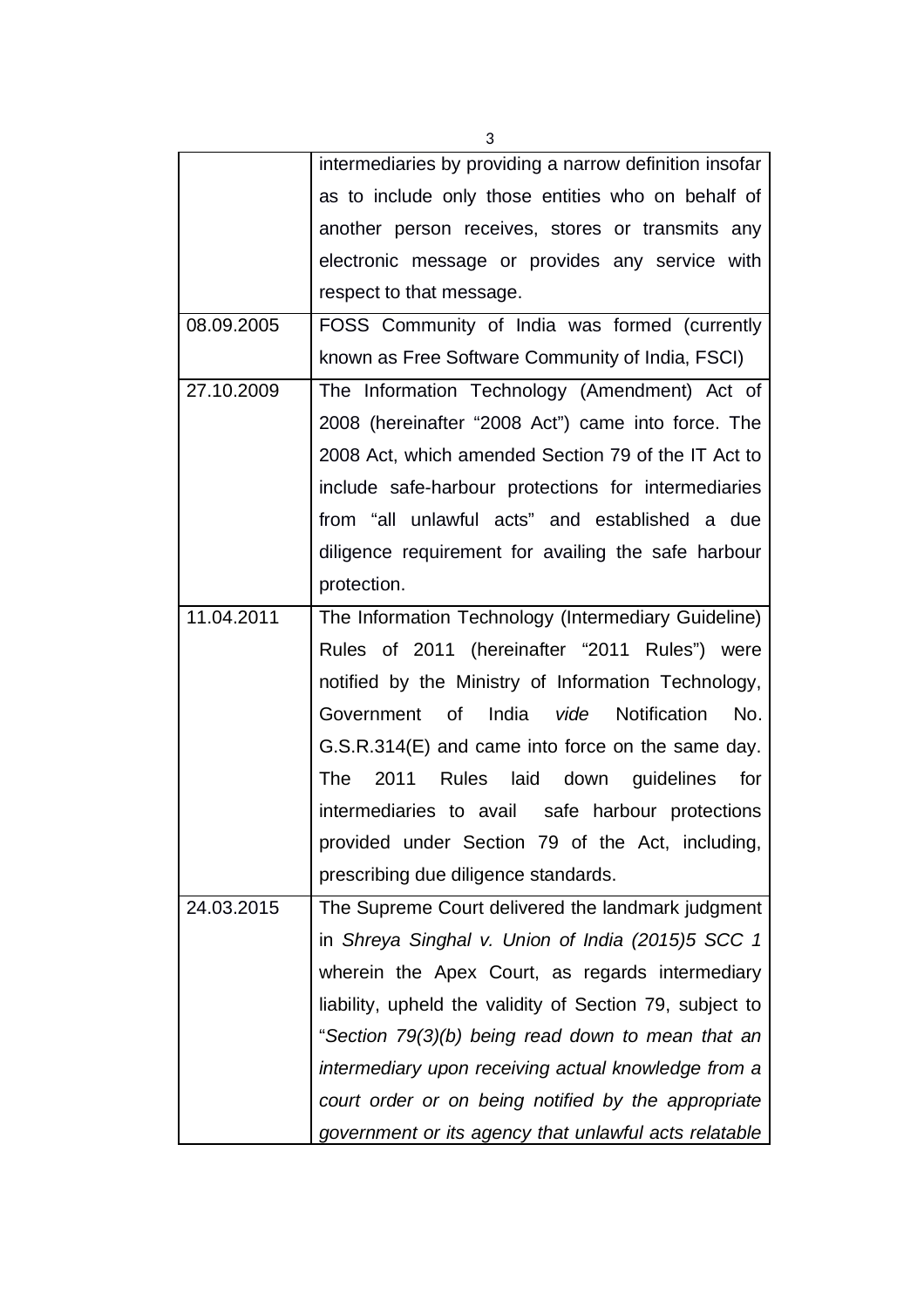|            | to Article 19(2) are going to be committed then fails to  |  |  |  |  |  |  |  |  |
|------------|-----------------------------------------------------------|--|--|--|--|--|--|--|--|
|            | expeditiously remove or disable access to such            |  |  |  |  |  |  |  |  |
|            | material ".                                               |  |  |  |  |  |  |  |  |
| 13.03.2017 | FOSS Community of India was renamed as 'Free              |  |  |  |  |  |  |  |  |
|            | Software Community of India (FSCI)' as it is presently    |  |  |  |  |  |  |  |  |
|            | known.                                                    |  |  |  |  |  |  |  |  |
| 29.05.2017 | On 29.05.2017 the Internet Association released a         |  |  |  |  |  |  |  |  |
|            | new analysis which indicated that reducing                |  |  |  |  |  |  |  |  |
|            | intermediary liability safe harbor protections would      |  |  |  |  |  |  |  |  |
|            | cost the United States 4.25 million jobs and reduce       |  |  |  |  |  |  |  |  |
|            | the GDP by nearly half a trillion dollars over the next   |  |  |  |  |  |  |  |  |
|            | 10 years. The report was conducted by NERA                |  |  |  |  |  |  |  |  |
|            | Economic Consulting and represents a measure of           |  |  |  |  |  |  |  |  |
|            | the value safe harbor protections hold. Internet          |  |  |  |  |  |  |  |  |
|            | intermediaries are the driving force of the (digital)     |  |  |  |  |  |  |  |  |
|            | economy and impeding their business structure             |  |  |  |  |  |  |  |  |
|            | would have a detrimental effect on jobs and growth.       |  |  |  |  |  |  |  |  |
| 26.07.2018 | Minister for Electronics and<br><b>The</b><br>Information |  |  |  |  |  |  |  |  |
|            | Technology, Shri Ravi Shankar Prasad made a               |  |  |  |  |  |  |  |  |
|            | statement in parliament in relation to the rising         |  |  |  |  |  |  |  |  |
|            | incidents of violence and lynching in the country due     |  |  |  |  |  |  |  |  |
|            | to the misuse of social media platforms. He stated        |  |  |  |  |  |  |  |  |
|            | that if social media platforms "do not take adequate      |  |  |  |  |  |  |  |  |
|            | and prompt action, then the law of abetment also          |  |  |  |  |  |  |  |  |
|            | applies to them". He further stated that some             |  |  |  |  |  |  |  |  |
|            | provisions of the IT Act need to be "revised and          |  |  |  |  |  |  |  |  |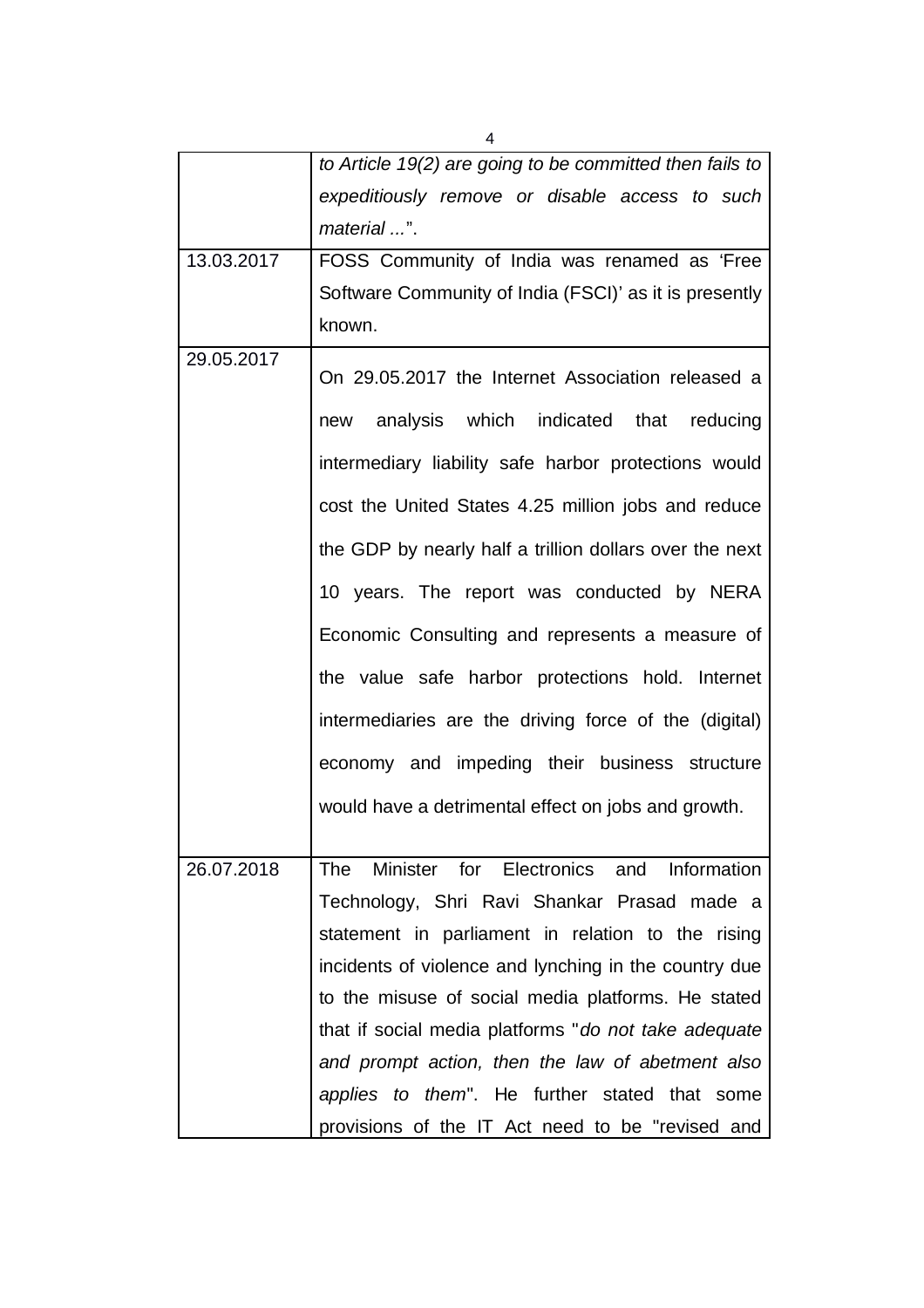reinforced so that they can respond to the emerging challenges." 24.12.2018 Respondent No. 2 published the draft Information Technology [Intermediaries Guidelines (Amendment) Rules, 2018. (hereinafter "2018 Draft Rules") with a view to curb the misuse of social media and the spread of fake news. Some key features of the 2018 Draft Rules include, introduction of a new category of information i.e., content threatening "*public health and safety*" to the existing categories of content prohibited from being hosted on the platform; requiring intermediaries to render assistance to any governmental agency within 72 hours; and mandating them to use tech-based automated tools for identifying and removing public access to unlawful information, among others. October, 2019 Respondent No. 2 submitted before the Hon'ble Supreme Court that it would notify the Information Technology [Intermediaries Guidelines (Amendment) Rules] 2018 by January 15, 2020. 09.01.2020 In an open letter addressed to the Hon'ble Minister for Electronics and Information Technology, 27 security and cryptography experts warned the Respondent No. 2 against making the changes which were proposed in the Draft Rules as it could weaken security and limit the use of strong encryption on the internet. 01.05.2021 | The Free Software Community of India (FSCI), which is a collective of Free Software users, advocates and developers working tirelessly to maintain communication and collaboration infrastructure for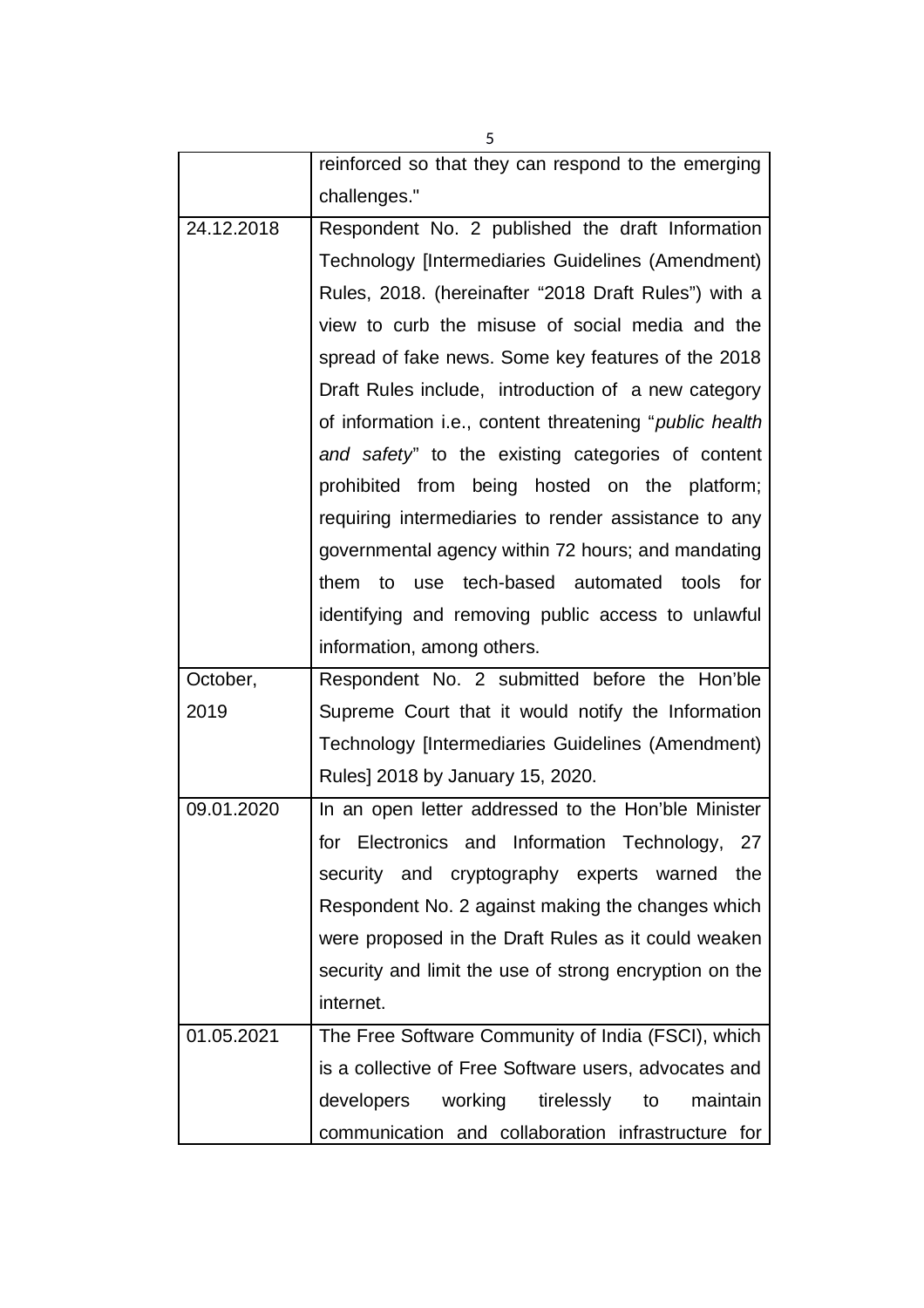|            | 6                                                         |  |  |  |  |  |  |  |  |
|------------|-----------------------------------------------------------|--|--|--|--|--|--|--|--|
|            | everyone that respects their freedom and privacy,         |  |  |  |  |  |  |  |  |
|            | the<br>"FSCI<br>Jitsi<br>Meet<br>started<br>Crowdfunding  |  |  |  |  |  |  |  |  |
|            | campaign".                                                |  |  |  |  |  |  |  |  |
|            |                                                           |  |  |  |  |  |  |  |  |
|            | FSCI runs Jitsi which is a secure, fully-featured video   |  |  |  |  |  |  |  |  |
|            | conferencing solution that can be used over mobile        |  |  |  |  |  |  |  |  |
|            | devices and desktops. The organization runs a Jitsi       |  |  |  |  |  |  |  |  |
|            | instance at meet fsci. in where it intends to provide the |  |  |  |  |  |  |  |  |
|            | users with privacy and does not hand over user data       |  |  |  |  |  |  |  |  |
|            | to anyone. The service is set up and maintained by a      |  |  |  |  |  |  |  |  |
|            | group of volunteers who work with the noble intention     |  |  |  |  |  |  |  |  |
|            | of spreading the message of software freedom to the       |  |  |  |  |  |  |  |  |
|            | world at large and ensuring protection of privacy of      |  |  |  |  |  |  |  |  |
|            | users.                                                    |  |  |  |  |  |  |  |  |
|            |                                                           |  |  |  |  |  |  |  |  |
|            | The "FSCI Jitsi Meet Crowdfunding Campaign" seeks         |  |  |  |  |  |  |  |  |
|            | to raise a small sum of Rs. 62,500 which covers the       |  |  |  |  |  |  |  |  |
|            | cost of running Jisti on a server for 24 months.          |  |  |  |  |  |  |  |  |
| 25.02.2021 | Respondent No. 2 notified<br>Information<br>the           |  |  |  |  |  |  |  |  |
|            | Technology (Intermediary Guidelines and<br>Digital        |  |  |  |  |  |  |  |  |
|            | Media Ethics Code) Rules of 2021 (hereinafter             |  |  |  |  |  |  |  |  |
|            | "Intermediary Rules 2021") vide Notification No.          |  |  |  |  |  |  |  |  |
|            | G.S.R.139(E). Some important features of the 2021         |  |  |  |  |  |  |  |  |
|            | include: segregation of social<br>Rules<br>media          |  |  |  |  |  |  |  |  |
|            | intermediaries into the two categories of "social         |  |  |  |  |  |  |  |  |
|            | media intermediaries" and "significant social media       |  |  |  |  |  |  |  |  |
|            | intermediaries"; requirement to prominently display       |  |  |  |  |  |  |  |  |
|            | privacy policy and usage of personal data by the          |  |  |  |  |  |  |  |  |
|            | aforementioned Intermediaries; requirement<br>to          |  |  |  |  |  |  |  |  |
|            | national security sensitive information<br>remove         |  |  |  |  |  |  |  |  |
|            | through exercising due diligence, among others. The       |  |  |  |  |  |  |  |  |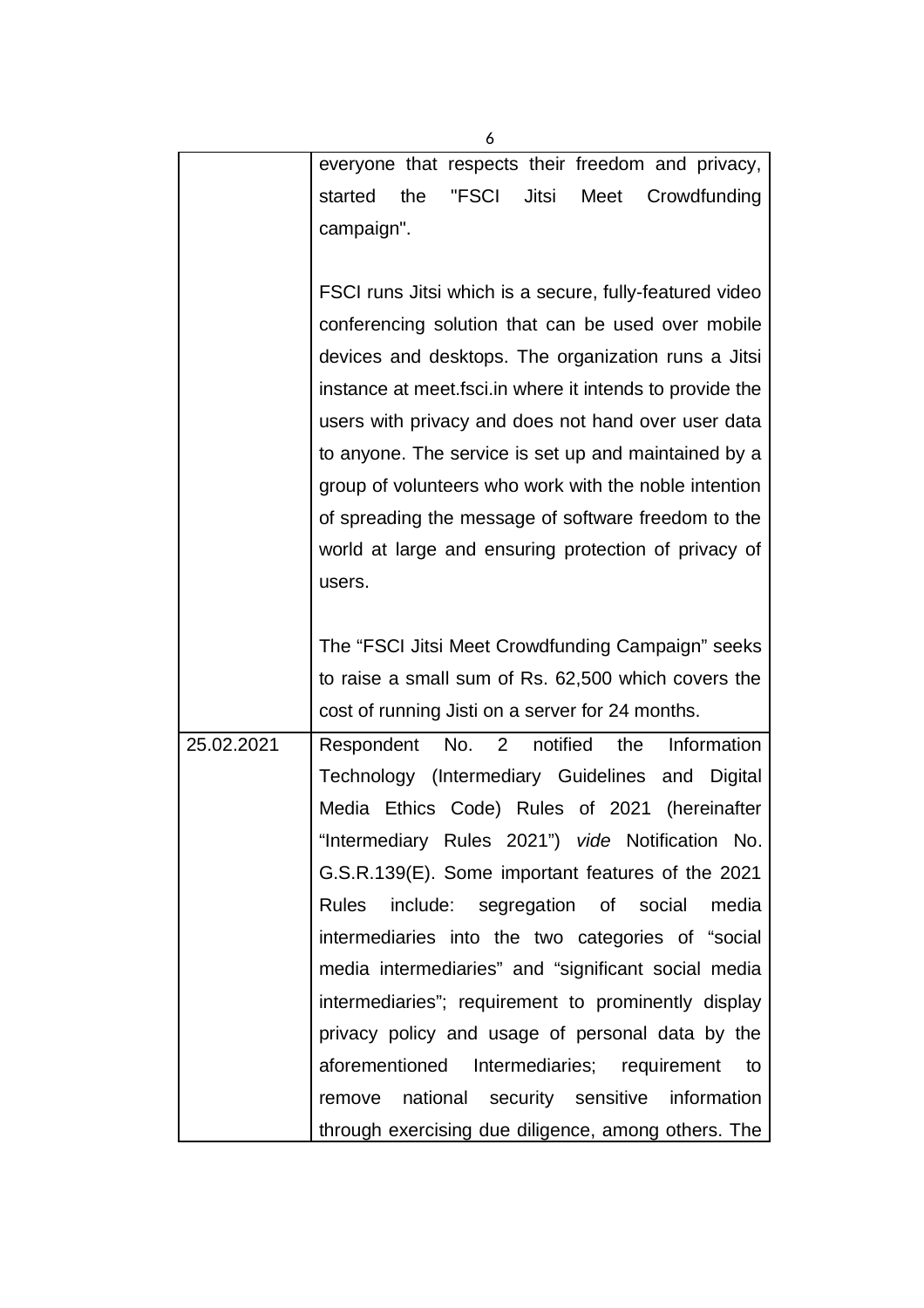| Intermediary Rules 2021 covered a wide range of        |  |  |  |  |
|--------------------------------------------------------|--|--|--|--|
| issues which were not a part of the Draft Rules, 2018. |  |  |  |  |

### **Main grounds urged:**

**1.** BECAUSE any unreasonable restriction on users in expressing their views online including restrictions which may have privacy implications, will be a violation of their right to freedom of speech and expression, and right to privacy.

**2.** BECAUSE Rule 4 read with Rule 6 of the Intermediary Rules,2021 violates the fundamental right of free speech and expression guaranteed to citizens by Article 19(1)(a) of the Constitution of India and right to privacy as a fundamental right under Article 21 of the Constitution of India and are thus void and unconstitutional in view of Article 13 of the Constitution of India.

**3.** BECAUSE the terms used in Rule 3(1) of The Intermediary Rules, 2021 are vague and ambiguous.

**4.** BECAUSE The Intermediary Rules, 2021 violate the right to encryption of citizens which as a subset of right to privacy, is protected under Article 21 of the Constitution.

**5.** BECAUSE the Intermediary Rules, 2021 draw no intelligible differentia between the not-for-profit FOSS communities and for profit proprietary companies.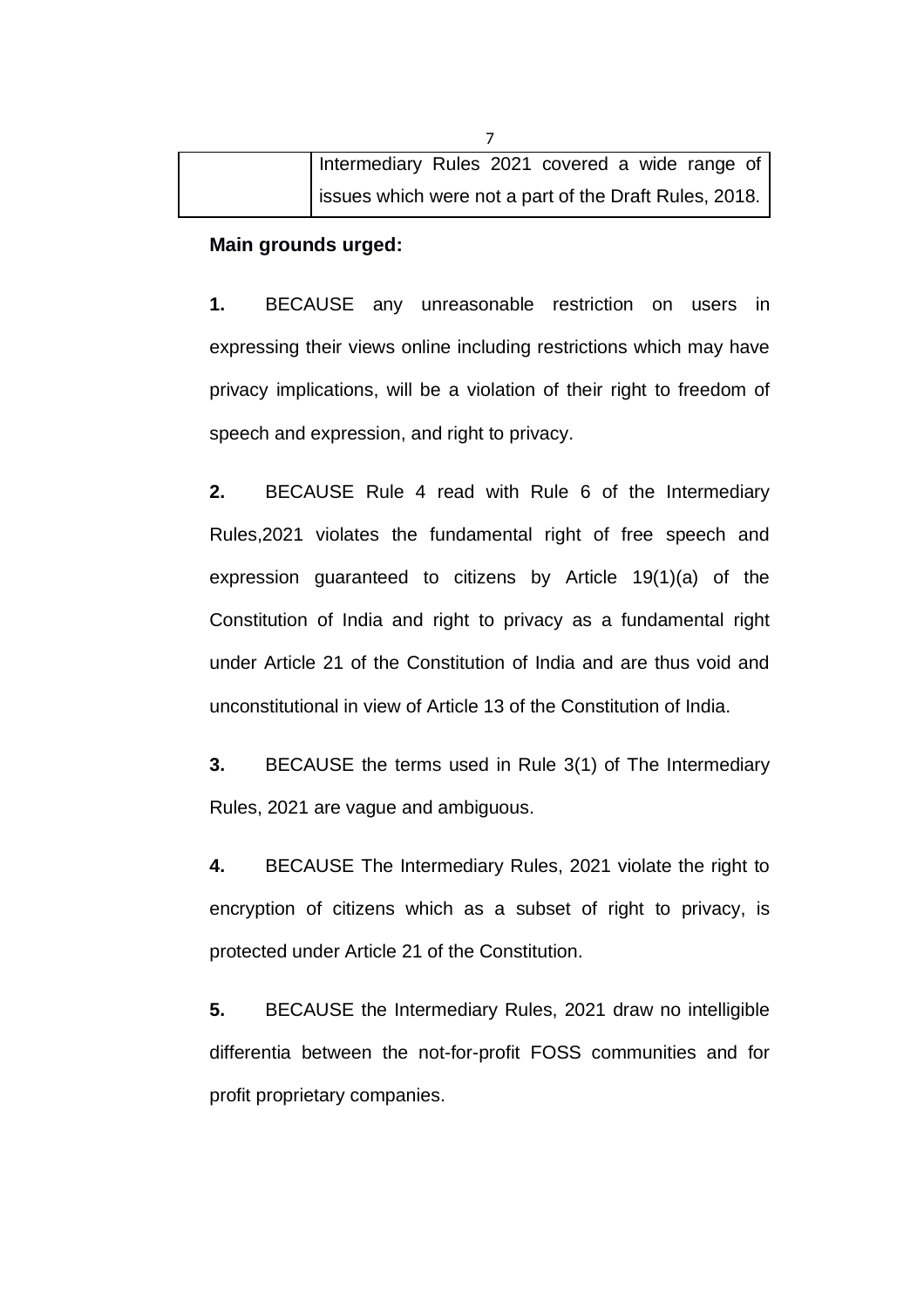**6.** BECAUSE the Intermediary Rules, 2021 force a huge compliance burden on the Petitioner thus impacting its right to free trade and profession under Article 19(1)(g) of the Constitution.

**7.** BECAUSE there was a lack of consultation which contravenes the Government of India's Pre-Legislative Consultation Policy.

**8.** BECAUSE the Intermediary Rules, 2021 are in contravention of Hon'ble Supreme Court's judgment in the *Shreya Singhal* judgment which had recognised the concept of "chilling effect on free speech" due to broad framing of a law.

**9.** BECAUSE the Intermediary Rules, 2021 prescribe technology based solutions such as automated tools which would bring in inherent societal biases and prejudices leading to more problems than it intends to solve.

**10.** BECAUSE The Intermediary Rules, 2021 are a delegated legislation and are ultra vires as they are inconsistent with the parent Act.

**11.** BECAUSE The Intermediary Rules, 2021 aims to introduce traceability and break end to end encryption which violates the fundamental Right to Privacy.

**12.** Because the Intermediary Rules, 2021 delegates an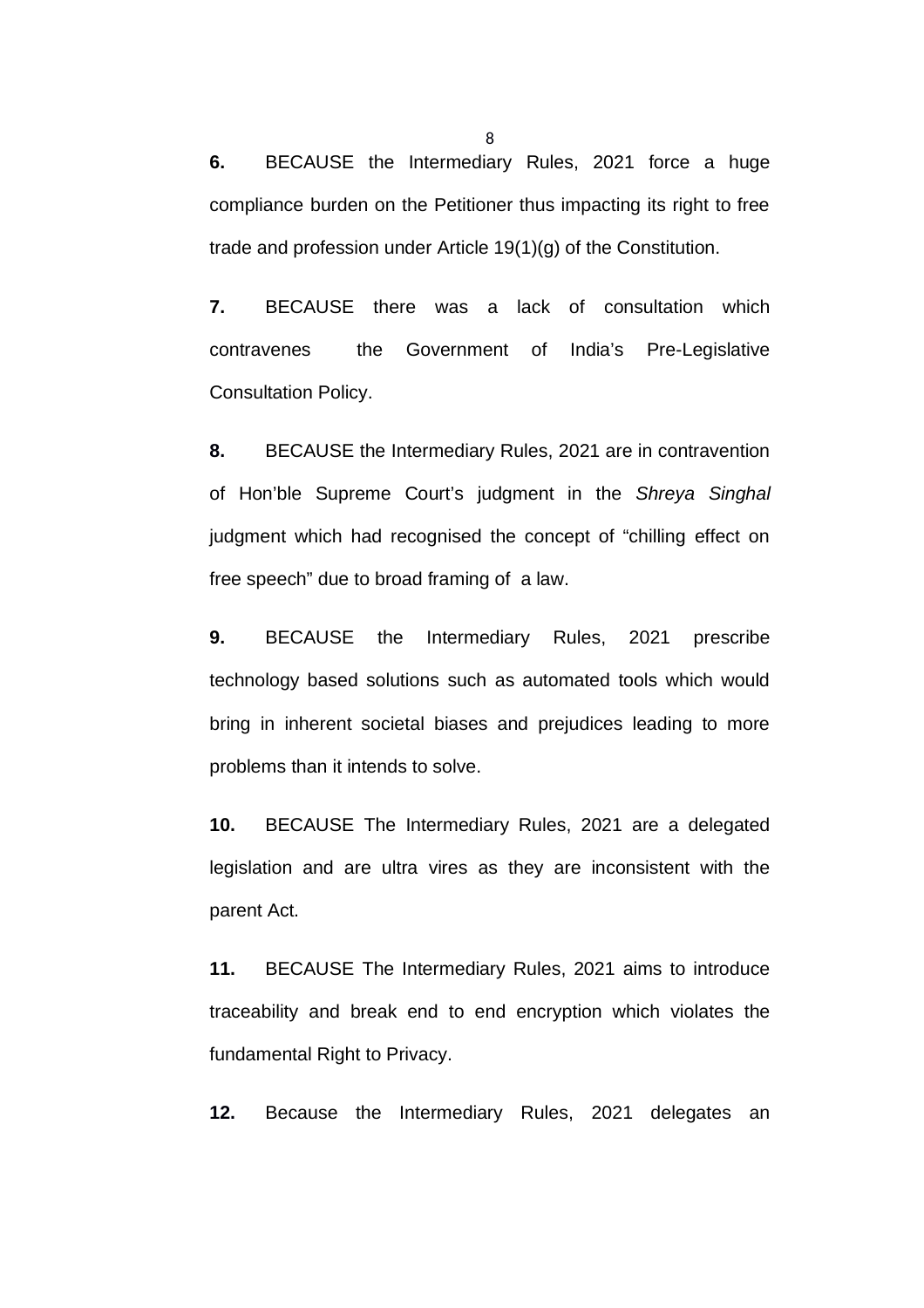adjudicatory role to the Intermediaries which the Petitioner is not equipped to handle.

### **Acts/rules referred:**

Information technology Act, 2000

Information Technology (Intermediary Guidelines and Digital Media Ethics Code) Rules of 2021

Constitution of India

### **Judgments relied:**

- 1. Shreya Singhal v. UOI (2015) 5 SCC 1
- 2. Kartar Singh v. State of Punjab, ((1994) 3 SCC 569)
- 3. In Delhi Laws Act, 1912 re , AIR 1951 SC 332
- 4. Shri Sitaram Sugar Co. Ltd. vs Union of India ((1990) 3 SCC 223)
- 5. Indian Express Newspapers vs. Union of India ((1985) 1 SCC 641)
- 6. Vasantlal Maganbhai vs. State of Bombay AIR 1961 SC 4
- 7. Bennett Coleman & Co. Vs. Union of India (UOI), AIR1973 SC 106, (1972) 2 SCC 788
- 8. Justice K.S. Puttaswamy v. Union of India) (2017) 10 SCC 1

Dated this the  $4<sup>th</sup>$  day of January, 2021

Counsel for the petitioner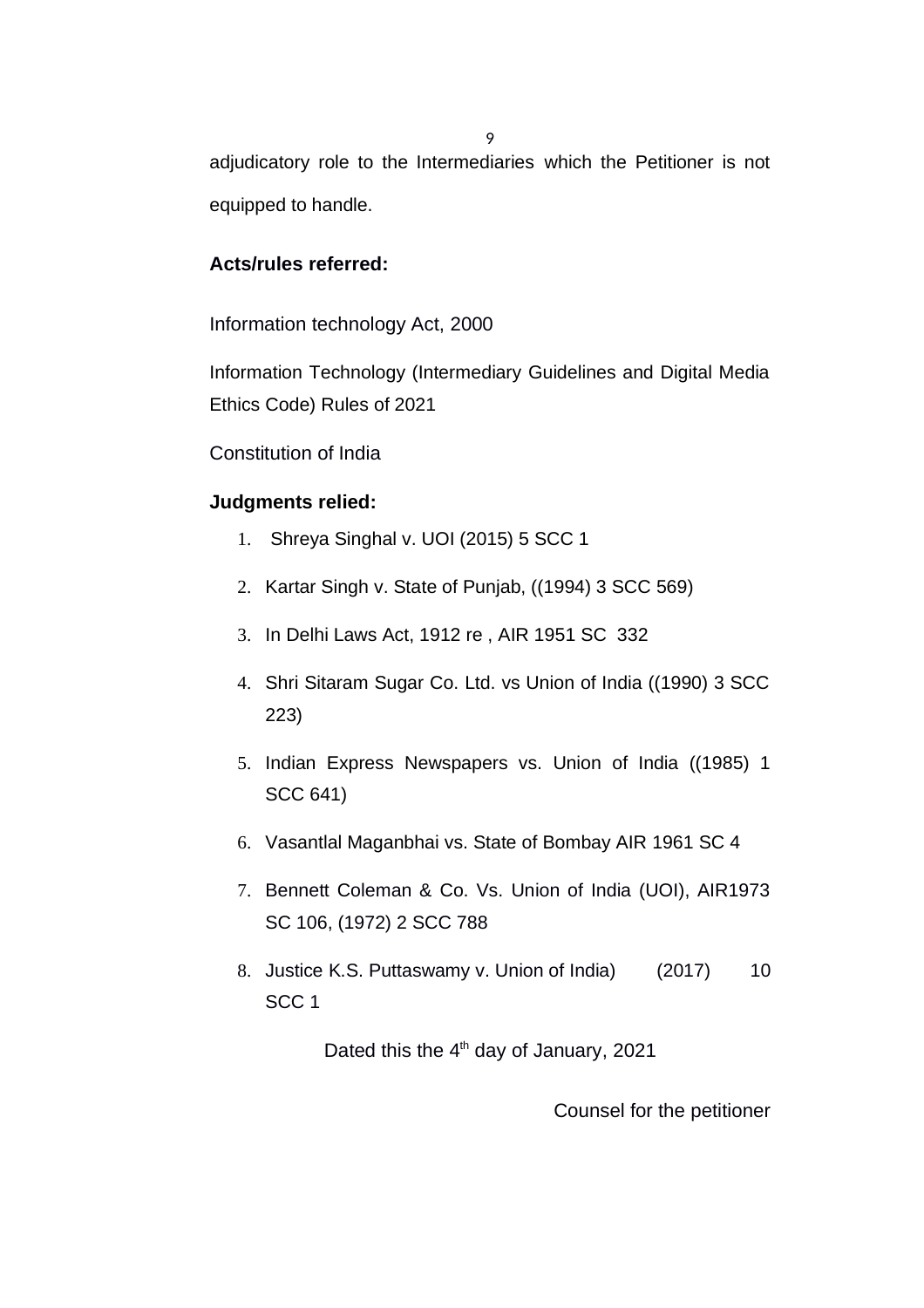### **BEFORE THE HON'BLE THE HIGH COURT OF KERALA AT**

### **ERNAKULAM**

*(Special Original Jurisdiction)*

**Writ Petition (Civil) No. ………………………… of 2021**

**PETITIONER:**

Praveen Arimbrathodiyil,

S/O Prabhakaran A, Vattamannappuram PO,

### **RESPONDENTS**:

1. Union of India, Represented by the Secretary,

Ministry of Electronics and Technology

Electronics Niketan,

6, CGO Complex,

Lodhi Road, New Delhi- 110003

2. Ministry of Information and Broadcasting

Represented by the Secretary,

Room No. 655, A Wing,

Shashtri Bhawan,

New Delhi- 110001.

Address for service of notice and other documents on the petitioner is that of his Counsel Prasanth.S, Varsha Bhaskar and Reesha.N.R, **M/s SUGATHAN & ASSOCIATES**, Advocates,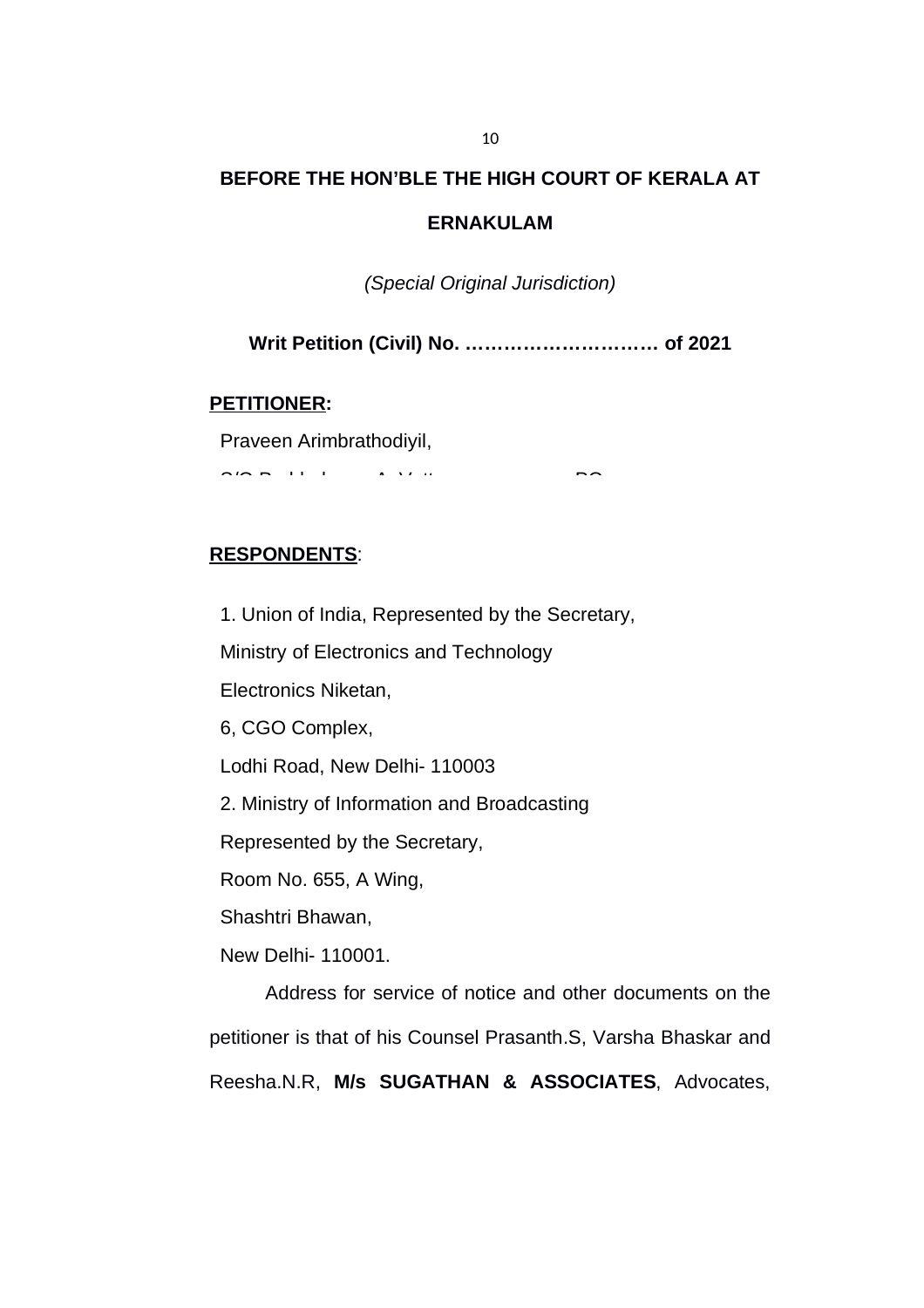Address for service of notice etc. on the respondents is as shown above.

### **WRIT PETITION (CIVIL) UNDER ARTICLE 226 OF THE**

#### **CONSTITUTION OF INDIA**

The above named petitioner respectfully submit as follows:-

1. The Petitioner is a free and open source software developer and is a part of the community that runs various services that act as replacements/alternatives to proprietary applications like Facebook, Zoom and Whatsapp. The Petitioner is aggrieved by certain provisions of the Information Technology (Intermediary Guidelines and Digital Media Ethics Code) Rules, 2021 notified by the Respondent no. 1 and 2 under Section 87(1) and Section 87(2)(z) and 87(2)(zg) read with sections 69A(2) and Section 79(2) of the Information Technology Act, 2000.

2. It is submitted that much of the world's most important and most commercially significant software is distributed under copyright licensing terms that give recipients freedom to copy, modify and redistribute the software ("Free and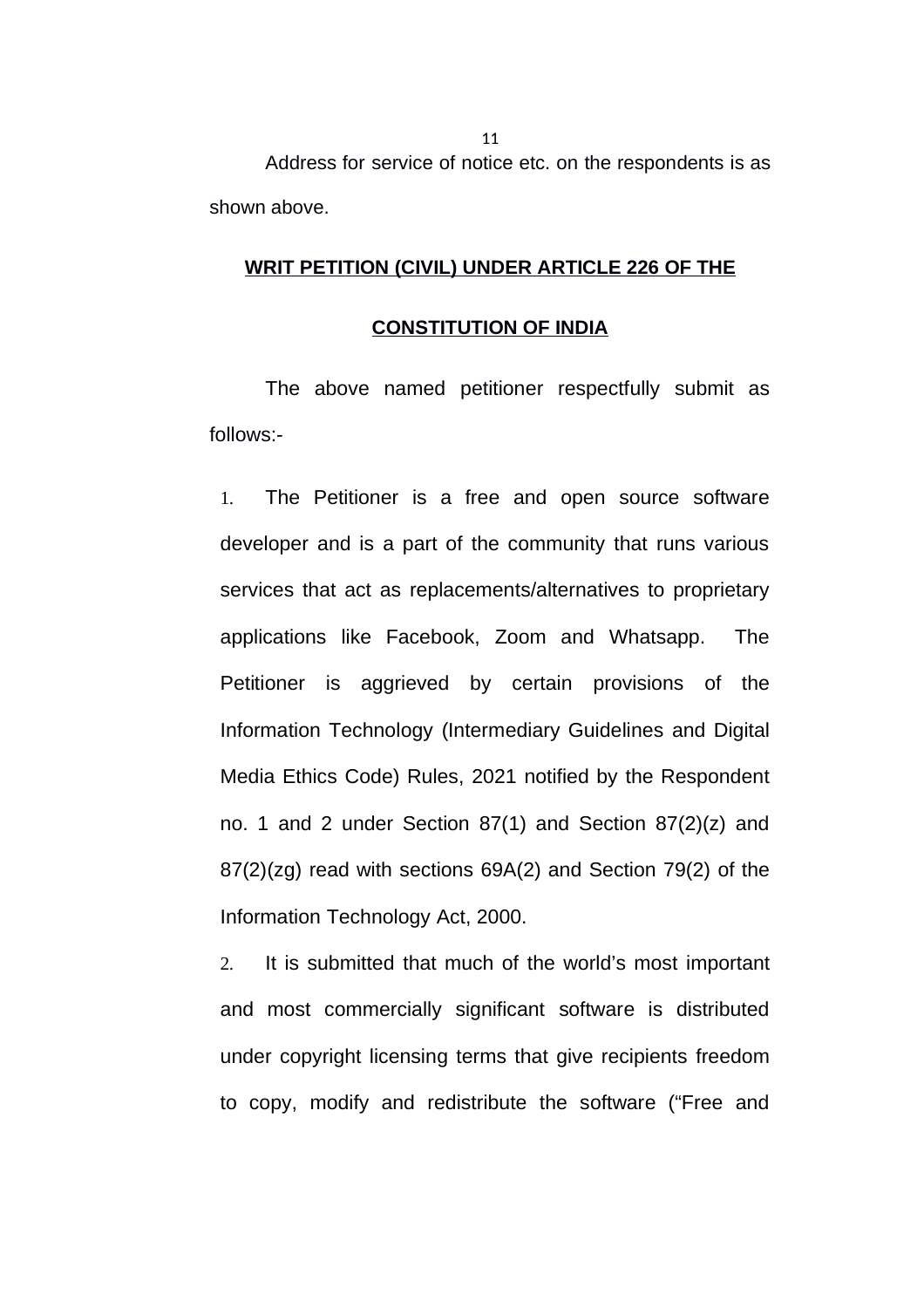Open Source Software"). One could not send or receive email, surf the World Wide Web, perform a Google search or take advantage of many of the other benefits offered by the Internet without free and open source software. Indeed, this petition was written entirely with free software word processors, namely Libre Office and LATEX, each of which are not just competitive with or superior to non-free software programs, but which also provide their users with the freedom to improve the program to fit their needs and reflect their desires. This means that **t**he users have the freedom to run, copy, distribute, study, change and improve the software. Most of the internet is powered by Free and Open Source Software (FOSS). This includes the Apache Web Server, which is the most common web server, databases like Postgres and MariaDB and common applications like the Firefox browser.

3. It is submitted that the Petitioner and other volunteers work tirelessly and selflessly to maintain domains like poddery.com, fsci.in, codema.in and diasp.in. They are part of a collective called the Free Software Community of India(FSCI). This is a community of developers who are driven by the philosophy of FOSS. The Community believes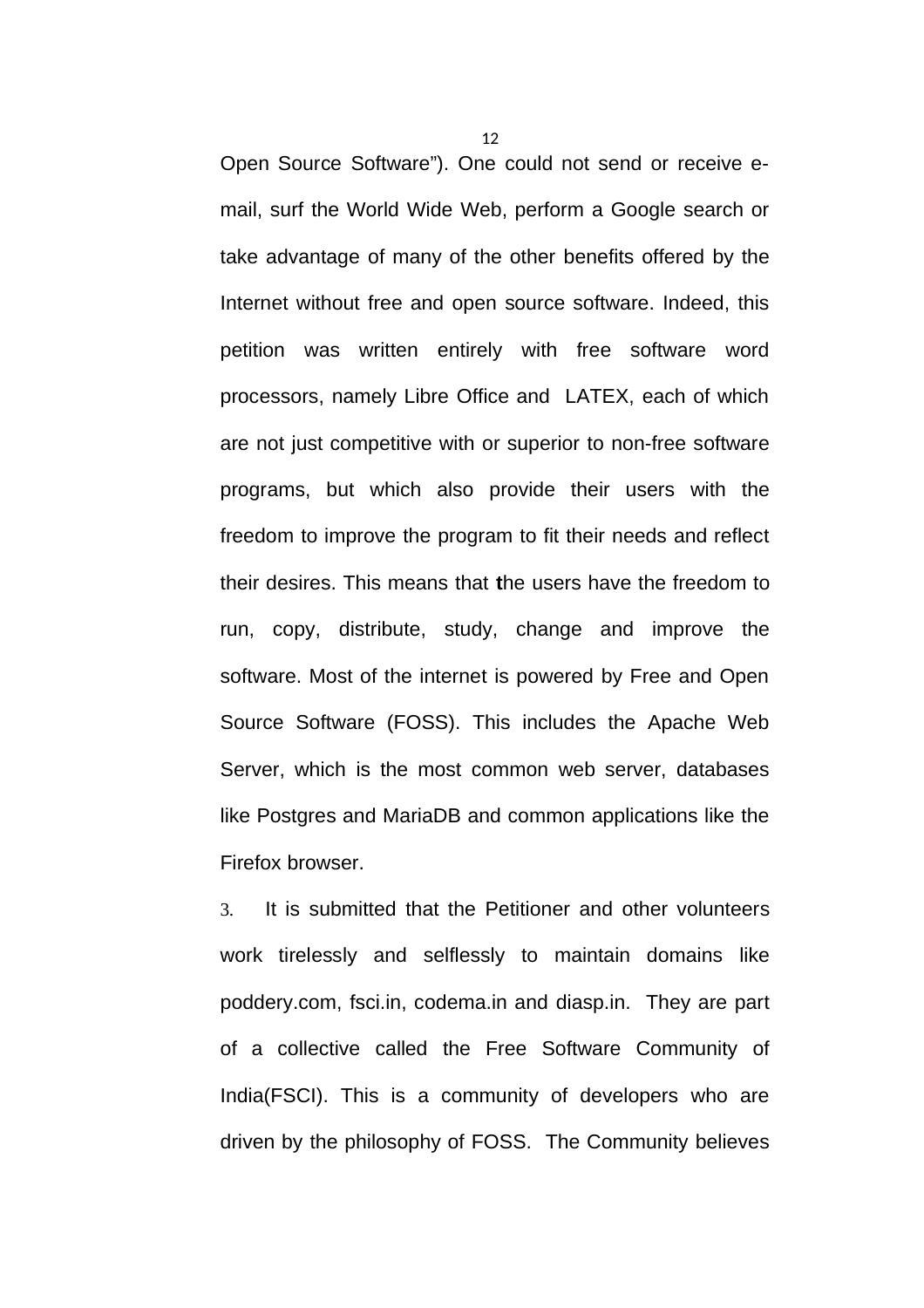that people should be free to study, share and improve all the software they use and that this right is an essential freedom for users of computing. Free and Open source is a development method for software that harnesses the power of distributed peer review and development to build better software. The resulting software is globally available, and provides more user flexibility and reliability, at a cost which is substantially lower than traditional, centralized software development methods. The decision of this Court in the present case will have a significant effect on the rights and activities of the developers and users who make up the Free and Open Source movement as it poses an undue burden of compliance on volunteer communities. Such compliance burdens the community with huge financial costs and the community does not have the financial wherewithal to comply with the impugned Rules. The services provided by this community on various domains include:

- a. poddery.com offers three services.
- i. Diaspora FOSS replacement/alternative for Twitter/Facebook style social media.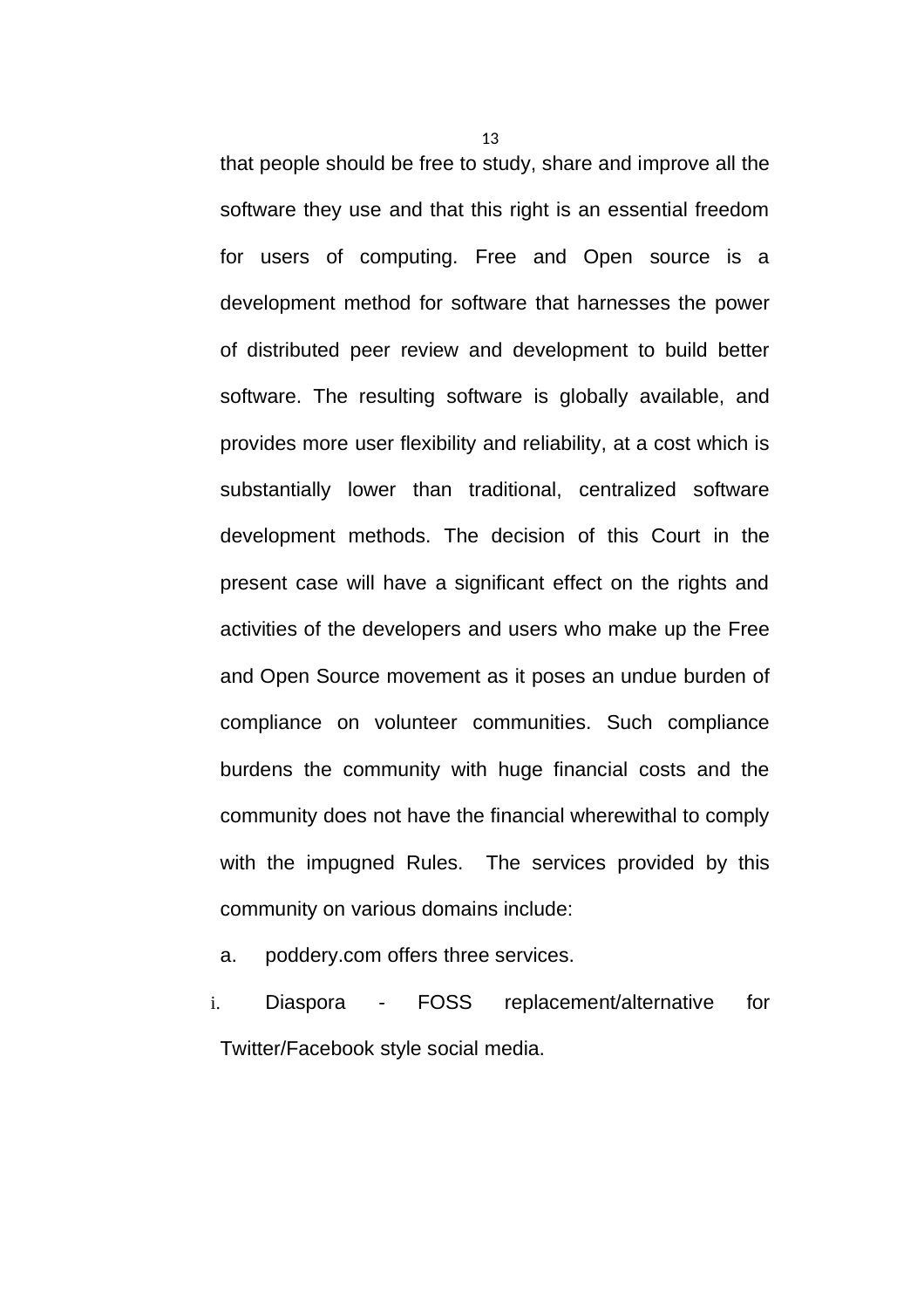ii. XMPP - FOSS replacement/alternative for WhatsApp/Telegram style instant messaging without being tied to a phone number.

iii. Matrix - Instant messaging service with more features than XMPP.

b. lists.fsci.in - mailing list (email based groups - Free Software replacement for Google Groups/Yahoo Groups).

c. codema.in - Loomio service (discussion forum with decision-making/voting/survey features built in)

d. videos.fsci.in - peertube video sharing service - Free Software alternative for Youtube style social media.

e. meet.fsci.in - Jitsi video conferencing service - Free Software alternative for Zoom/Google Meet

f. diasp.in also has Diaspora, Matrix and xmpp. It is managed by the community groups called Hamara Linux and Indian Pirates. The Petitioner is part of both communities.

4. The community takes donations from users to cover costs of hosting. They hire servers from providers like Scaleway.com or Hetzner.de (located in Europe). All activities relating to code development, setting up and maintenance of the services are carried out by unpaid volunteers in the spirit of FOSS development. FOSS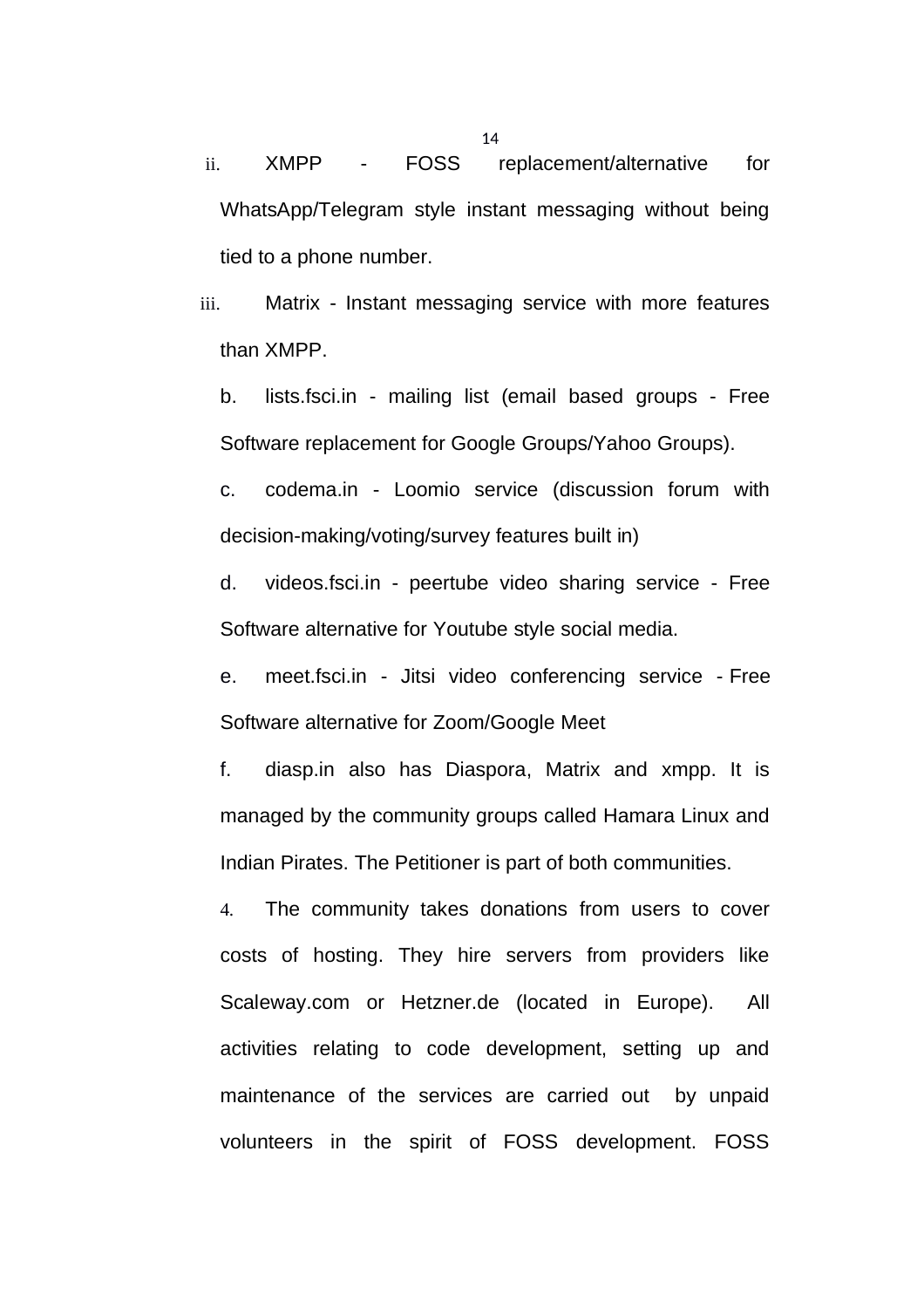technologies provide a new business model which distills collective and global intelligence. FOSS has become the single most influential body of software around the world. In more than thirty years of its existence, FOSS has taken the world by storm and has driven the majority of the world's technological advancement in computer programming. FOSS lives under the hood of it all—from desktops and servers, to laptops, netbooks, smartphones, and "the cloud." Linux, distributed under the GNU General Public License of the Free Software Foundation, is the operating system kernel in devices such as mobile phones, networking equipment, medical devices, and other consumer electronics. Android, which relies on Linux and includes the Java programming language and other software under the Apache Software Foundation's ALv2 license, currently has far and away the largest market share in smartphone operating system software. There is no major or minor computer hardware architecture, no class of consumer electronics, no form of network hardware connecting humanity's telephone calls, video streams, or anything else transpiring in the network of networks we call "the Internet" that doesn't make use of FOSS. The most important innovations in human society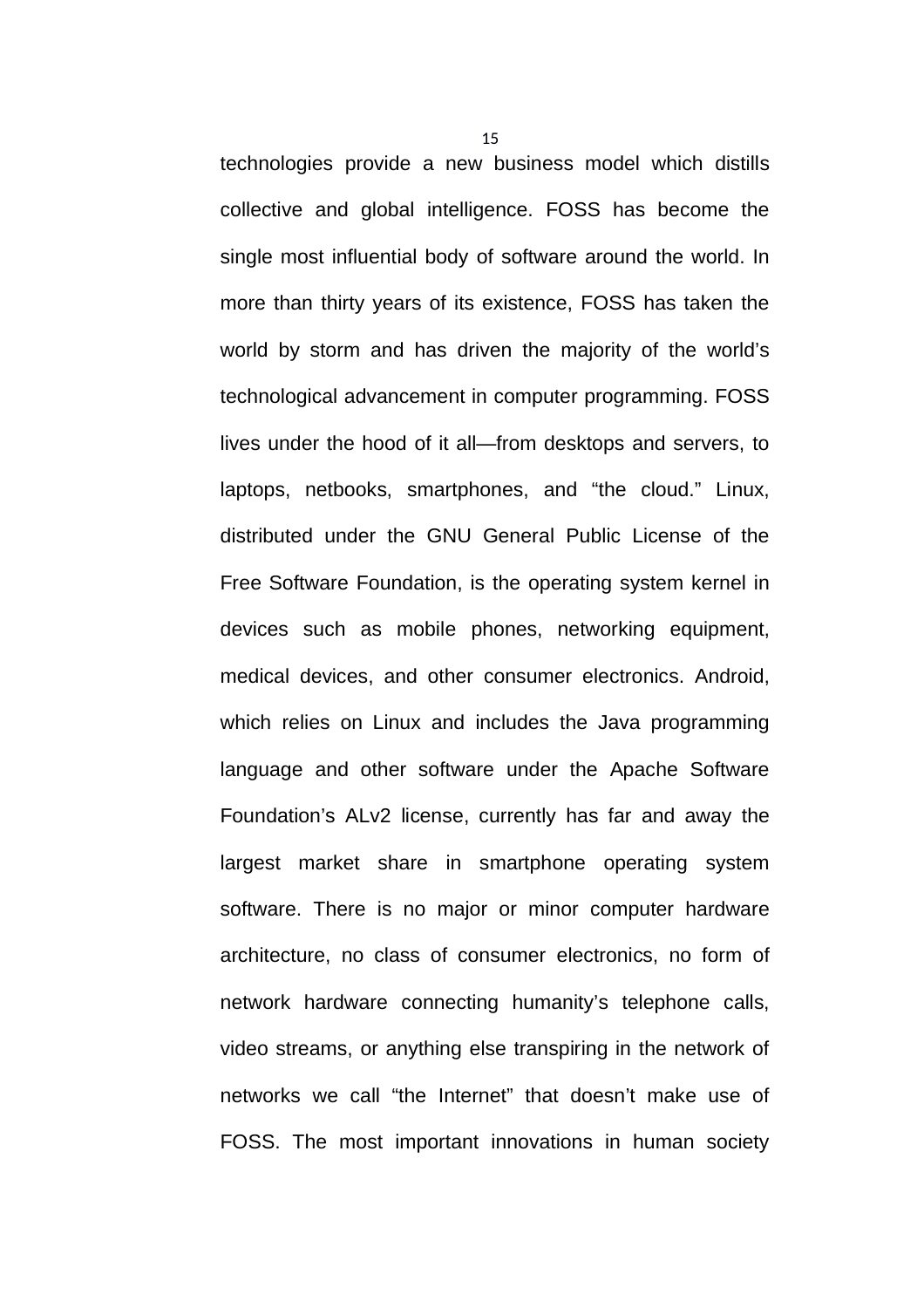during this generation, the World Wide Web and Wikipedia, were based on and are now dominated by free software and the idea of free knowledge sharing it represents.

5. It is submitted that the above software services managed by the Petitioner and other volunteers like him provide a platform to users to post content and thus fall within the definition of an "intermediary" under Section 2(1)(i) of the Information Technology Act, 2000.

## **What are intermediaries and what is the safe harbour protection?**

6. That the Intermediaries are entities that provide services enabling the delivery of online content to the end user. This includes internet service providers, search engines, DNS providers, social media platforms, cyber cafes. The Information Technology Act, 2000 (hereinafter "IT Act") defines an intermediary as:

"*intermediary" with respect to any particular electronic records, means any person who on behalf of another person receives, stores or transmits that record or provides any service with respect to that record and includes Telecom service providers, network service providers, internet service*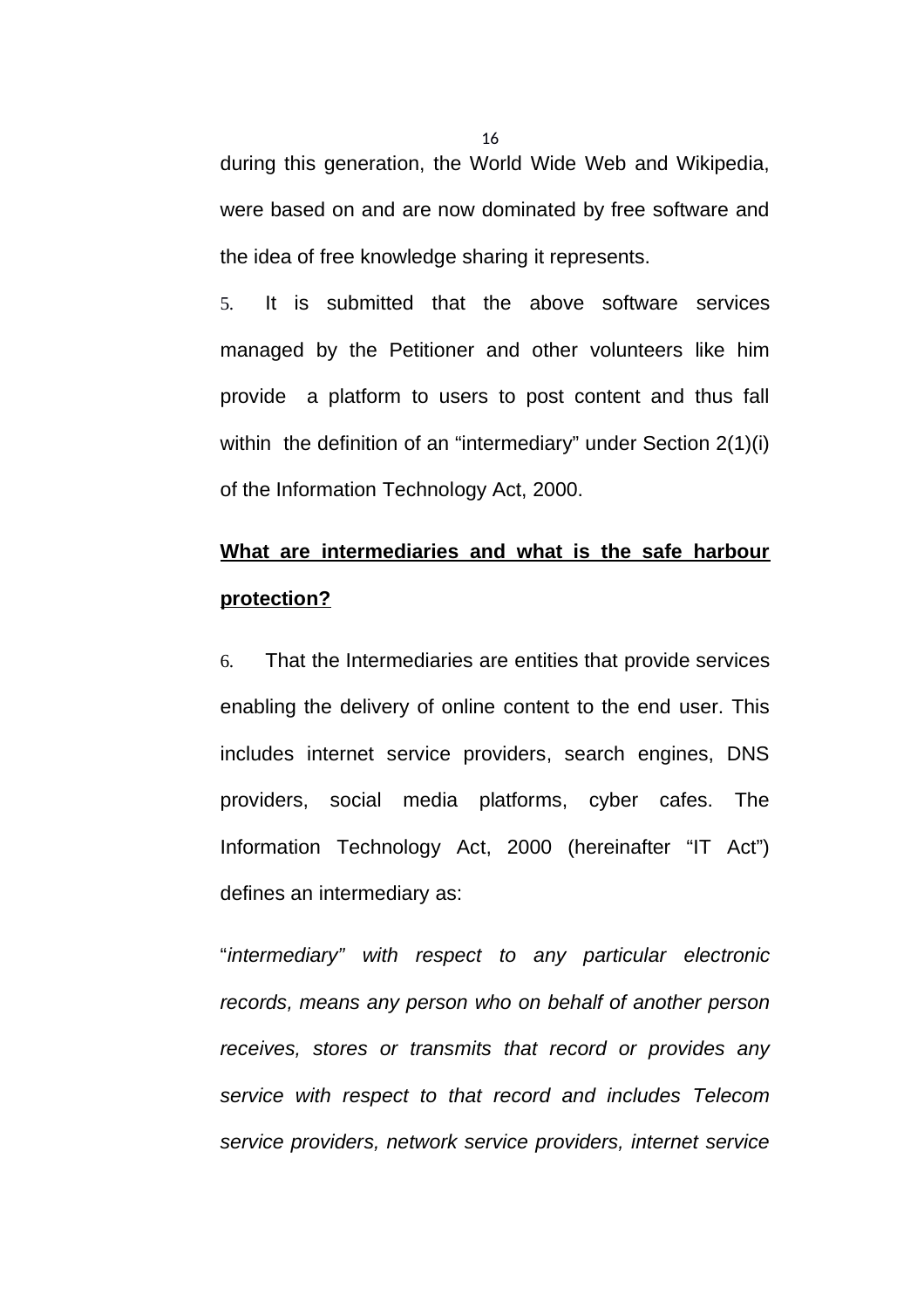*providers, web-hosting providers, search engines, online payment sites, online-auction sites, online-market places and cyber cafe."*

**7.** Intermediaries like the ISPs, social media websites, search engines play an important role in the dissemination of information but do not have any editorial control over the content which is being exchanged upon their platform. They act as a mere conduit for facilitating the exchange of information. Therefore, they are given protection from any legal liability arising out of third party content in the form of a safe harbour provision. The safe harbour provision in India can be found under S. 79 of the IT Act. Section 79 of the Information Technology Act, 2000 is reproduced below:

## *Section 79: Exemption from liability of intermediary in certain cases:*

*(1) Notwithstanding anything contained in any law for the time being in force but subject to the provisions of subsections (2) and (3), an intermediary shall not be liable for any third party information, data, or communication link made available or hosted by him.*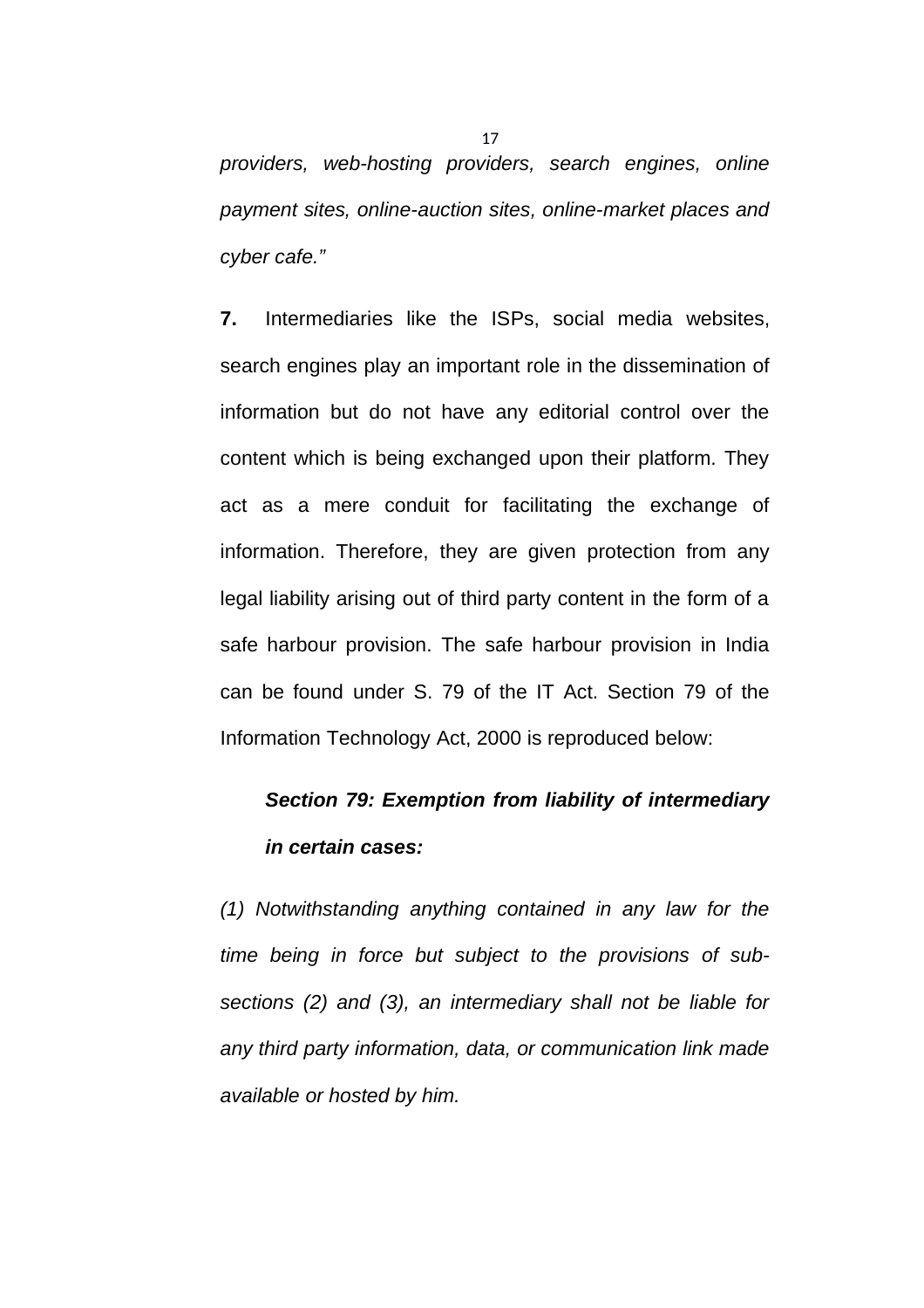*(2) The provisions of sub-section (1) shall apply if-*

*(a) the function of the intermediary is limited to providing access to a communication system over which information made available by third parties is transmitted or temporarily stored or hosted; or*

*(b) the intermediary does not-*

*i.1 (i) initiate the transmission,*

*i.2 (ii) select the receiver of the transmission, and*

*i.3 (iii) select or modify the information contained in the transmission;*

*(c) the intermediary observes due diligence while discharging his duties under this Act and also observes such other guidelines as the Central Government may prescribe in this behalf.*

*(3) The provisions of sub-section (1) shall not apply if-*

*(a) the intermediary has conspired or abetted or aided or induced, whether by threats or promise or otherwise in the commission of the unlawful act;*

*(b) upon receiving actual knowledge, or on being notified by*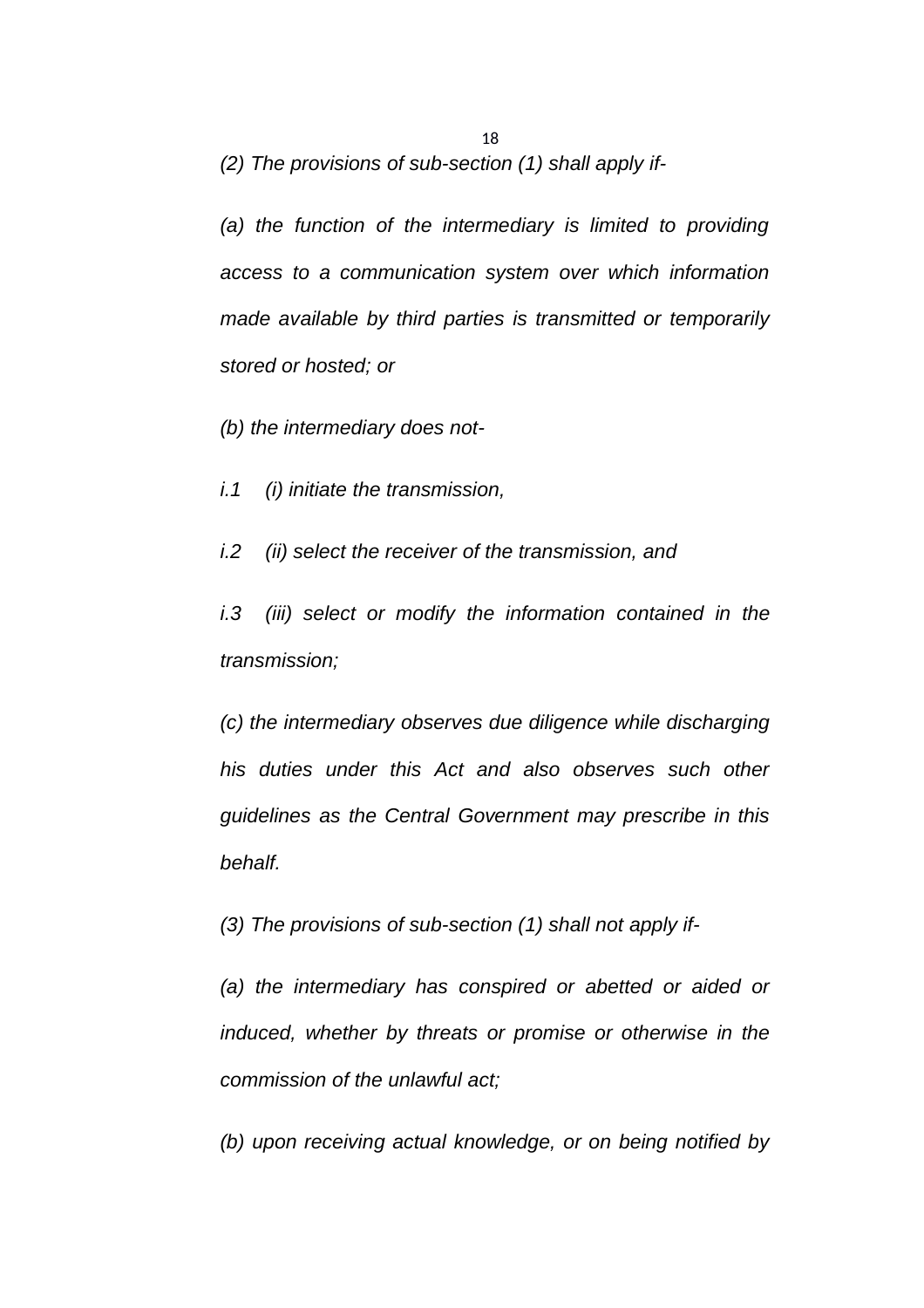*the appropriate Government or its agency that any information, data or communication link residing in or connected to a computer resource, controlled by the intermediary is being used to commit the unlawful act, the intermediary fails to expeditiously remove or disable access to that material on that resource without vitiating the evidence in any manner.*

*Explanation. -For the purpose of this section, the expression "third party information" means any information dealt with by an intermediary in his capacity as an intermediary.]*

- **8.** That the safe harbour provision in India is conditional in nature i.e. intermediaries can only avail benefits of this provision when they comply with the conditions mentioned in the aforementioned section with the due diligence requirements laid down in the guidelines notified under S. 79.
- **9.** Section 79 as it stands now was incorporated as per an amendment to the Information Technology Act, 2000 as per the provisions of the Information Technology(Amendment) Act, 2008.

**10.** The Information Technology (Intermediary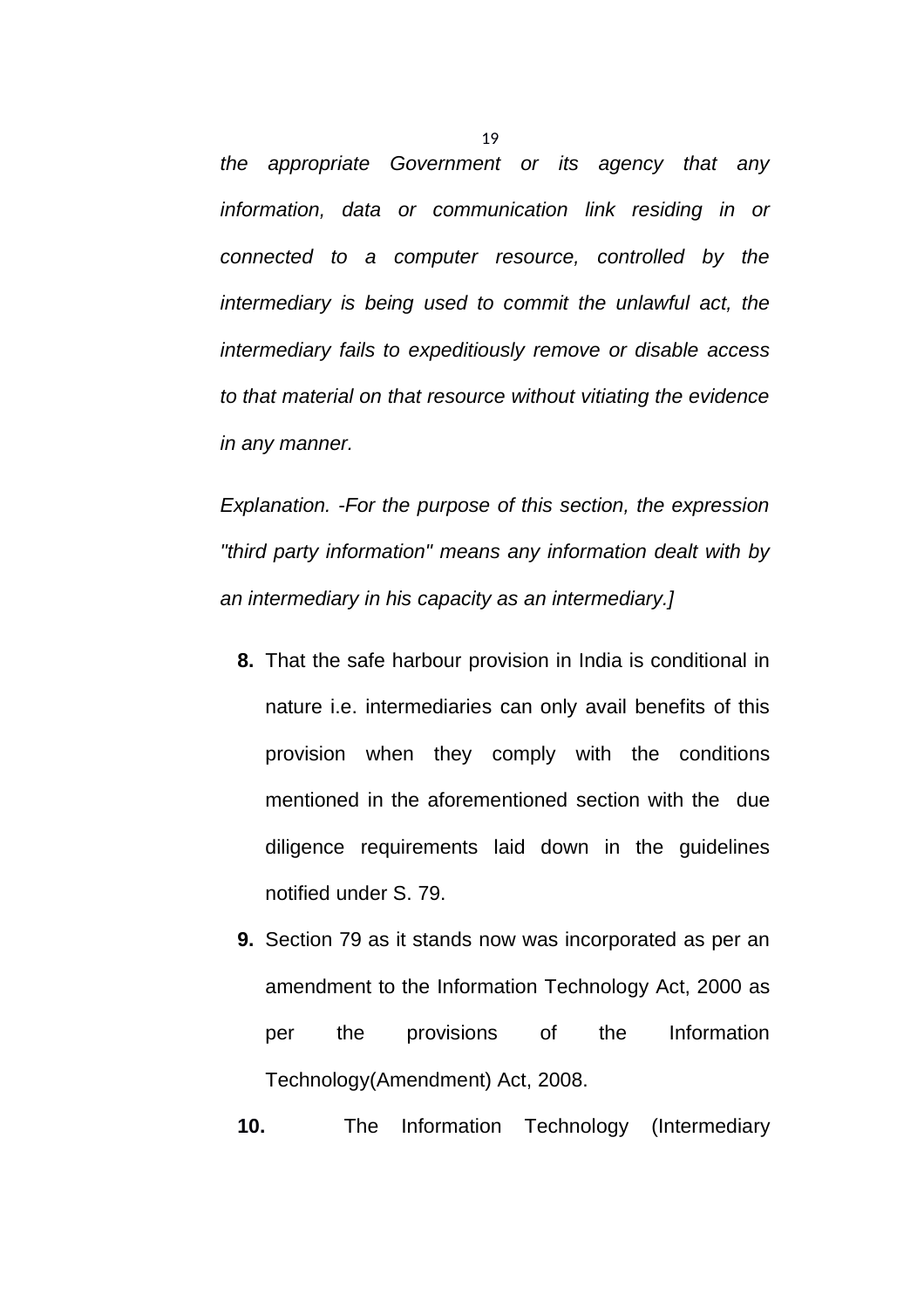Guideline) Rules of 2011 (hereinafter "2011 Rules") were notified by the Ministry of Information Technology, Government of India *vide* Notification No. G.S.R.314(E) and came into force on the same day. The 2011 Rules laid down guidelines for intermediaries to avail safe harbour protections provided under Section 79 of the Act, including, prescribing due diligence standards.

**11.** The Supreme Court considered the issue of intermediary liability and the validity of the 2011 Rules in the landmark judgment in *Shreya Singhal v. Union of India (2015)5 SCC 1*. The Apex Court, as regards intermediary liability, upheld the validity of Section 79, subject to "*Section 79(3)(b) being read down to mean that an intermediary upon receiving actual knowledge from a court order or on being notified by the appropriate government or its agency that unlawful acts relatable to Article 19(2) are going to be committed then fails to expeditiously remove or disable access to such material ...*". Thus, an intermediary is mandated to take down content only on the basis of a court order or on being notified by the appropriate Government agency.

**12.** It is submitted that Respondent 2 published the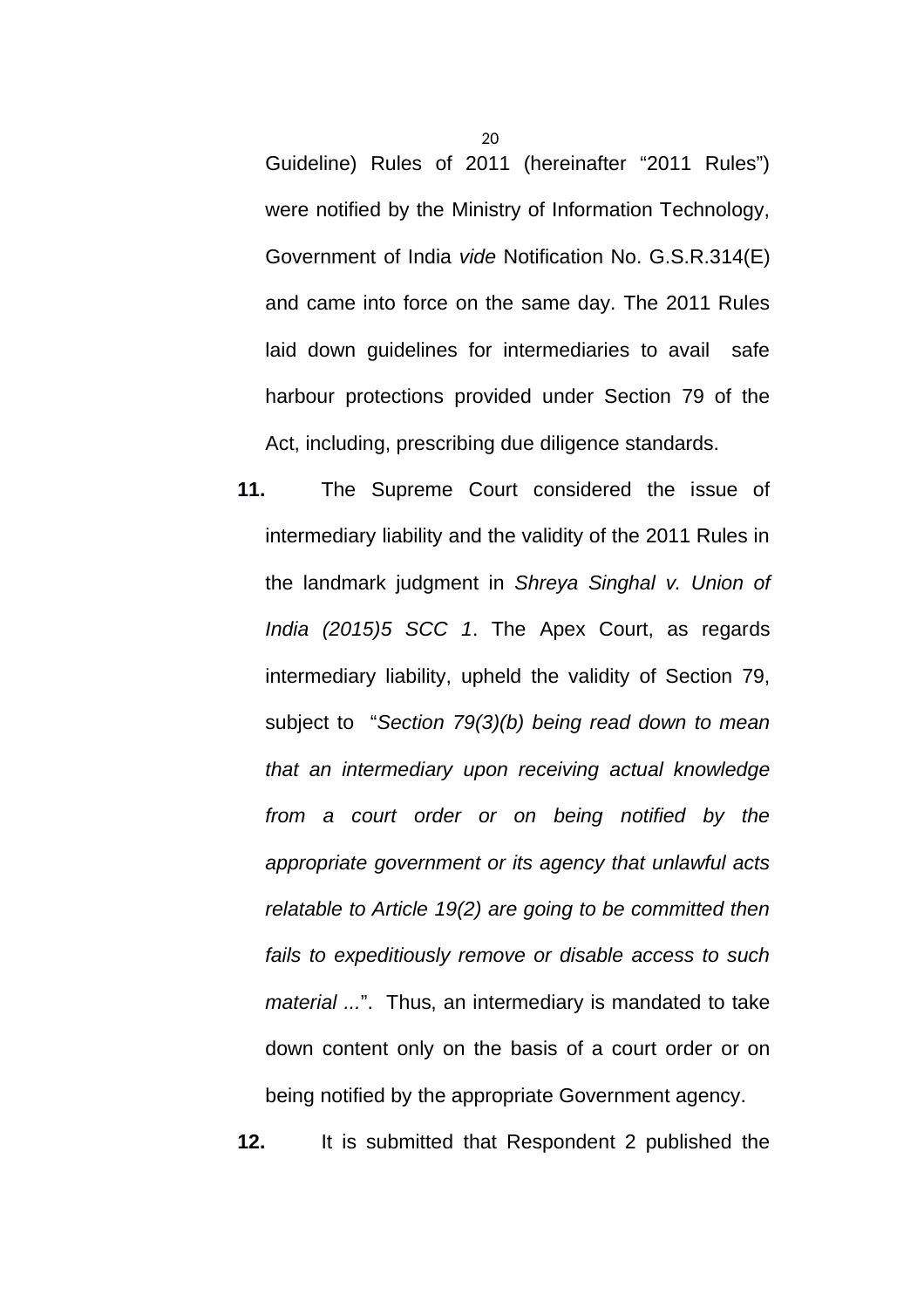draft Information Technology [Intermediaries Guidelines (Amendment) Rules, 2018. (hereinafter "2018 Draft Rules") with a view to curb the misuse of social media and the spread of fake news. Some key features of the 2018 Draft Rules include, introduction of a new category of information i.e., content threatening "public health and safety" to the existing categories of content prohibited from being hosted on the platform; requiring intermediaries to render assistance to any governmental agency within 72 hours; and mandating them to use tech-based automated tools for identifying and removing public access to unlawful information, among others. True copy of the draft Information Technology [Intermediaries Guidelines (Amendment) Rules, 2018 dated 24-12-2018 is produced and marked as **Exhibit P1**.

**13.** It is submitted that various organisations and individuals submitted feedback on Ext.P1 draft rules. In an open letter addressed to the Hon'ble Minister for Electronics and Information Technology, 27 security and cryptography experts warned the Respondent-2 against making the changes which were proposed in the Draft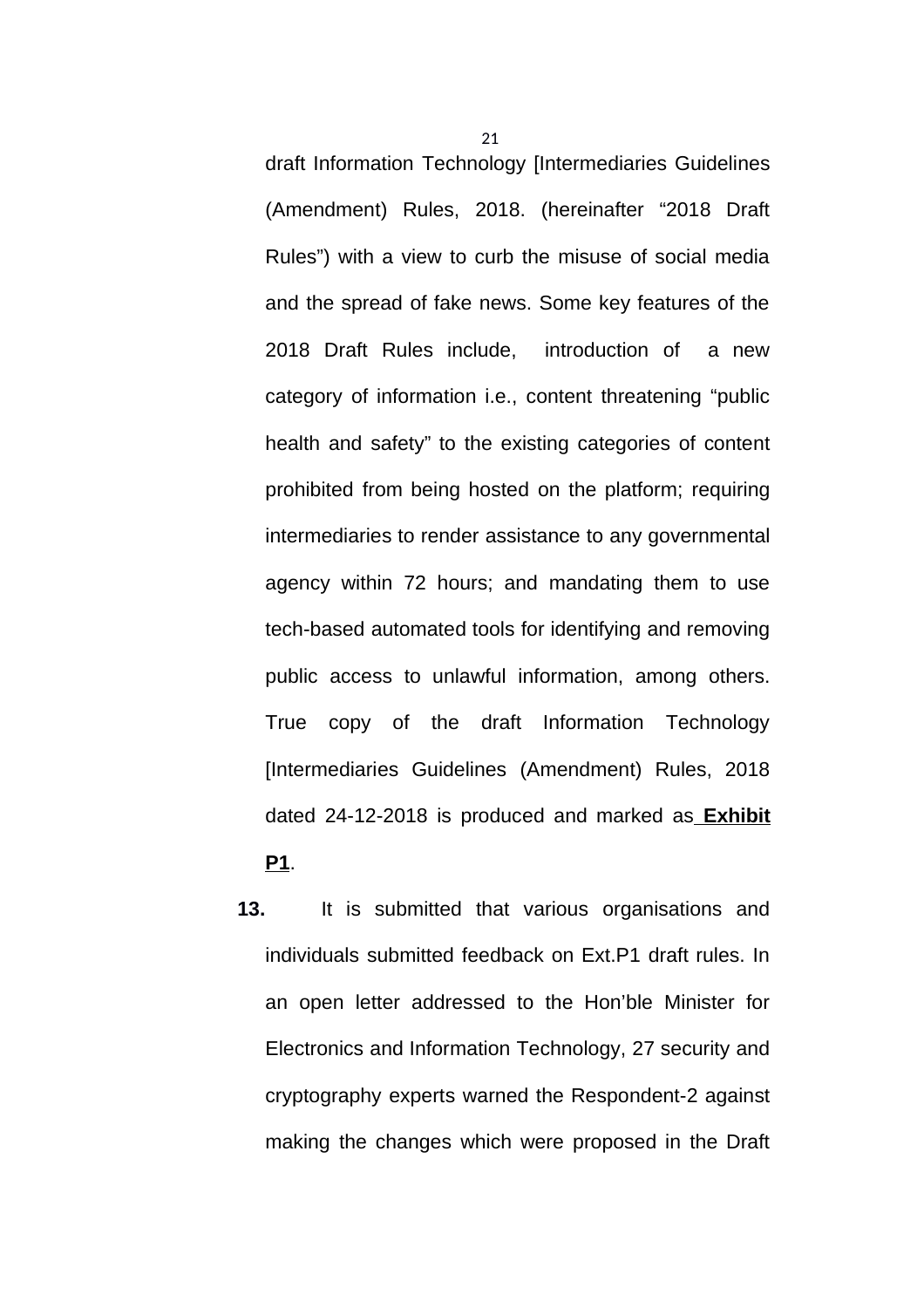Rules as it could weaken security and limit the use of strong encryption on the internet. True copy of the open letter dated 09-01-2020 addressed to the Hon'ble Minister for Electronics and Information Technology is produced and marked as **Exhibit P2**.

- **14.** It is submitted that the proposal of traceability of encrypted communication was considered in an Experts' Workshop series on Encryption in India organised by the Internet Society. Experts have highlighted the problem with traceability proposal like vulnerability of digital signatures and cross-platform functionality, The issue of cross platform functionality is a major issue for federated systems like the services offered by the petitioner and group of volunteers. A true copy of the report on Experts' Workshop series on Encryption in India organised by the Internet Society dated November 2020 is produced and marked as **Exhibit P3**.
- **15.** It is submitted that Respondent-2 notified the Information Technology (Intermediary Guidelines and Digital Media Ethics Code) Rules of 2021 (hereinafter "Intermediary Rules 2021") vide Notification No. G.S.R.139(E) dated 25-02-2021. Some important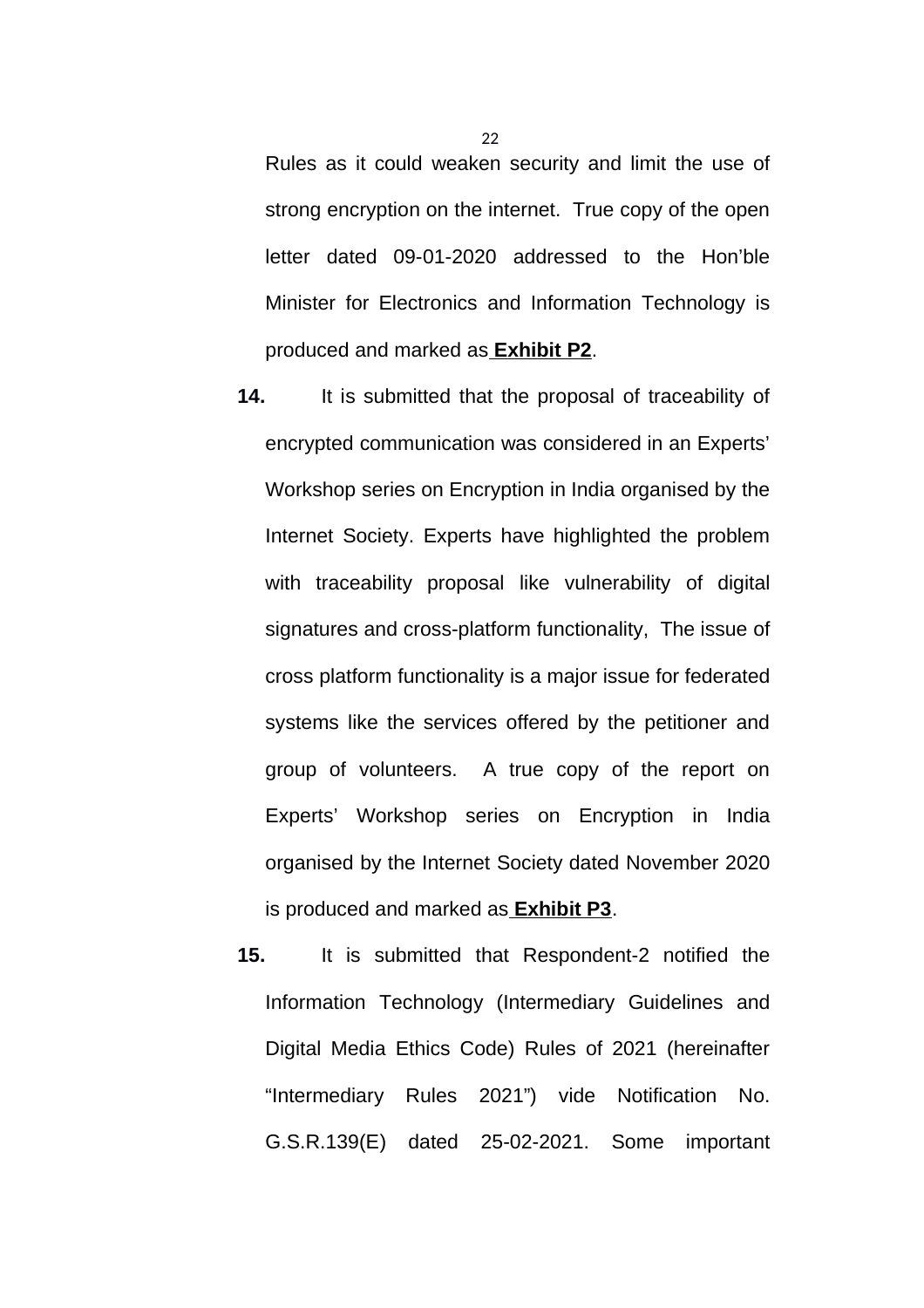features of the 2021 Rules include: segregation of social media intermediaries into the two categories of "social media intermediaries" and "significant social media intermediaries"; requirement to prominently display privacy policy and usage of personal data by the aforementioned Intermediaries; requirement to trace the first originator of information for significant social media intermediaries among others. The rules also brought in a regulatory framework for publishers of online curated content and publishers of news and current affairs content. The Intermediary Rules 2021 covered a wide range of issues which were not a part of the Draft Rules, 2018. The Intermediary Rules 2021 supersede the decade old Intermediary Guidelines 2011. True copy of the Information Technology (Intermediary Guideline and Digital Media Ethics Code) Rules, 2021 is produced and marked as **Exhibit P4**.

#### **What is Free and Open Source Software (FOSS)?**

**16.** Free and Open Source Software (*hereinafter,* "FOSS") refers to software, whose source code is publicly shared and licensed in such a manner that it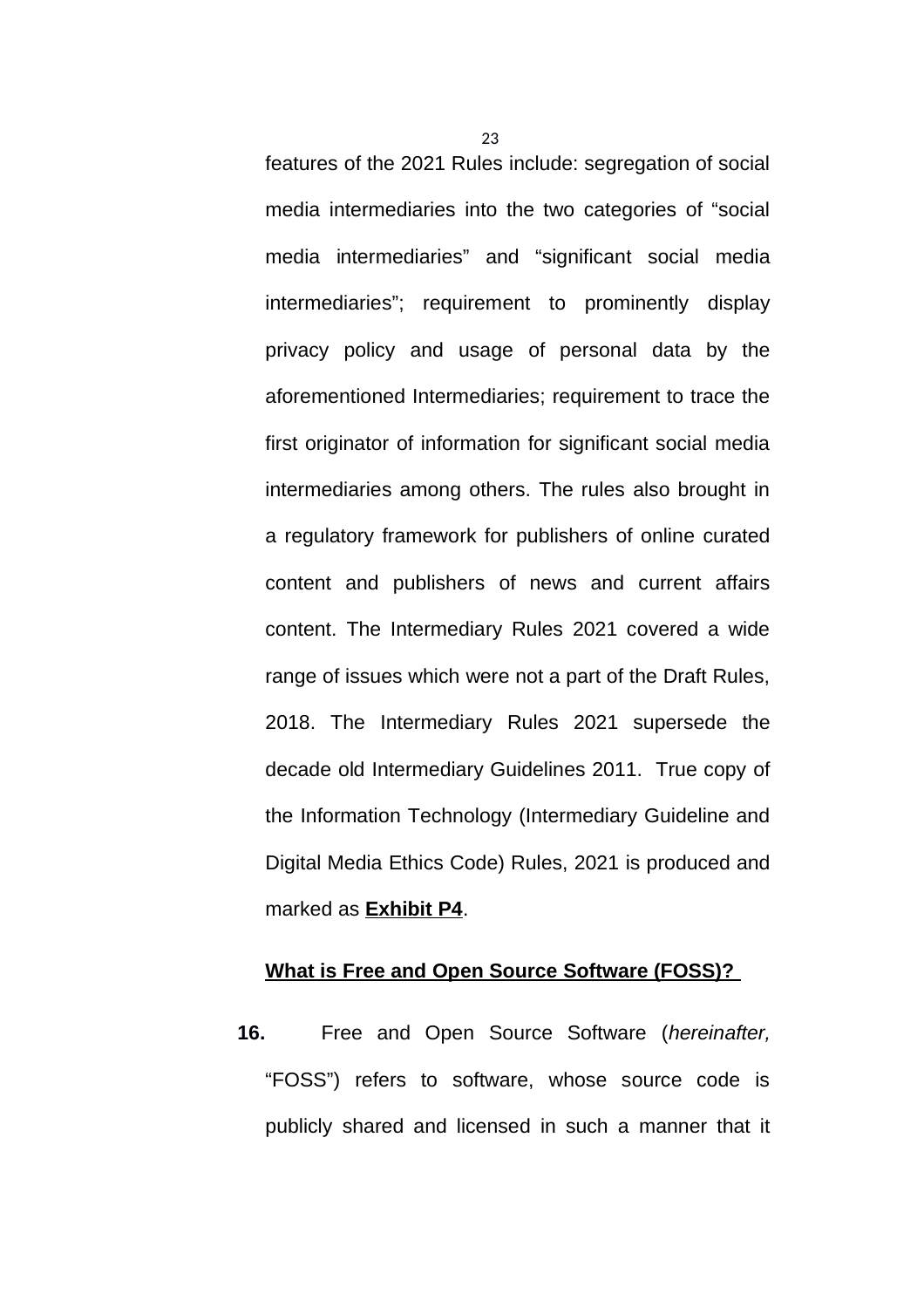can be freely used, modified and shared. It offers several crucial benefits over proprietary or closedsource software such as improved security, stability, privacy due to community oversight, and greater control over the technologies used by people. Free in FOSS stands for freedom. As FOSS is underpinned by the sharing economy and collaborative innovation, it makes for software that works for the benefit of the larger society rather than profit-driven interests of corporations. Services like Linux, Ubuntu, Mastodon, Signal messaging app are examples of FOSS.

- **17.** A program or service is considered to be free software if it offers a user the four essential freedoms:
	- a. The freedom to run the program as the user wishes (freedom 0)
	- b. The freedom to study how the program works (freedom 1)
	- c. The freedom to redistribute copies (freedom 2)
	- d. The freedom to distribute copies of modified version to others (freedom 3)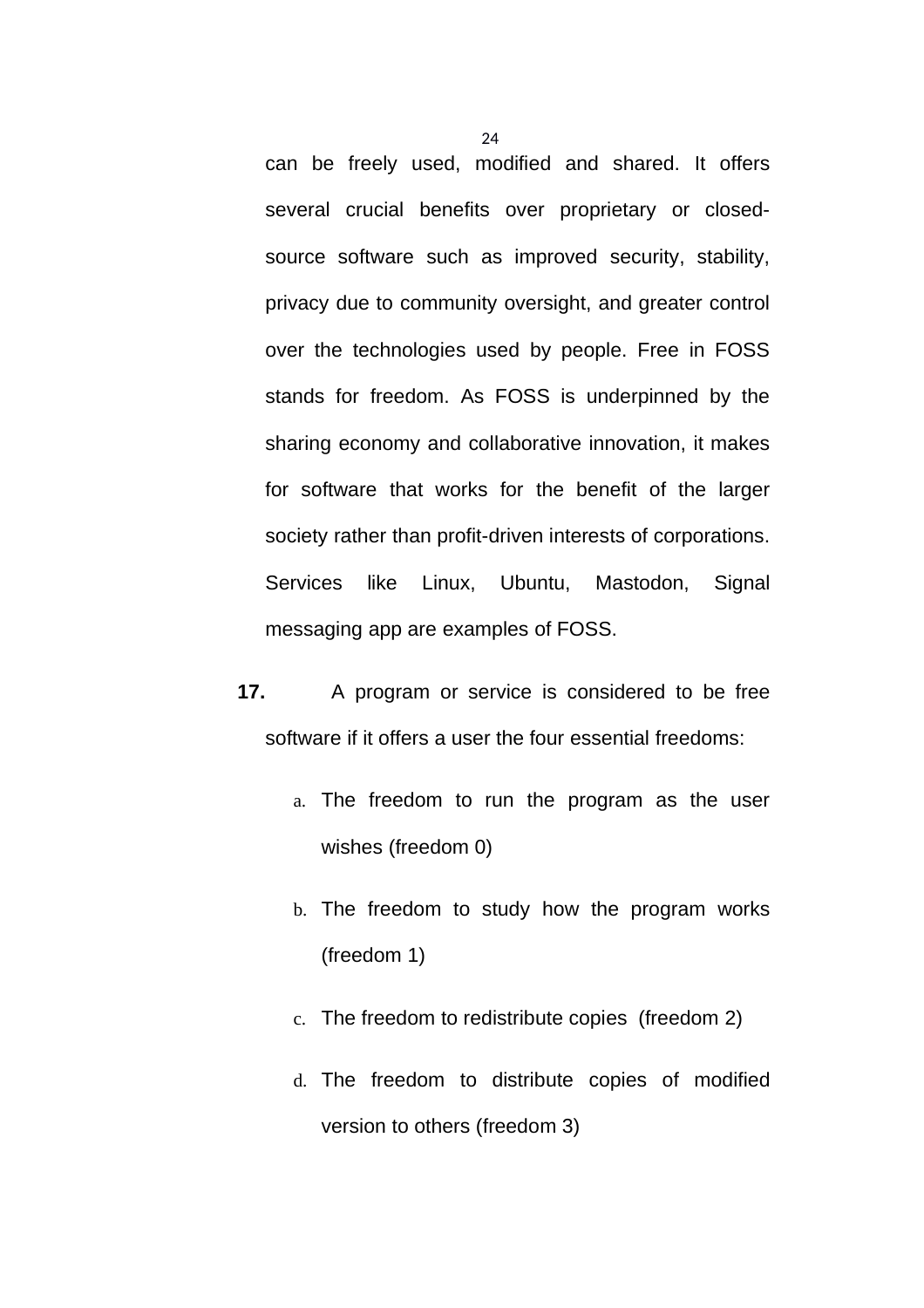(Source: Free Software Foundation )

FOSS has become the single most influential body of software around the world. In the more than thirty years of its existence, FOSS has taken the world by storm and has driven the majority of the world's technological advancement in computer programming. This explosion of technical innovation has occurred for two primary reasons. First, the principal rule of free software, the sharing of computer program source code, has allowed young people around the world to learn and to improve their skills by studying and enhancing real software doing real jobs in their own and others' daily lives. Second, by creating a "protected commons" for the free exchange of ideas embodied in program source code without rent-seeking by parties holding state-granted monopolies, FOSS has facilitated cooperative interactions among competing firms. Google, Facebook, Twitter, IBM, Microsoft, Oracle and other information services used by billions of individuals worldwide could not exist without FOSS and the collaboration it has spawned.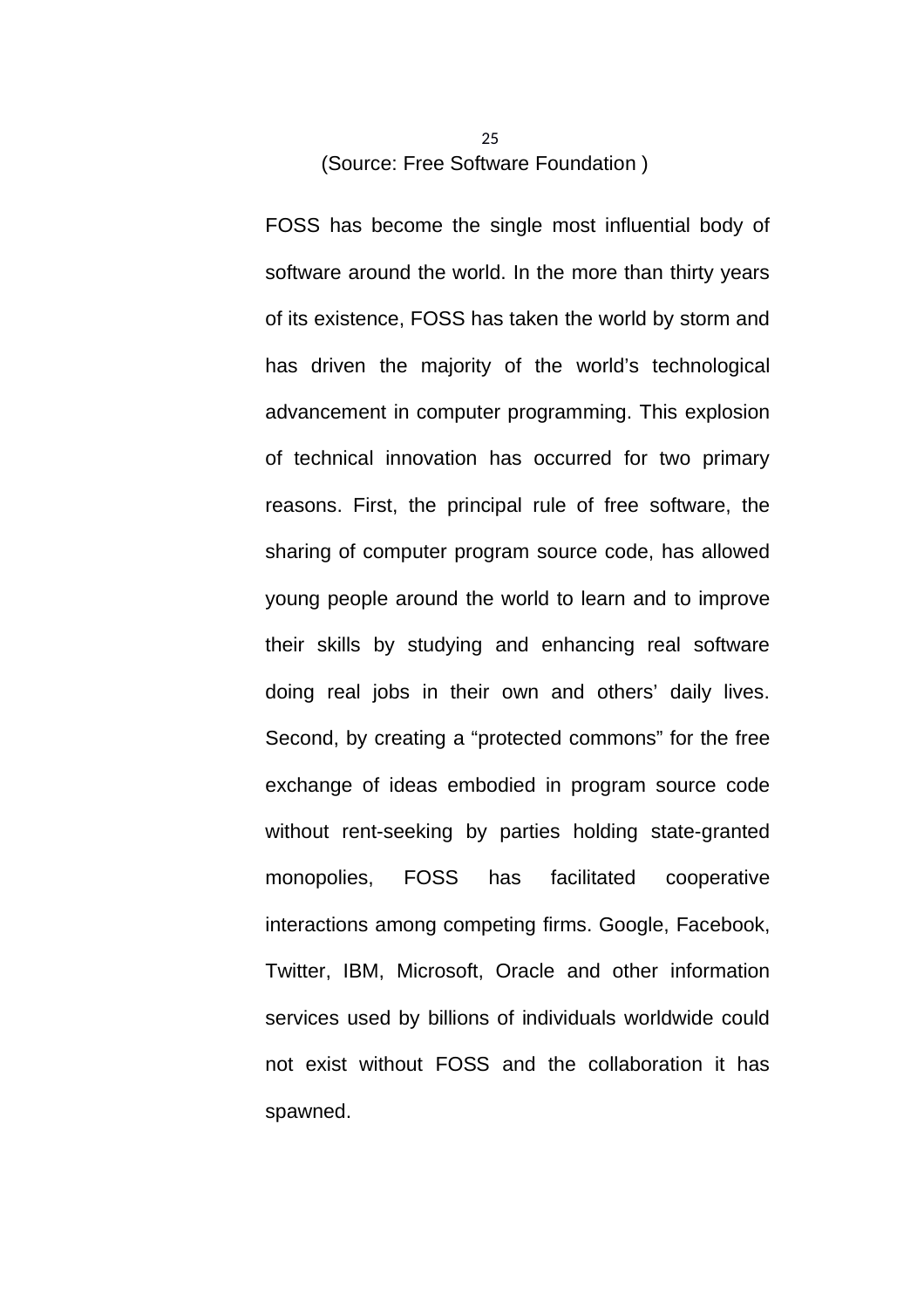## **How is FOSS different from Proprietary Software?**

**18.** In proprietary software, the source code is not available in the public domain and only the company which has created the source code can modify it. The software is tested only by the organisation or individuals who have developed it. Therefore, it is not available for public scrutiny. In order to use this software, the company provides licenses with some restrictions like number of installations of this software on computer, sharing the software illegally, time-period of software's validity.

Examples of such software would include Microsoft Windows, MacOS, Adobe Photoshop, Microsoft Office.

**19. Centralised and Decentralised (federated) services :** That in centralised systems, the client/server architecture deployed has one or more client nodes directly connected to a central server. For example: Facebook, WhatsApp.

In decentralised systems, there is no central server. Instead, there are several nodes making their own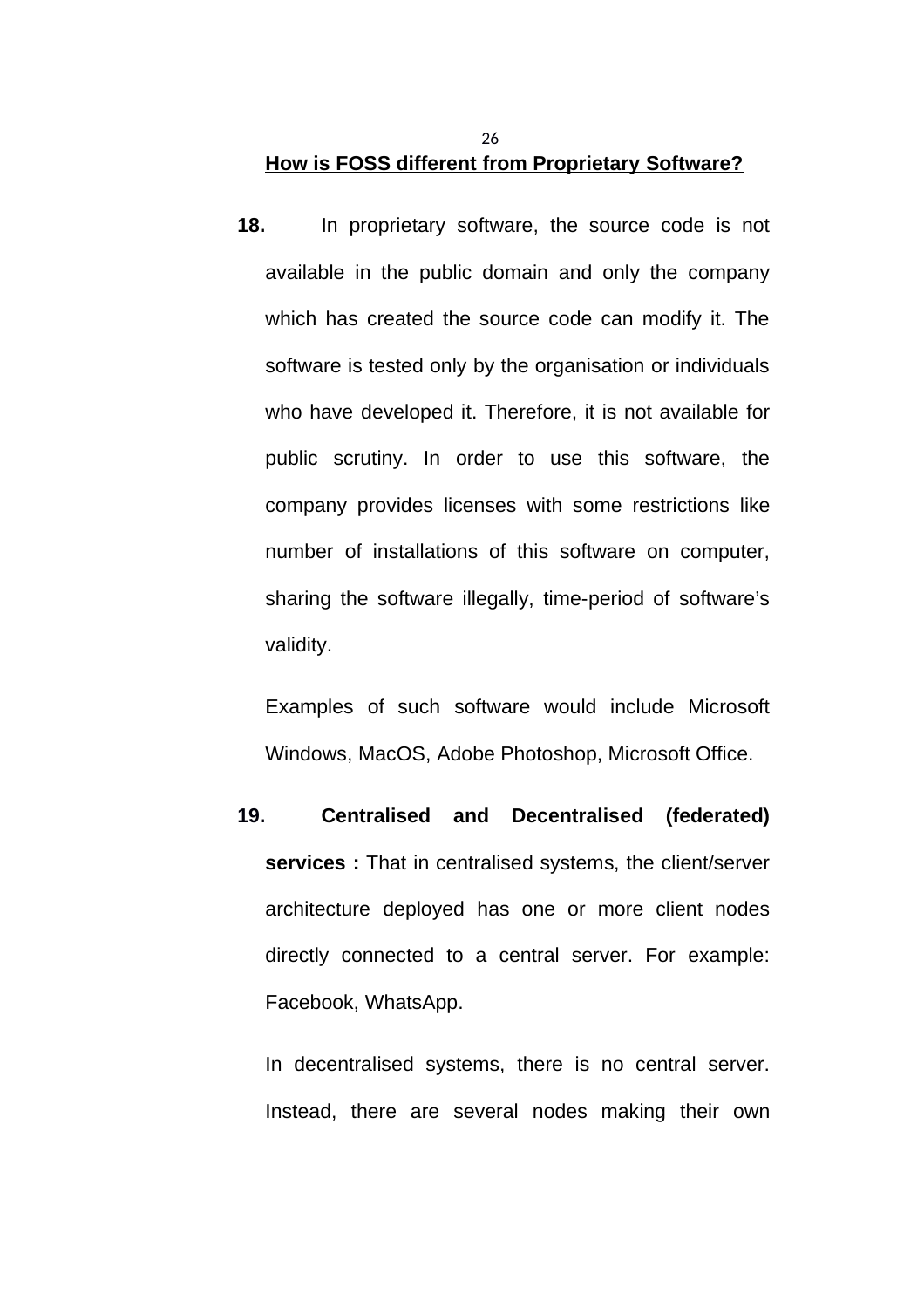decisions. For example: Mastodon, Matrix (available on PlayStore as Element), Diaspora. In simple terms, it means that each of these services work on interoperability and have multiple servers hosted by multiple individuals, volunteers and organisations. These servers can be crowdfunded too like Poddery.com.

Decentralised or federated services can be understood simply by using the analogy of emails. Federated Networks are those that allow communications across different clients and platforms similar to the way email allows people to communicate regardless of which email client they choose to use. Just like various email services such as Gmail, Yahoo, Outlook, Hotmail interact with each other but are offered by different services, federated services work in a similar manner. They are offered by various individuals operating various servers wherein users of different servers can interact with each other.

Many federated Instant Messaging networks communicate using an open standard, such as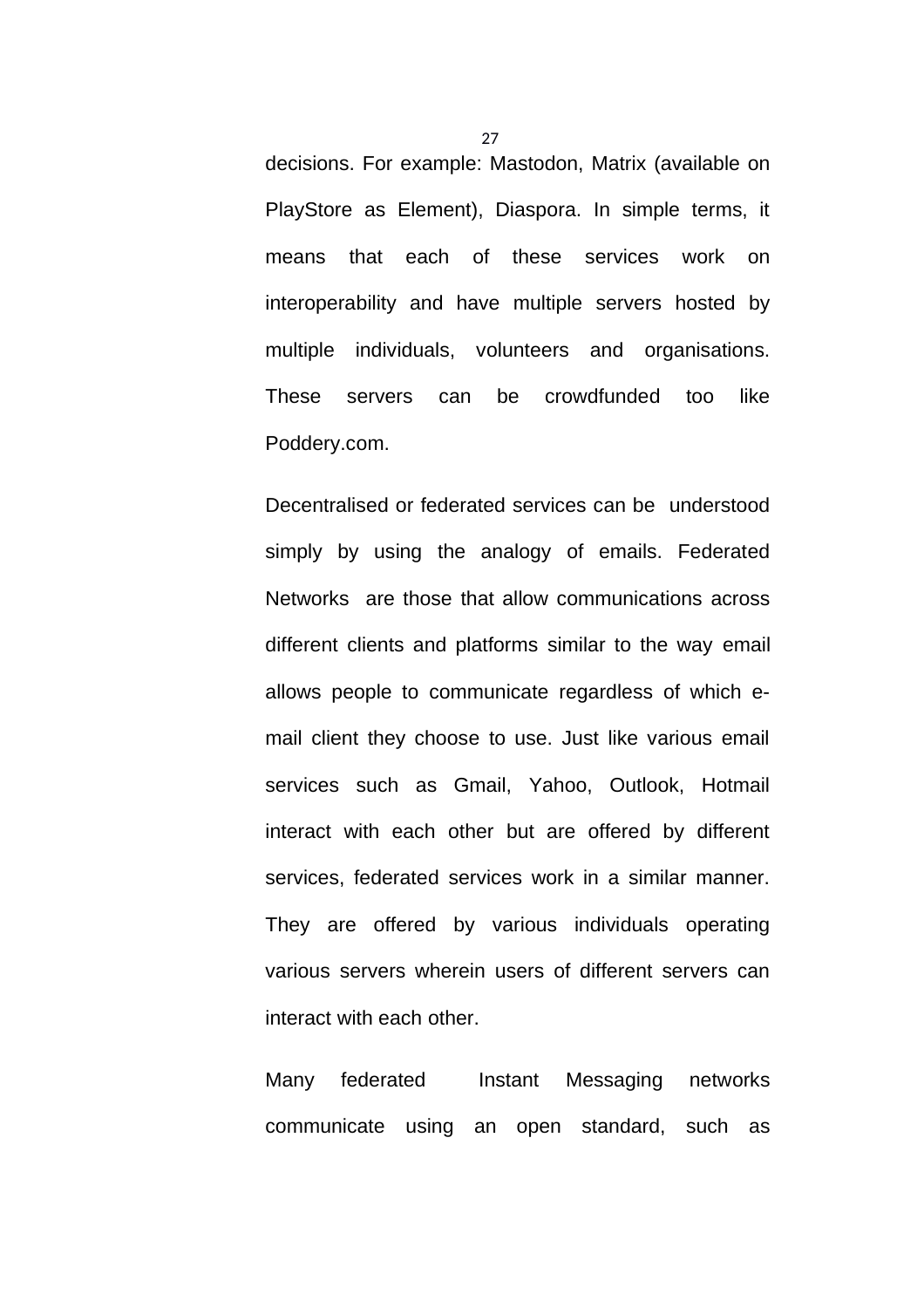Jabber/XMPP. Networks using XMPP provide open communications with other XMPP-based networks. Some federated networks work on the basis of interoperability where the software from different providers share data between the different platforms.

#### **Importance of FOSS in tech-ecosystem**

**20.** FOSS is the building block of several proprietary software used by tech giants. For instance, WhatsApp which is owned by Facebook Inc. is based on a variant of the open-source cryptographic protocol known as the Signal Protocol. Similarly, Amazon Web Services which is a cloud storage service, allegedly has numerous open-source projects which it did not create. These open-source services hosted by Amazon Web Services bring in billions worth of revenue to Amazon every year.

FOSS allows innovation and modification in pre-existing source codes. FOSS provides an alternative to tech giants like WhatsApp which impose their terms of services and privacy policies on users. Such "federated" services reduce centralised power and increase autonomy and self-development. Services are created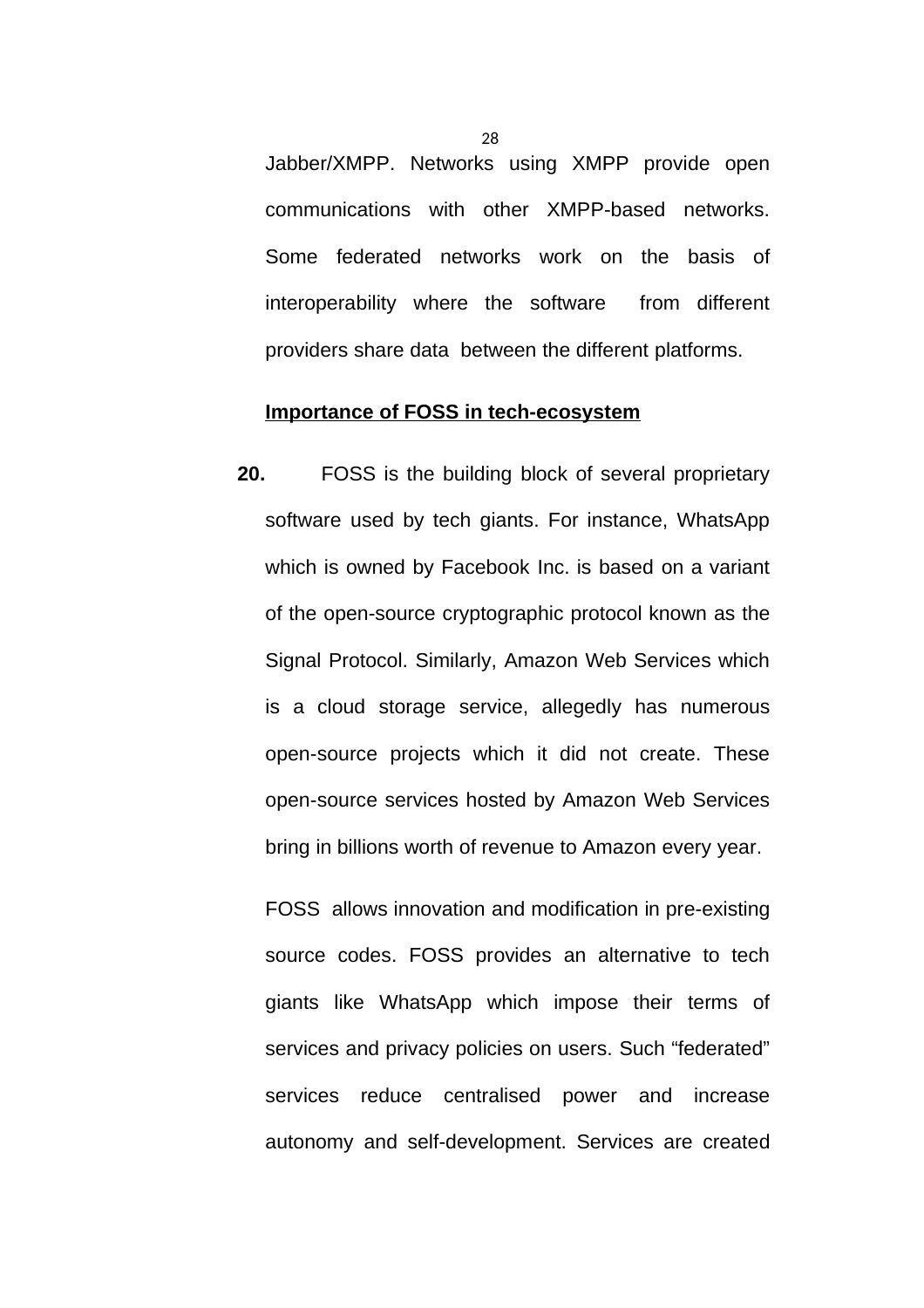and delivered not where the hardware is, but where the smart, creative and communicative people are. India's immense technological talent uses FOSS to build world class software tools that can offer alternatives to large technology giants that strip the human race of its privacy.

Signal has emerged as a privacy-friendly alternative to WhatsApp and is a member of FOSS community, run by a not for profit organisation with the same name.

### **What are Social Media Intermediaries?**

**21.** That the Rule 2(1)(w) of the Rules 2021 defines a social media intermediary as:

*"Social media intermediary means an intermediary which primarily or solely enables online interaction between two or more users and allows them to create, upload, share, disseminate, modify or access information using its services;"*

### **What are Significant Social Media Intermediaries?**

**22.** That the 2021 Rules have introduced a new class of intermediaries known as the Significant Social Media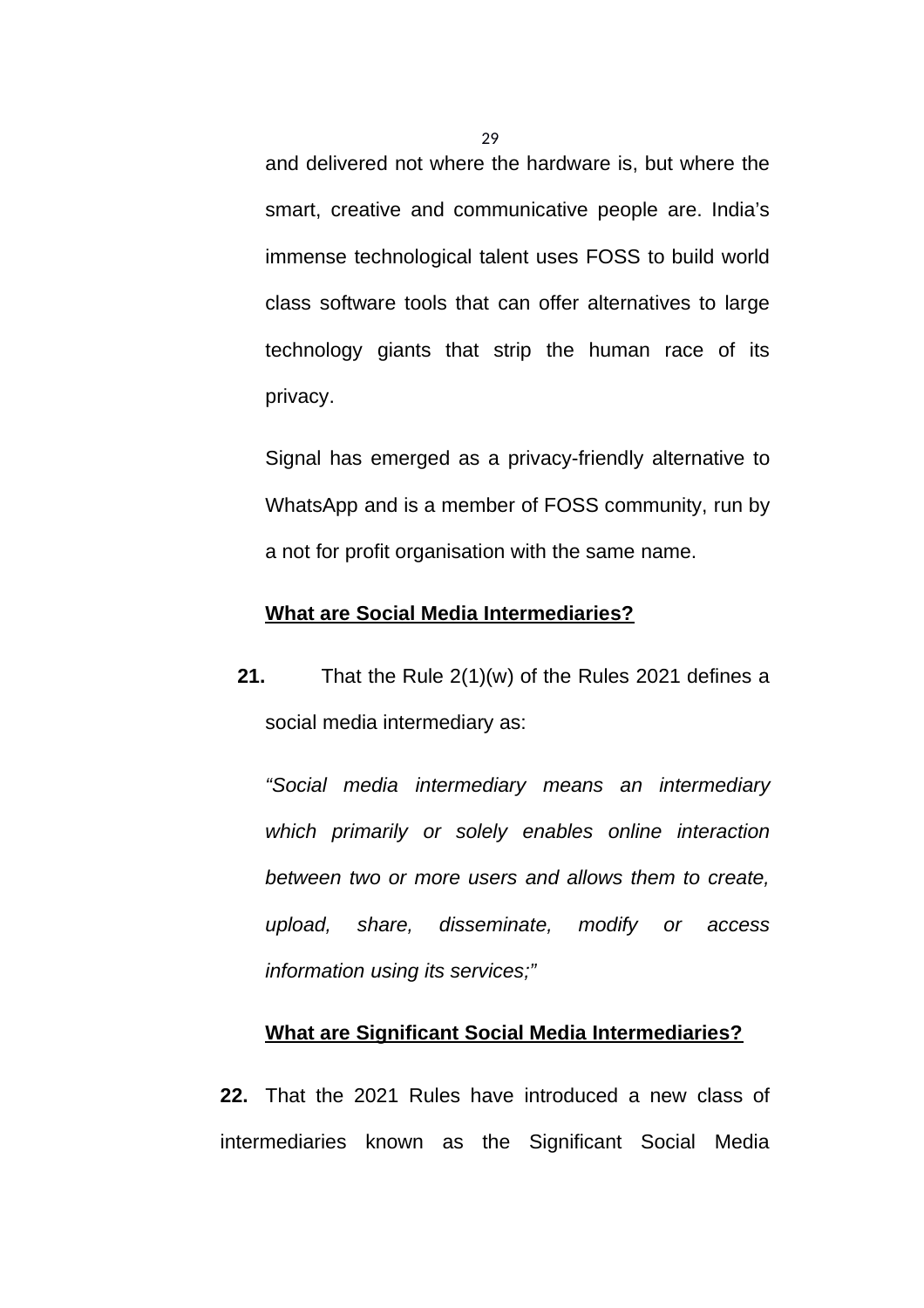Intermediaries. As per the definition under S. 2(1)(v) of the Rules 2021, a significant social media intermediary means:

*"a social media intermediary having a number of registered users in India above such threshold as notified by the Central Government*."

The Respondent-2 subsequently notified a threshold of more than 50 lakh users for a social media intermediary to be classified as a significant social media intermediary. A true copy of the notification No. S.O.942(E) dated 25-02-2021 issued by the  $1<sup>st</sup>$  Respondent is produced and marked as **Exhibit P5.**

1. The Petitioner is a free software developer who provides along with other volunteers privacy respecting, federated social media services to users as an alternative to centralised systems. Petitioner is aggrieved by certain provisions of the Intermediary Rules, 2021 as he will no longer be able to operate these services as the compliance burden of these Rules cannot be borne by the Petitioner. The Petitioner has no other effective and alternative remedy for the redressal of his grievances than to approach this Hon'ble Court and seek to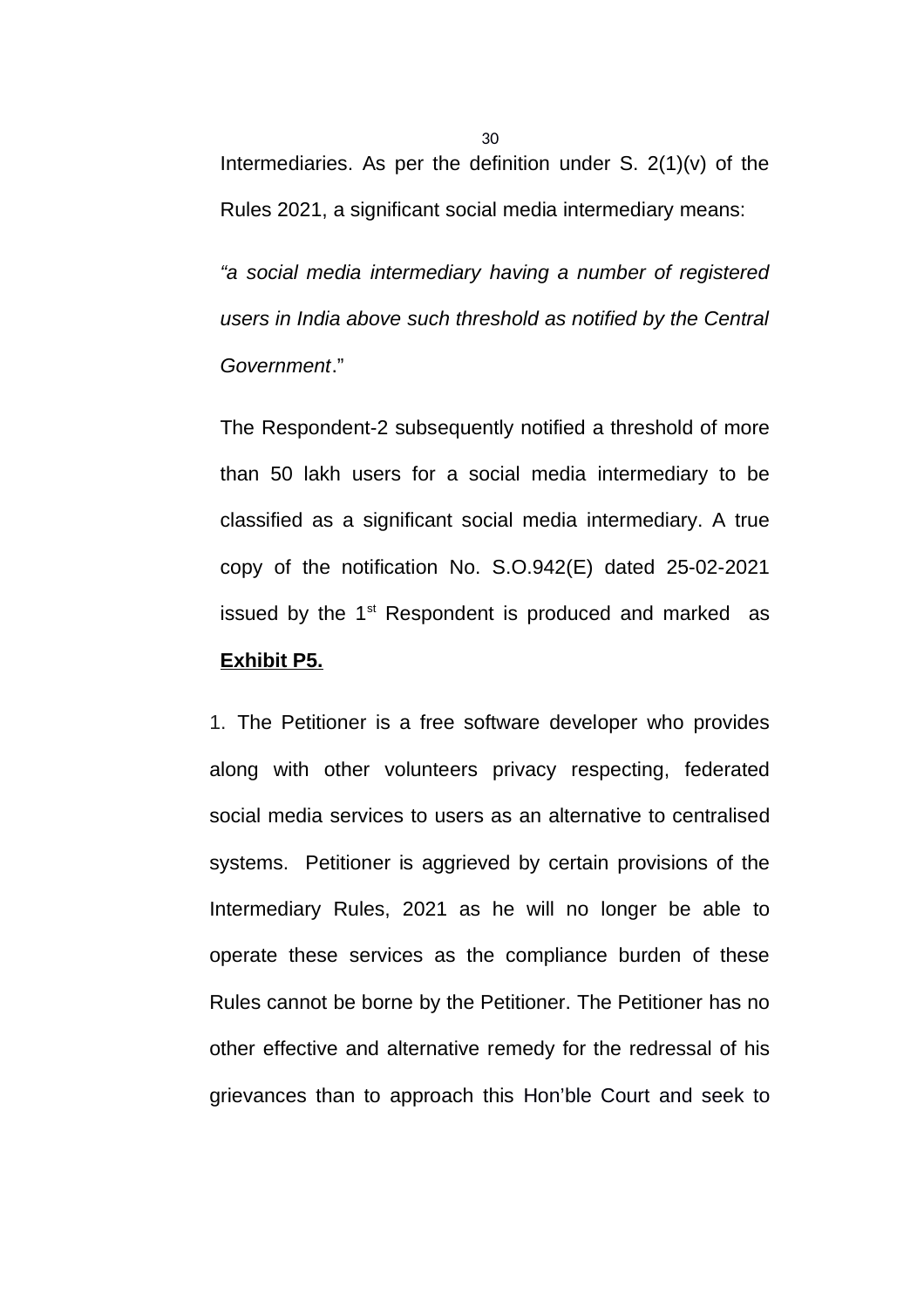invoke its extra-ordinary jurisdiction under Article 226 of the Constitution of India on the following among other:-

#### **GROUNDS**

**A.** BECAUSE Article 13(2) prohibits the State from making any law which takes away or abridges the rights conferred by Part III of the Constitution of India

**B.** BECAUSE Article 13(2) prohibits the State from making any law which takes away or abridges the rights conferred by Part III of the Constitution of India and declares that any law made in contravention of that clause shall, to the extent of such contravention, be void.

**C.** BECAUSE the Hon'ble Supreme Court in a catena of decisions has laid down that in interpreting a constitutional provision, the court should keep in mind the social setting of the country so as to show a complete consciousness and deep awareness of the growing requirements of the society, the increasing needs of the nation. The services offered by the FOSS community and its volunteers like the Petitioner provide citizens to voice their opinions in a private secure manner knowing they are not watched. These services offer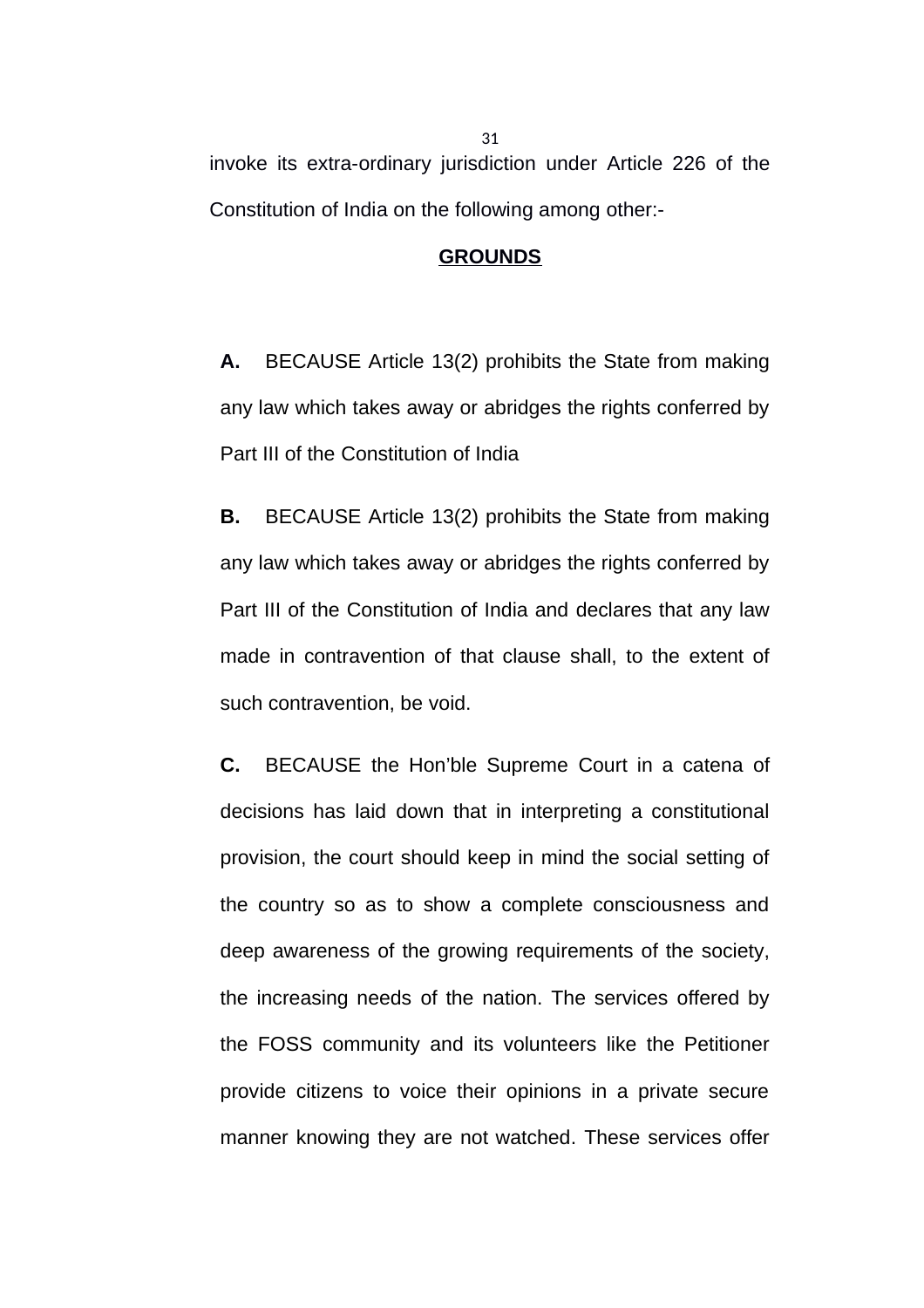an alternative to users who do not want to use proprietary applications like Facebook and Twitter. As such the impact/ repercussion of the impugned Rules caused to the Petitioners as intermediaries is not academic or theoretical but palpable and threatening.

**D.** BECAUSE any unreasonable restriction on users in expressing their views online including restrictions which may have privacy implications, will be a violation of their right to freedom of speech and expression, and right to privacy.

**E.** BECAUSE Rule 4 read with Rule 6 of the Intermediary violates the fundamental right to free speech and expression guaranteed to citizens by Article 19(1)(a) of the Constitution of India and right to privacy as a fundamental right under Article 21 of the Constitution of India and are thus void and unconstitutional in view of Article 13 of the Constitution of India.

### **Ambiguous terms**

**F.** That in the sub rule 1 (b) (2) of rule 3 it has been stated that

*"The rules and regulations, privacy policy or user agreement*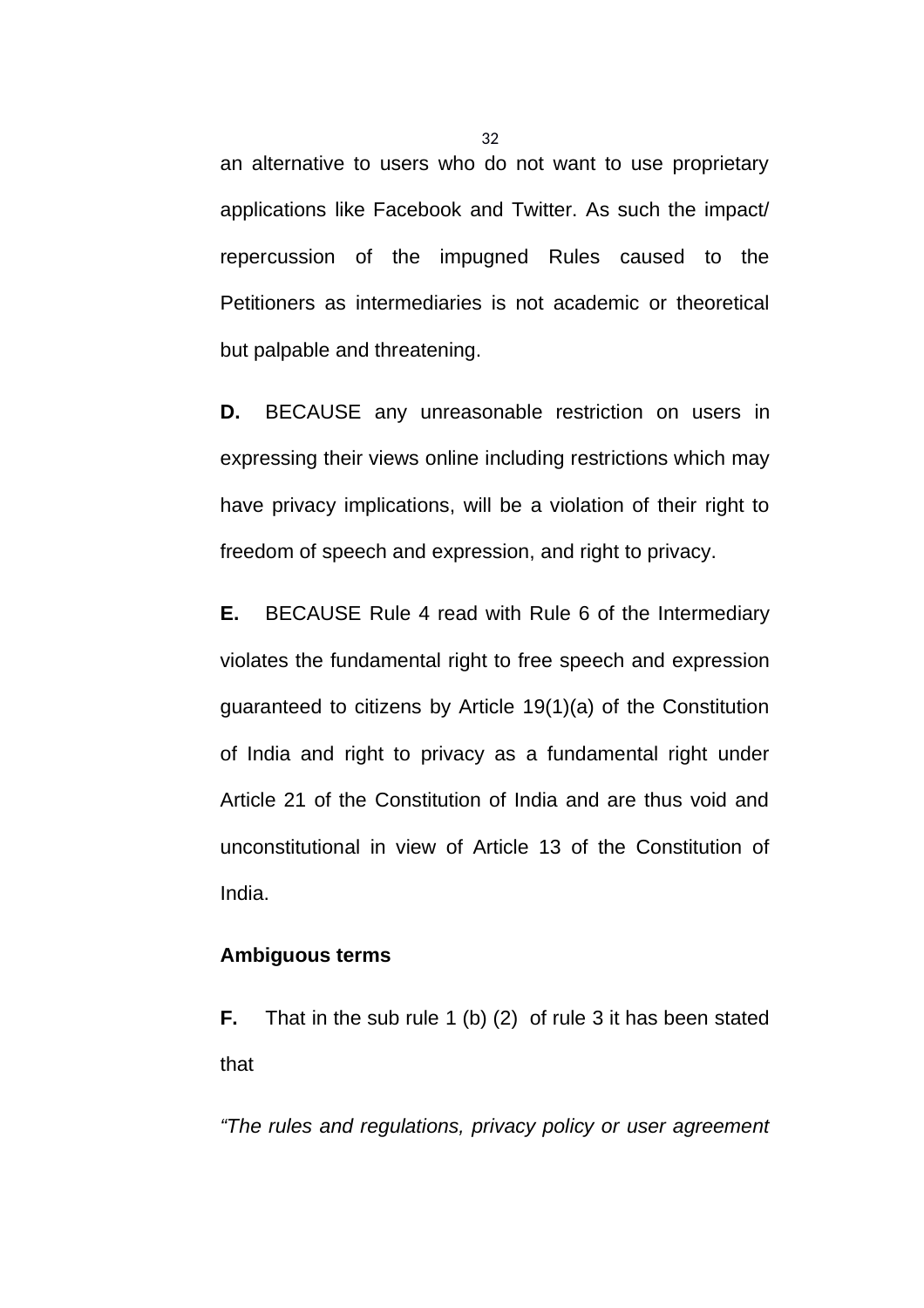*of the intermediary shall inform the user of its computer resource not to host, display, upload, modify, publish, transmit, store, updateor share any information that,— (i)belongs to another person and to which the user does not have any right;(ii)is defamatory, obscene, pornographic, paedophilic, invasive of another's privacy, including bodily privacy, insulting or harassing on the basis of gender, libellous, racially or ethnically objectionable, relating or encouraging money laundering or gambling, or otherwise inconsistent with or contrary to the laws in force."*

**G.** It is submitted that the terms 'defamatory', 'obscene' 'invasive of another's privacy' , 'racially or ethnically objectionable', 'harmful to child' lack encompassing definitions leaving them open to ambiguity. The term 'harmful to child' is a broad phrase and could end up in censoring legitimate content. In *Shreya Singhal v. UOI* (2015) 5 SCC 1, it was argued that the vague and ambiguous phrases used in Section 66A were ambiguous in nature. Similar phrases have been used in Rule 3 of the Intermediary Rules, 2021 without any guidance provided in the parent Act or in the Rules. The vagueness of these terms will lead to self censorship thus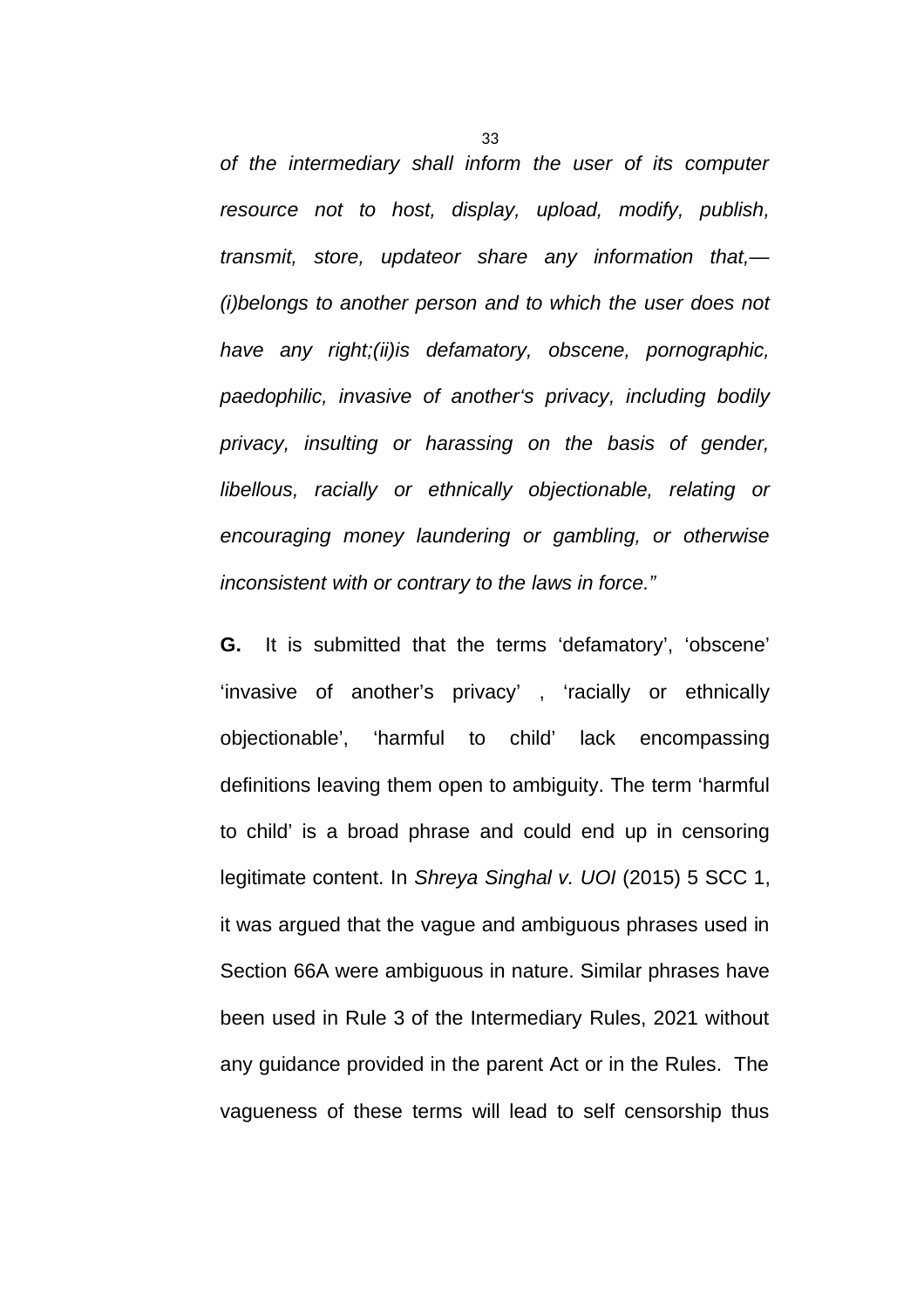violating the constitutionally guaranteed right to free speech and expression under Article 19. The apex court while declaring Section 66A of the Information Technology Act, 2000 unconstitutional had observed:

*"Information that may be grossly offensive or which cause annoyance or inconvenience are undefined terms which take into the net a very large amount of protected and innocent speech. A person may discuss or even advocate by means of writing disseminated over the internet information that may be a view or point of view pertaining to governmental, literary,scientific or other matters which may be unpalatable to certain sections of society. It is obvious that an expression of a view on any matter may cause annoyance, inconvenience or may be grossly offensive to some. A few examples will suffice. A certain section of a particular community may be grossly offended or annoyed by communications over the internet by"liberal views" – such as the emancipation of women or the abolition of the caste system or whether certain members of anon proselytizing religion should be allowed to bring persons within their fold who are otherwise outside the fold. Each one of these things*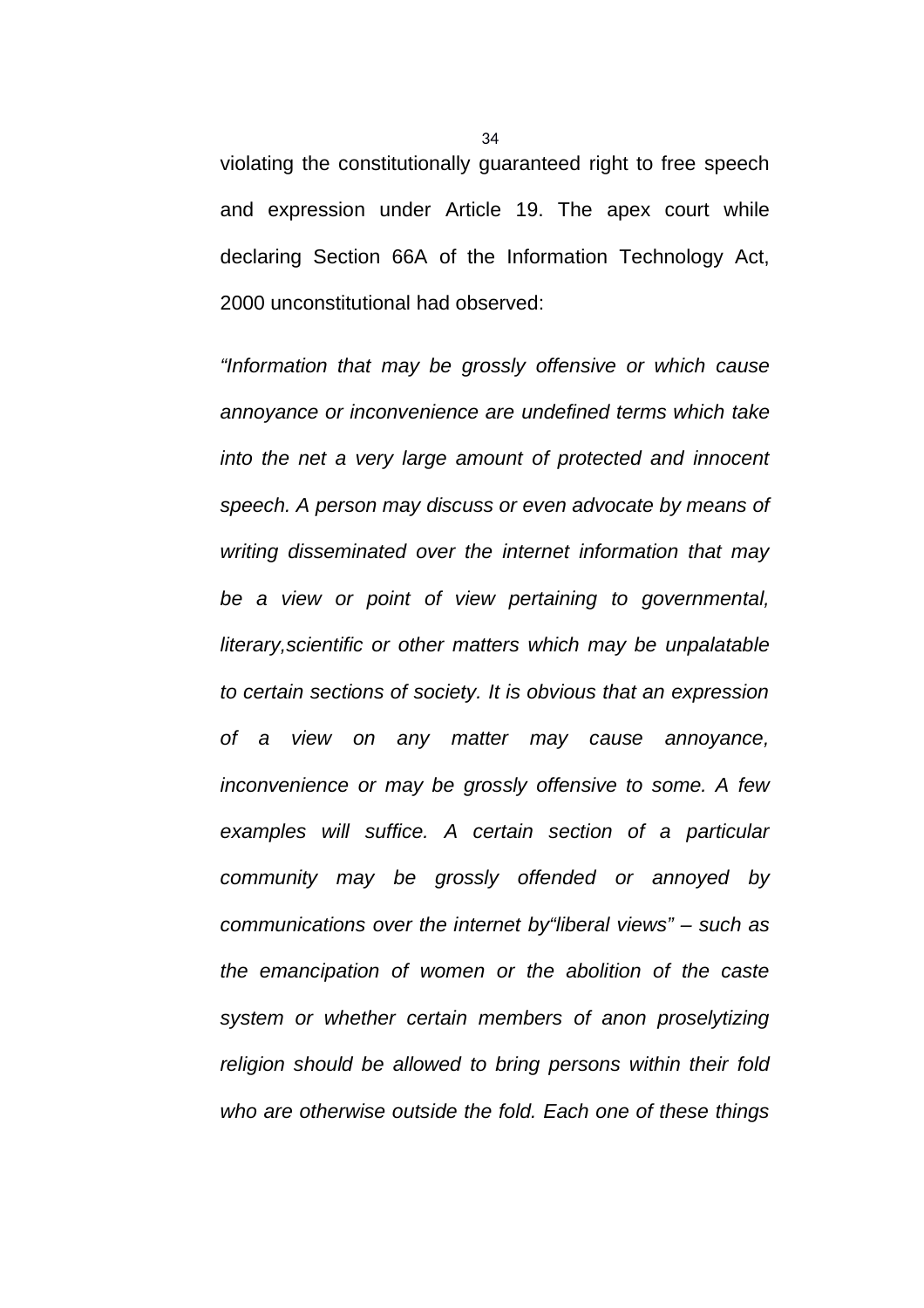*may be grossly offensive, annoying, inconvenient,insulting or injurious to large sections of particular communities and would fall within the net cast by Section 66A. In point of fact, Section 66A is cast so widely that virtually any opinion on any subject would be covered by it, as any serious opinion dissenting with the mores of the day would be caught within itsnet. Such is the reach of the Section and if it is to withstand the test of constitutionality, the chilling effect on free speech would be total. "*

The court in *Shreya Singhal* (2015) had further held:

*"It has been held by us that Section 66A purports to authorize the imposition of restrictions on the fundamental rights contained in Article 19(1)(a) in language wide enough to cover restrictions both within and without the limits of constitutionally permissible legislative action. We have held following K.A.Abbas' case (Supra) that the possibility of Section 66A being applied for purposes not sanctioned by the Constitution cannot be ruled out. It must, therefore, be held to be wholly unconstitutional and void.*

The terms 'invasive of another's privacy', racially or 'ethnically objectionable', 'insulting' under subrule 1(b) of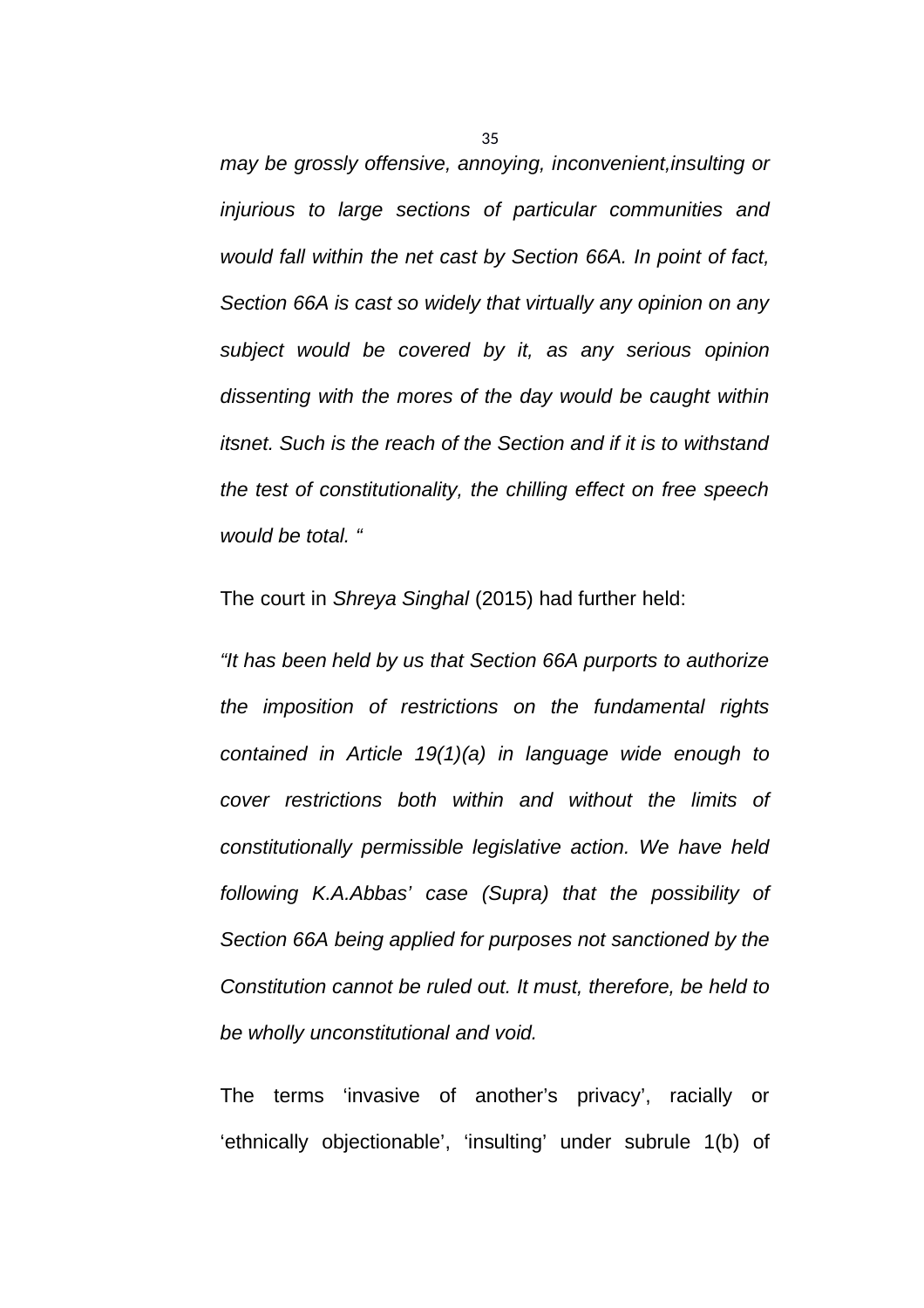Rule 2 suffer from the same vice of being vague.

 It was further held in **Kartar Singh v. State of Punjab, ((1994) 3 SCC 569) at para 130-131***, "It is the basic principle of legal jurisprudence that an enactment is void for vagueness if its prohibitions are not clearly defined. Vague laws offend several important values. It is insisted or emphasized that laws should give the person of ordinary intelligence a reasonable opportunity to know what is prohibited, so that he may act accordingly. Vague laws may trap the innocent by not providing fair warning. Such a law impermissibly delegates basic policy matters to policemen andalso judges for resolution on an ad hoc and subjective basis, with the attendant dangers of arbitrary and discriminatory application. More so uncertain and undefined words deployed inevitably lead citizens to "steer far wider of the unlawful zone... than if the boundaries of the forbidden areas were clearly marked.131.Let us examine clause (i) of Section 2(1)(a).This section is shown to be blissfully and impermissibly vague and imprecise. As rightly pointed out by the learned counsel, even an innocent person who ingenious and undefiled communicates or associates without any*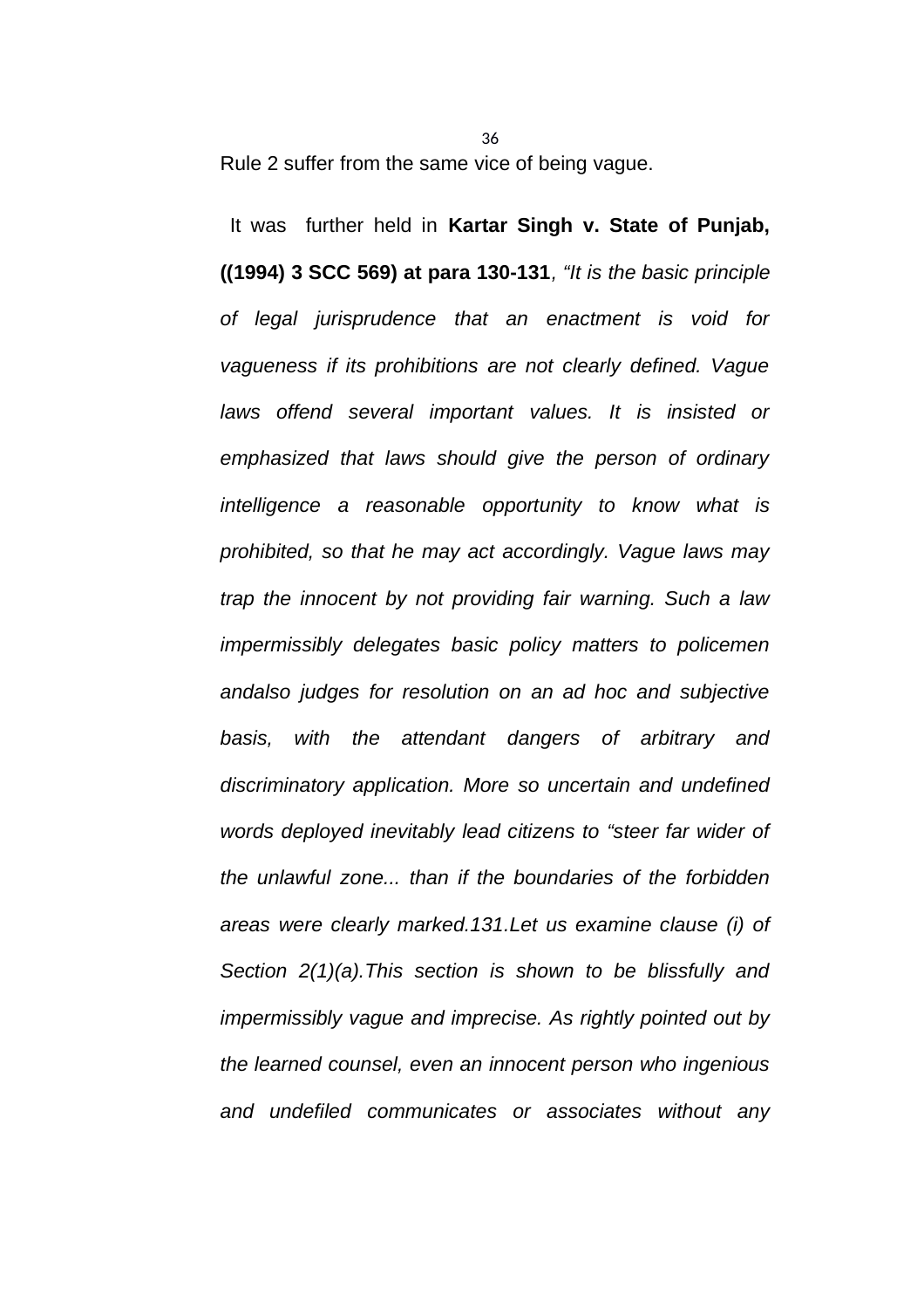*knowledge or having no reason to believe or suspect that the person or class of persons with whom he has communicated or associated is engaged in assisting in any manner terrorists or disruptionists, can be arrested and prosecuted by abusing or misusing ormisapplying this definition. In ultimate consummation of the proceedings, perhaps that guiltless and innoxious innocent person may also be convicted."*

### **Breaks End-to-End Encryption**

**H.** BECAUSE Rule 3(2) of the Intermediary Rules, 2021, by mandating intermediaries to take all practicable and reasonable measures to remove or disable access to a certain kind of imagery from its platform, consequently mandates that "intermediaries" should also moderate content that forms part of private communication of its users, which in a lot of instances, is protected with end-to-end encrypted or other varieties of encryption.

**I.** BECAUSE Rule 3(2) disregards the fact that Encryption and anonymity are useful for development and sharing of opinions which are exchanged online. Encryption ensures security in a manner that individuals are able to verify that their communications are received only by their intended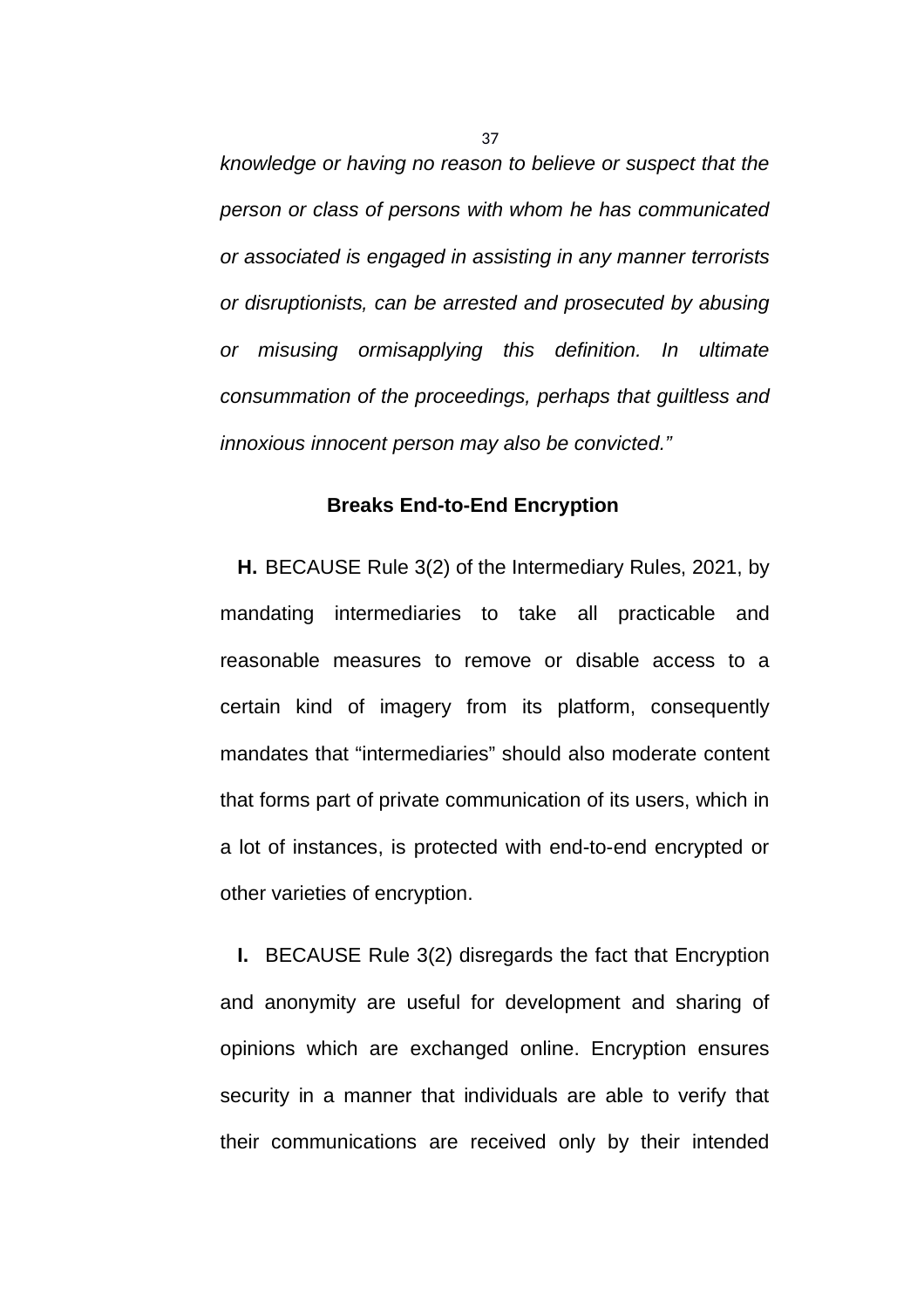recipients, without interference or alteration and the communications they receive are free from any sort of intrusion. This becomes particularly useful for journalists, researchers, academicians and citizens or dissidents who are raising their voice against their government.

- **J.** BECAUSE Rule 4(2) violates the right to encryption of citizens which as a subset of right to privacy, is protected under Article 21 of the Constitution, read with the principles laid down in the *Puttaswamy* judgment.
- **K.** BECAUSE the Respondents have made an attempt to burden intermediaries with compliances under Rule 4(2) which impacts the right to privacy.
- **L.** BECAUSE encryption as a tool further enhances the quality of products and services which are offered by the intermediaries. Rule 4(2) of the Intermediary Rules, 2021 puts unreasonable restrictions on the ability of intermediaries to strengthen the security of communications, thereby violating the right to freedom of trade and profession under Article 19(1) (g) of the Constitution of India.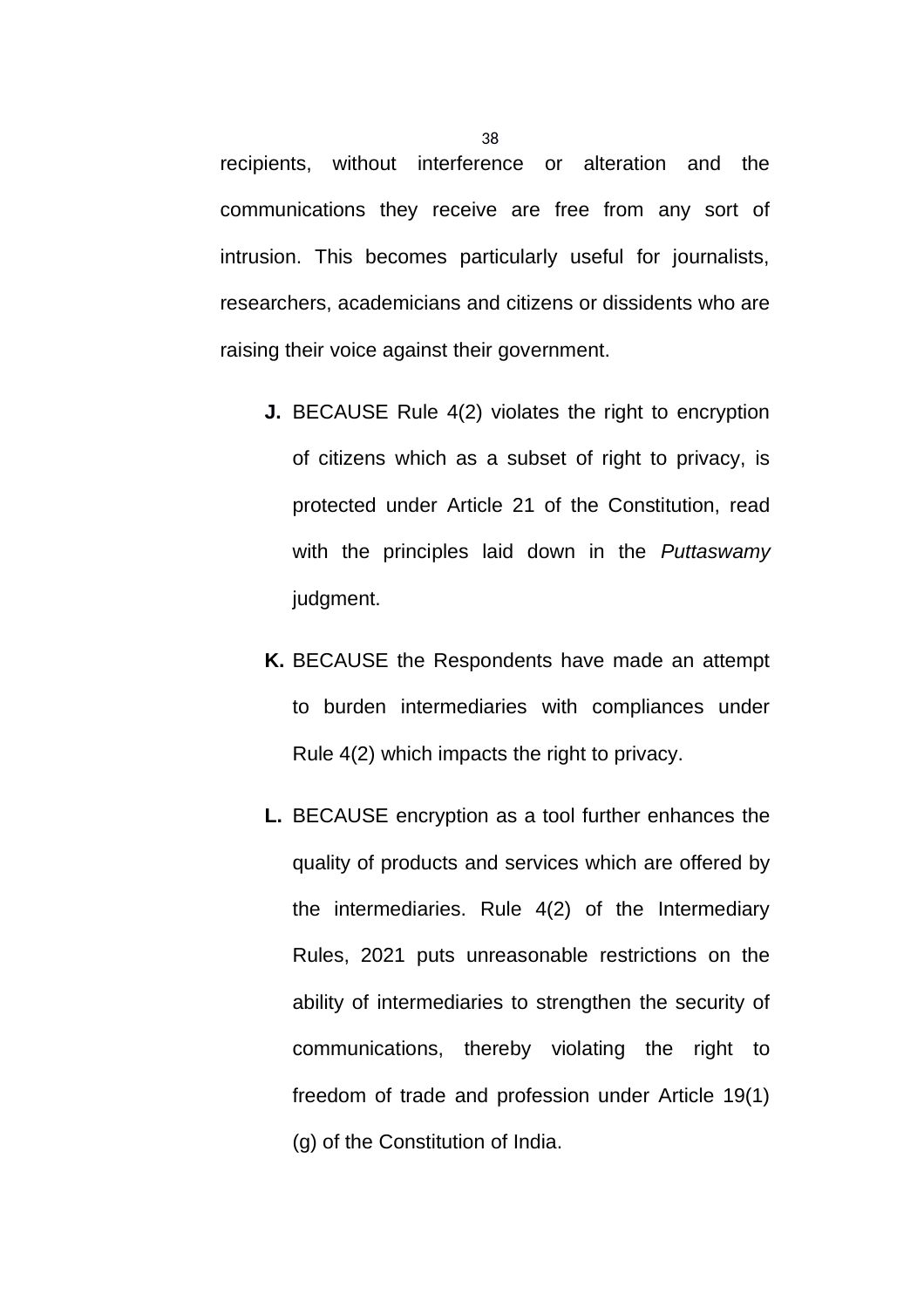- **M.** BECAUSE the Intermediary Rules, 2021 being a piece of delegated legislation, seek to illegally and unconstitutionally fill the regulatory vacuum on the regulation of Encryption in India.
- **N.** BECAUSE an intermediary cannot fulfill its obligations under Rule 4(2) of the Intermediary Rules, 2021, without snooping on the private communication of its users, which is a flagrant violation of the right to privacy of its users, protected under Article 21 of the Constitution of India.

**Intelligible Differentia: Need of Reasonable Classification Between FOSS Community and proprietary software based intermediaries like Facebook, WhatsApp, LinkedIn** 

**O.** BECAUSE contrary to for-business or for-profit companies, the FOSS community across the world comprises FOSS enthusiasts, technologists contributing in their individual capacities, small not for profit organisations such as Signal, Tor, OONI project. The community offers its services via crowdfunding by public and individuals interested in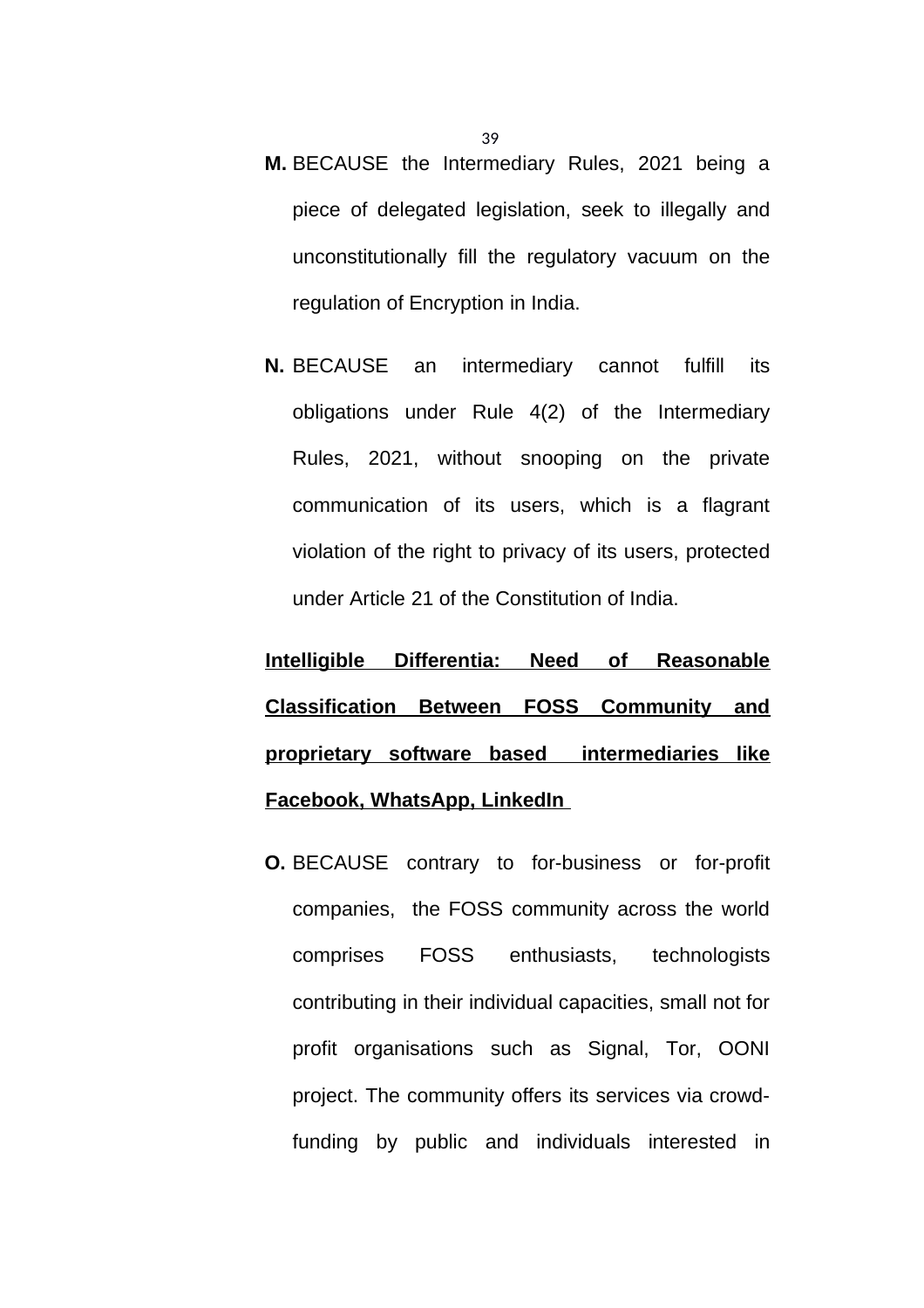safeguarding their privacy.

- **P.** FOSS services which provide an alternative to proprietary social media applications give users a secure and private means of communication. They do not retain a large amount of metadata or surveil upon their users unlike most of the for-profit companies offering similar services. It is pertinent to note that the FOSS community does not make profit out of the data gathered by its users unlike proprietary services such as Facebook or Google.
- **Q.** The Intermediary Rules, 2021 fail to take into consideration the fact that several of these services have been built on top of protocols and are decentralised in nature. For instance, Matrix which is an open standard and communication protocol for real-time communication has multiple service providers operating various servers. The Petitioner operates the crowd-funded Poddery.com server on Matrix. Another feature of these services is that they are located at various geographical locations across the globe and a few of the server operators/ owners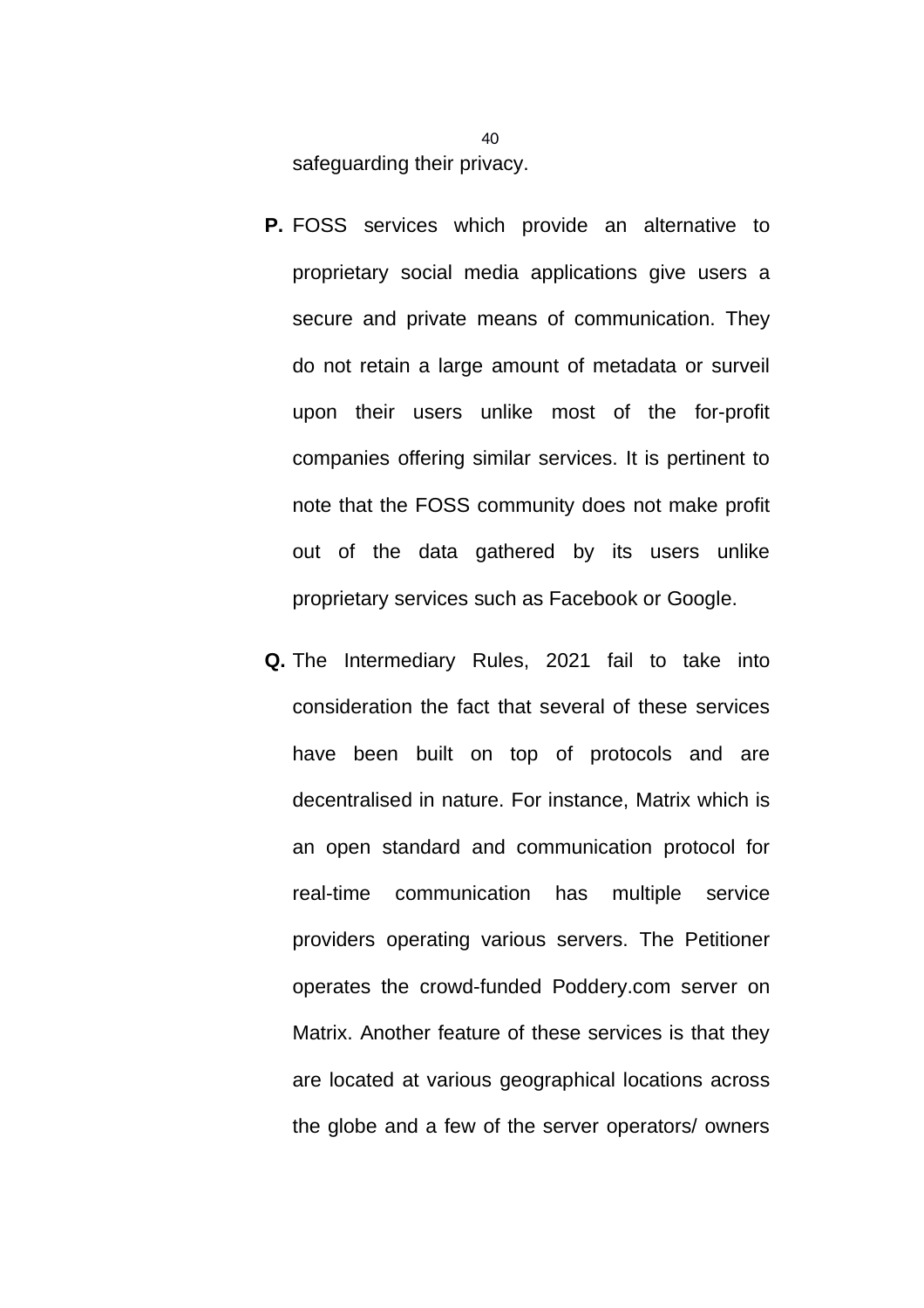are based in India like the Petitioner. These servers interact with each other to ensure interoperability. This means that the FOSS services are different from for-profit proprietary products on the following counts:

- a. They largely operate on a volunteer basis unlike the employees of large corporations, they don't have full time employees.
- b. Most of these services do not make profit from these services including the Petitioner's whereas large proprietary corporations make profit out of the services offered by them;
- c. They are mostly de-centralised in nature;
- d. That FOSS community volunteers do not mine data for revenue or show targeted advertisements to generate revenue unlike large corporations;
- **R.** That a significant number of these services, particularly all the services of the community which the Petitioner is a part of, are decentralised in nature. Therefore, they have servers across the world and have entirely different technical architecture from the centralised services like Facebook, WhatsApp,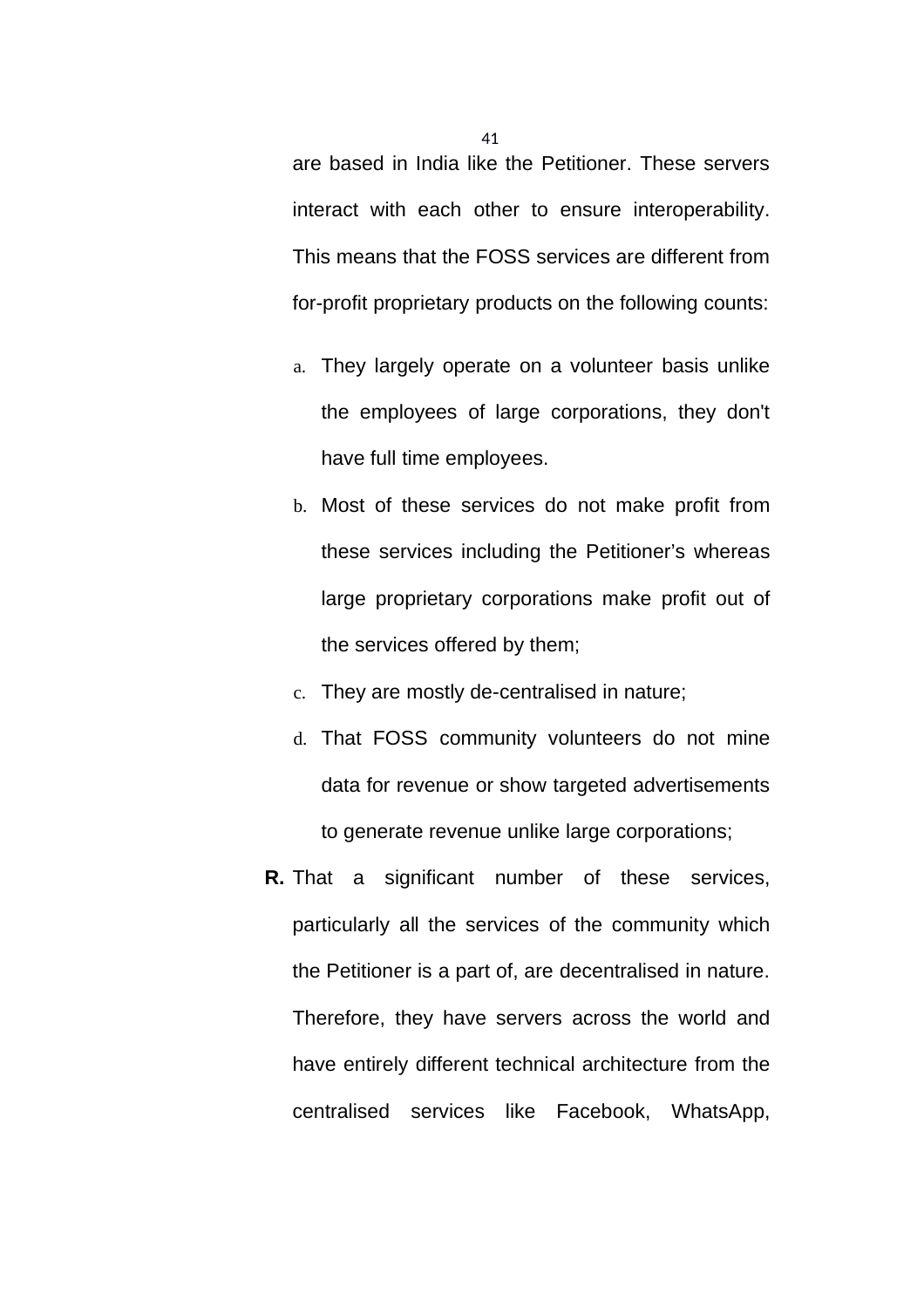Instagram.

- **S.** The Petitioner humbly submits before the Court that owing to these significant differences between the services offered by FOSS community and the large corporations, they fall under separate classes of intermediaries despite performing similar functions.
- **T.** Rule 6 of the Rules, 2021 arbitrarily empowers the executive to issue an order and require any intermediary to comply with any or all the provisions of Rule 4. Unlike Rule 4, there is no specific timeline to comply with Rule 6(1) read with Rule 4 of the Rules, 2021 meaning that the executive can pass an order under Rule 6 and expect an intermediary to comply with the provisions of Rule 4 immediately.
- **U.** Rule 4(1)(a), (b) and (c) make it mandatory for a significant social media intermediary to appoint a chief compliance officer, a nodal contact person and a resident grievance officer in India. It is required that all these officers would be residents of India. Petitioner is an individual who volunteers with FSCI and hosts certain servers on Matrix, Diaspora and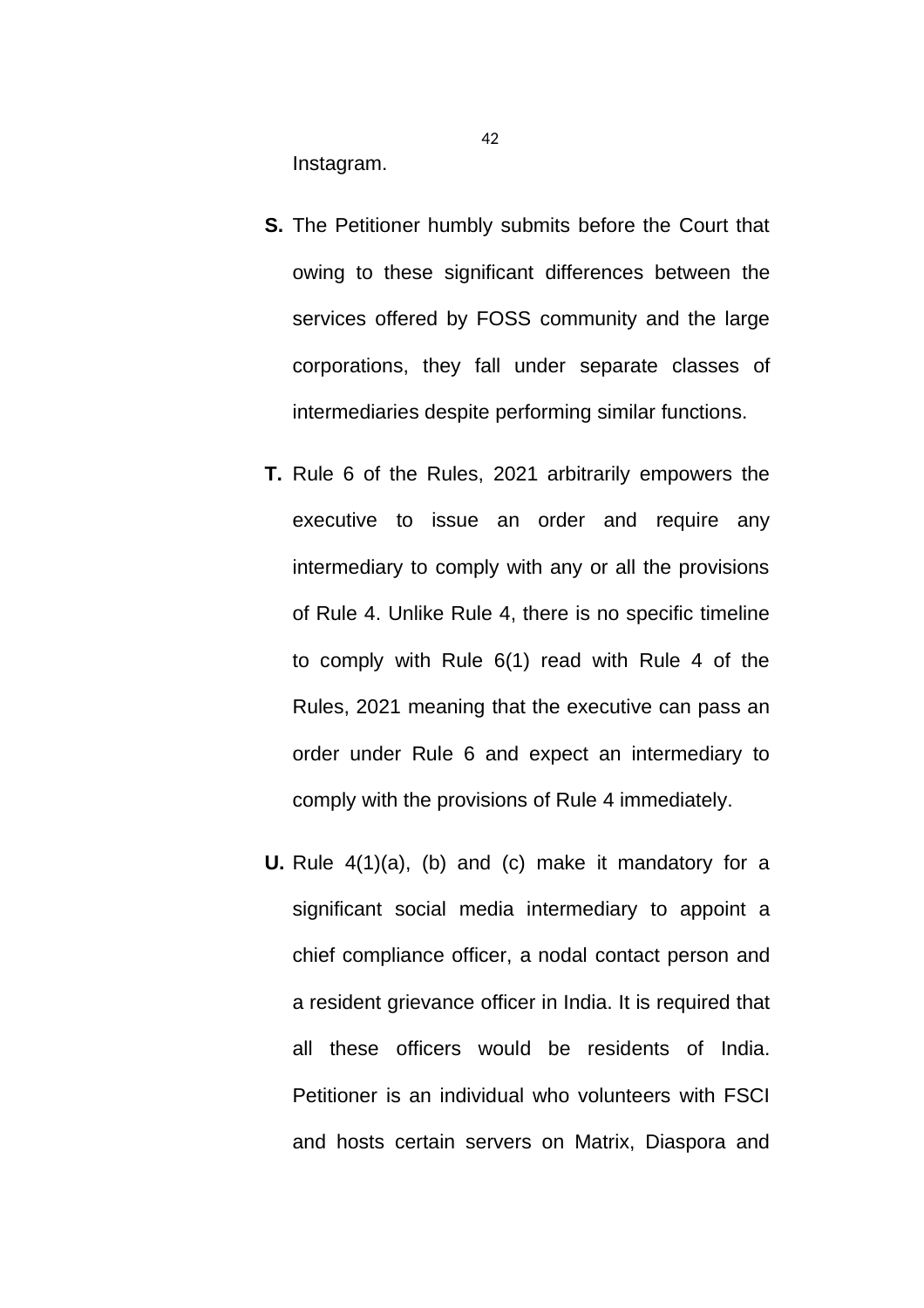Mastodon. The Petitioner, if required to comply with Rule 6(1)/ Rule 4 would find it financially and resource-wise unviable to continue operations of its servers which has a user base of around 5200 users.

**V.** Rule 4(4) makes it de-facto mandatory for significant social media intermediaries to deploy automated tools for proactive identification of any act or simulation of explicit or implicit rape or child sexual abuse or conduct, by the use of phrase *"shall endeavour"*.

That firstly, the Rule 4(4) is non-exhuastive in nature as it is limited to only rape and child sexual abuse material and does not include any other sexually explicit material such as pornographic content which would amount to offences of similar nature as listed under the Indian Penal Code or other extant laws.

This has a potential of leading to confusion on takedown by automated filters by the significant social media intermediaries or intermediaries notified under Rule 6 who would have to adhere to Rule 4.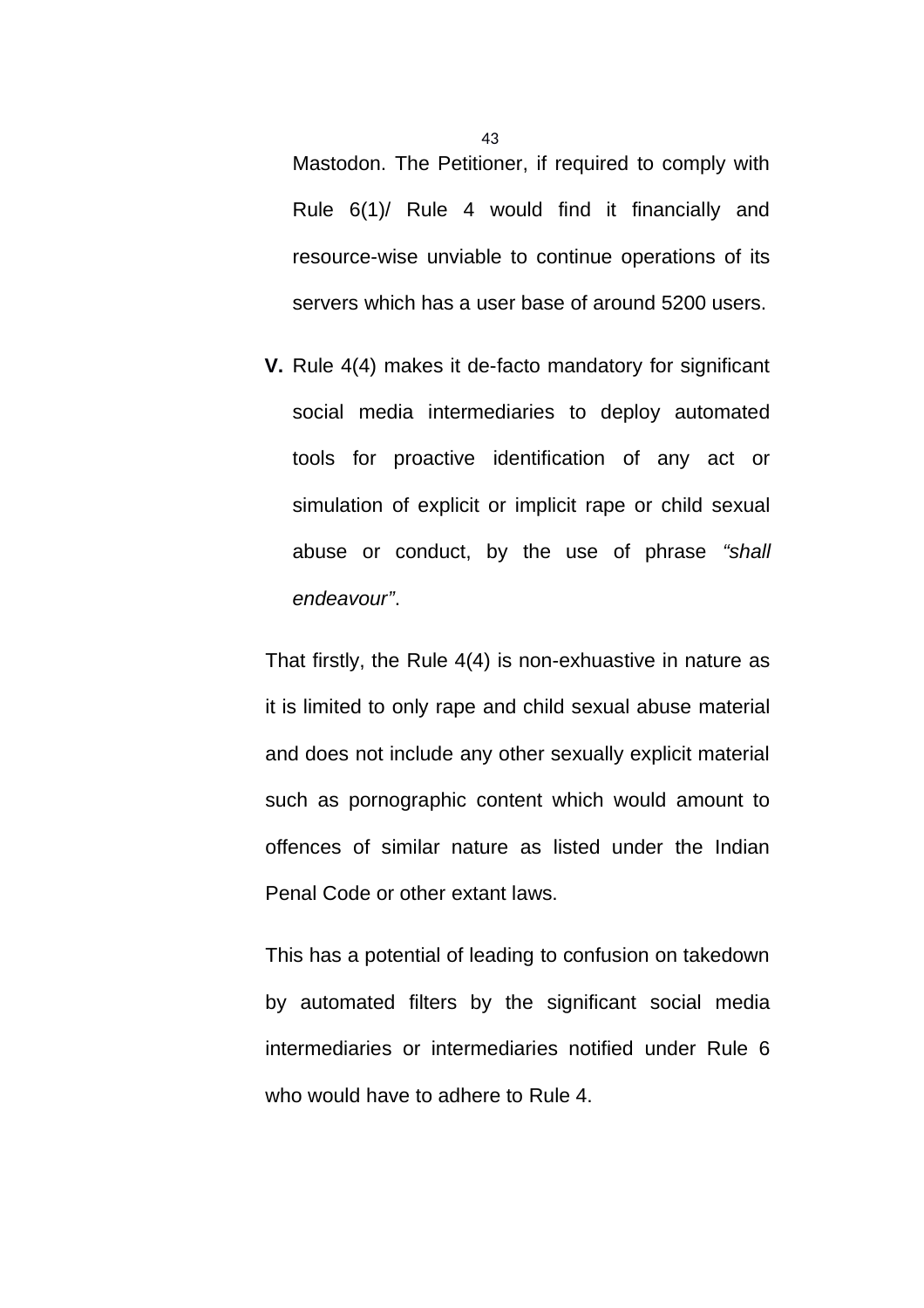In addition to this, there are technological barriers to the correct implementation of automated filtering even by large corporations like Facebook. Therefore, the volunteers like the Petitioner running individual servers with limited resources would find it particularly challenging to implement these measures.

**W.** The first proviso to Rule 4(4) mandates that the measures taken by the intermediary have to be proportionate in nature having regard to the interests of free speech and expression and privacy of users. It disregards the fact that automated filters are not yet sophisticated enough to differentiate between what would be child sexual abuse material and journalistic reporting. For instance, the automated filters of Facebook once took down the iconic Napam girl picture clicked during the Vietnam war. The picture showed a naked girl child running away from a chemical bomb. Facebook's algorithm, however, construed it as violative of community guidelines and took down the picture.

**X.** The second proviso to Rule 4(4) requires the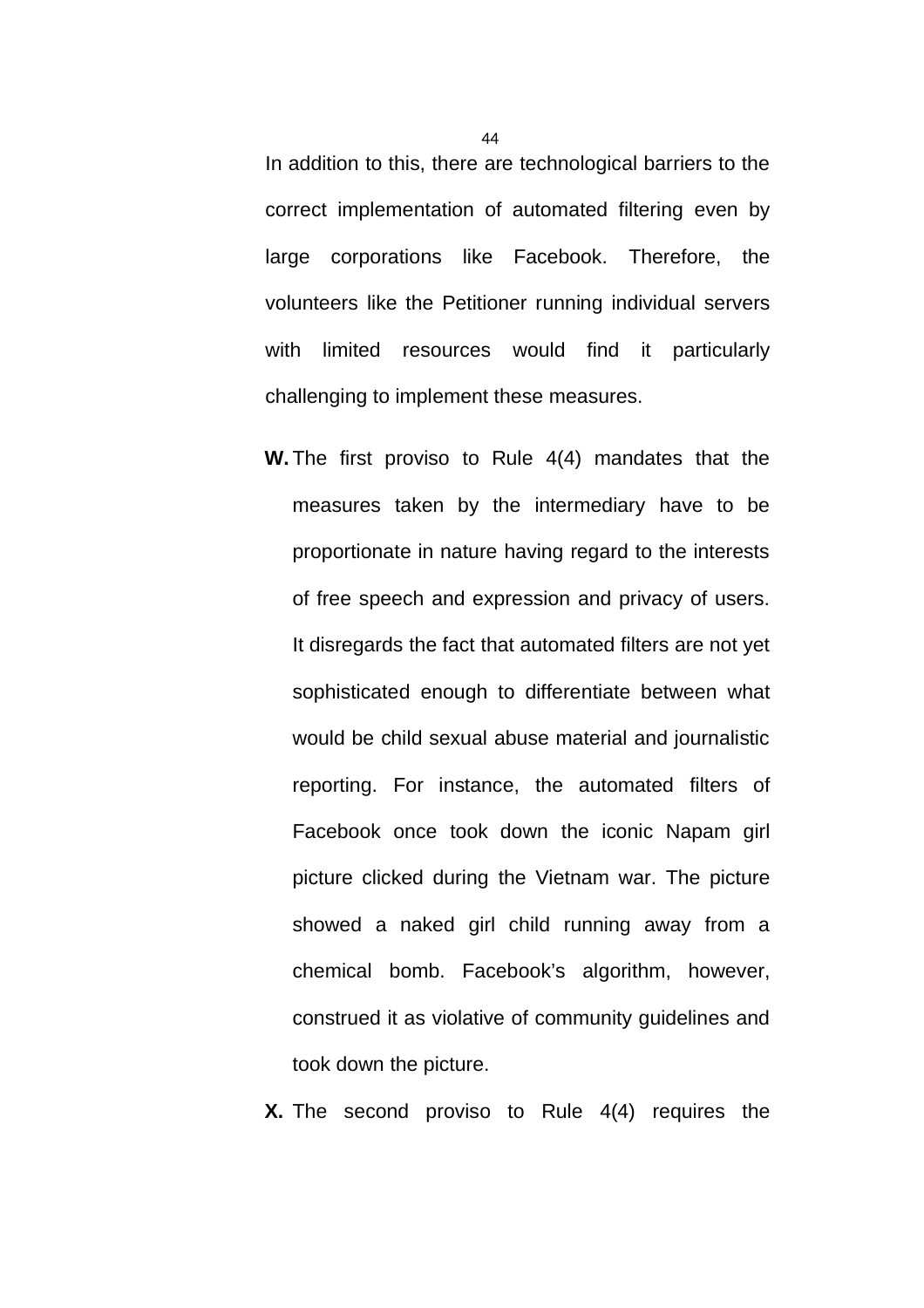significant social media intermediary or intermediary notified under Rule 6 to deploy appropriate human oversight mechanism for the same. However, for a server maintained by a volunteer i.e. the Petitioner, the burden of what constitutes appropriate human intervention cannot be equal to that of a large corporation.

- **Y.** That the deployment of algorithmic tools would bring in inherent societal biases and prejudices in the algorithmic system making it a case of unfettered tech-solutionism leading to more problems than it intend to solve.
- **Z.** The Petitioner humbly submits that the while Rule 4(4) has propounded de-facto imposition of automated filtering, the impugned rules do not provide any safeguards against the discriminatory algorithmic decision making. The concept of algorithmic accountability has already been enshrined in Article 22 of the General Data Protection Regulations in Europe.
- **AA.** That Rule 4(7) read with Rule 6(1) would require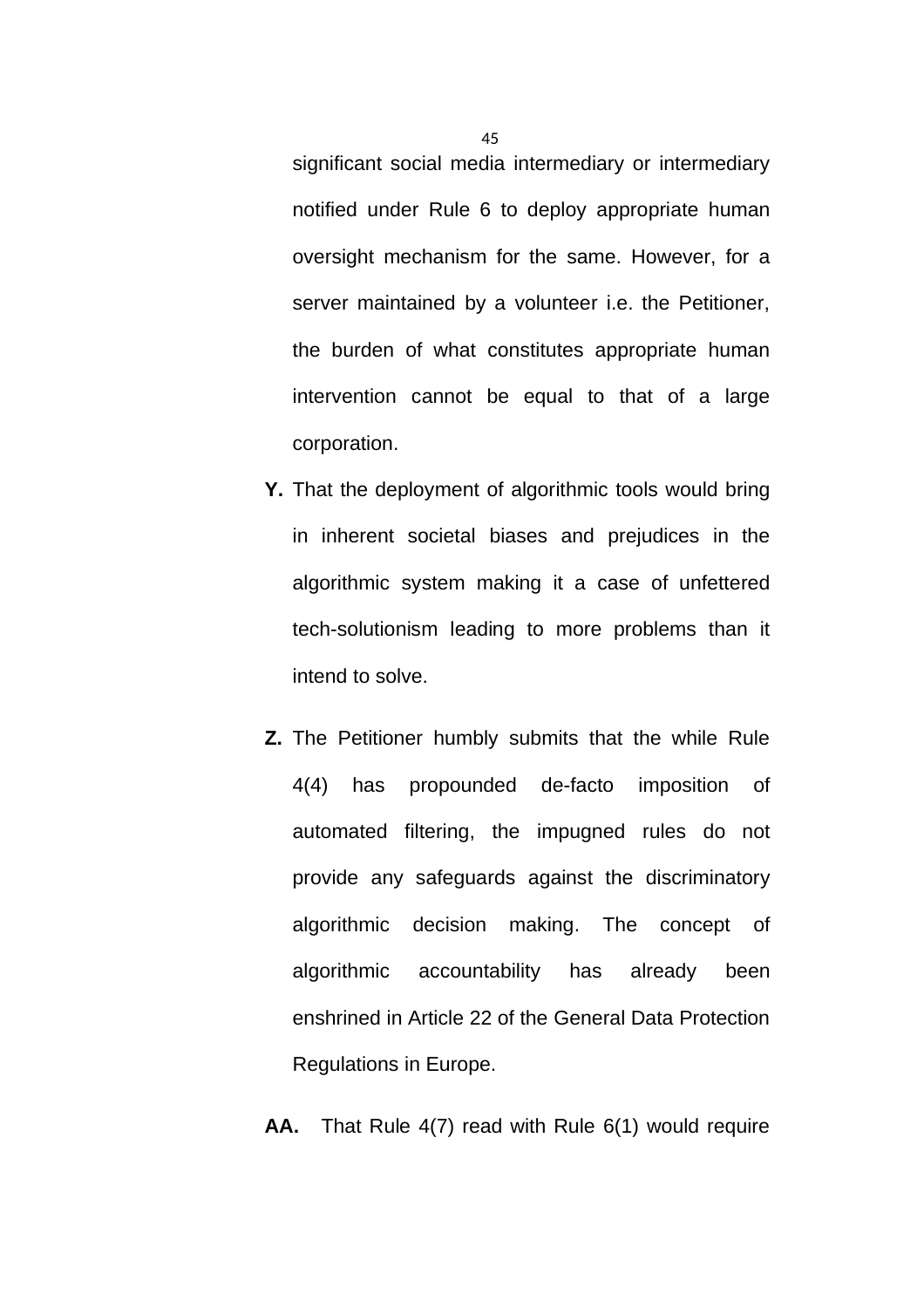the Petitioner to set up the capacity and infrastructure to voluntarily verify their users by getting access to their users personal data. Several services like Mastodon offer verification via email. The voluntary verification of users can be easily bypassed using temp email functionality making the entire process useless. The provision does not address such concerns which may arise during the voluntary verification process. It also does not lay down any guidelines on voluntary verification by intermediaries.

This would also negatively impact the anonymity offered by these platforms thereby undermining privacy of its users.

### **Excessive Delegation**

**AB.** Unlike an Act, enactment or statute which is made by a legislature, subordinate legislation, is created by an executive or administrative function. It is noted that essential and primary legislative functions cannot be delegated to the executive. In *Delhi Laws Act, 1912 re* , AIR 1951 SC 332 , it was observed:

*"essential legislative functions consist of*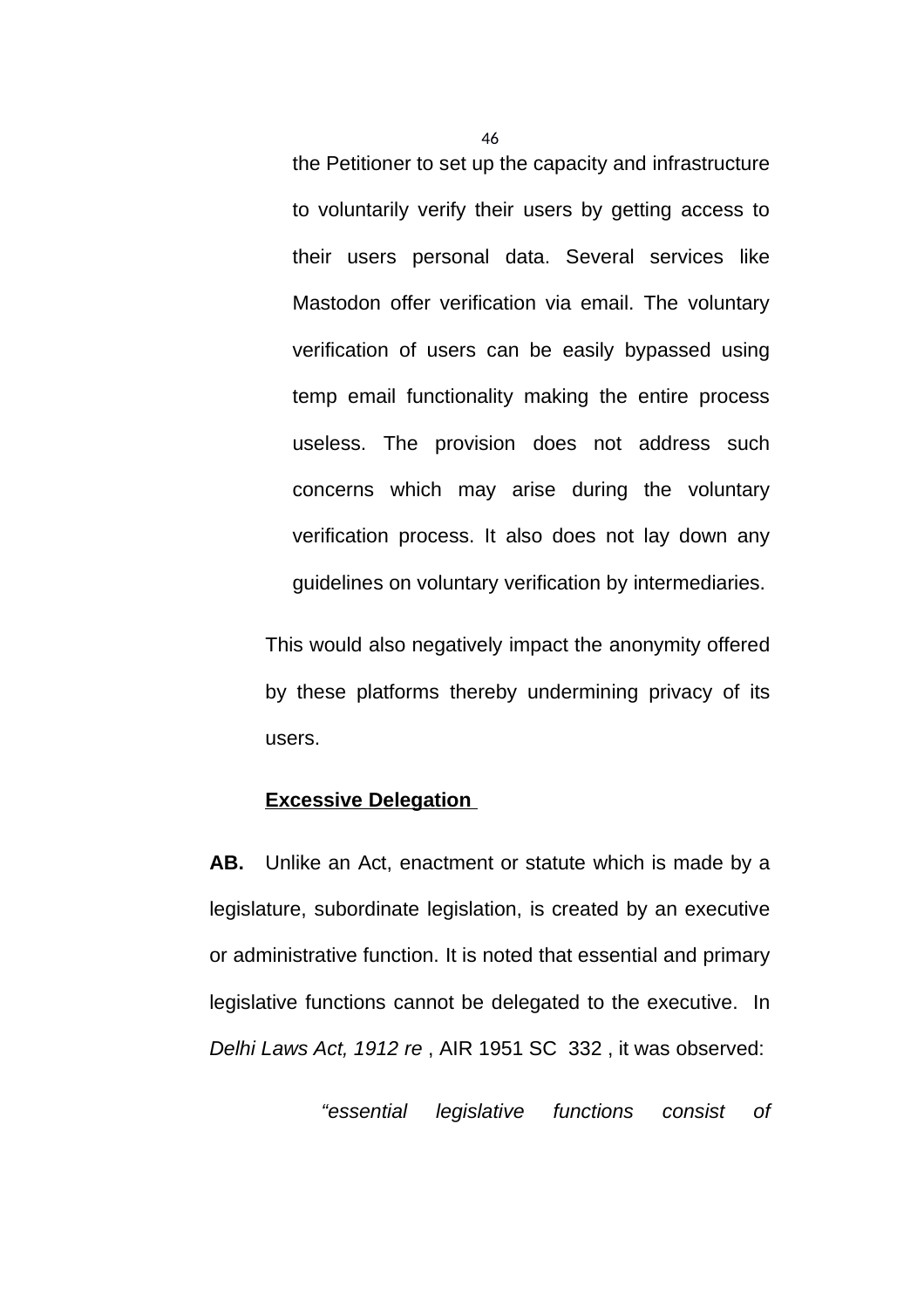*determination of legislative policy and its formulation as a rule of conduct. In other words, a legislature has to discharge the primary duty entrusted to it. Once essential legislative powers are exercised by the legislature, all ancillary and incidental functions can be delegated to the executive."*

**AC.** BECAUSE the power delegated by a statute is limited by the terms of the statute and subordinate to its objects. In *Shri Sitaram Sugar Co. Lts. vs Union of India* ((1990) 3 SCC 223), the Supreme Court had observed that *"the Parliament never intended to give authority to make such rules, they are unreasonable and ultra vires."*

**AD.** There is no provision in the parent legislation i.e. the Information Technology Act, 2008 which specifically authorises traceability (Rule 4(2)) and de-facto imposition of automated filtering (Rule 4(4)).

**AE.** In the *Indian Express Newspapers vs. Union of India* ((1985) 1 SCC 641), it was observed:

*" A piece of subordinate legislation does not carry*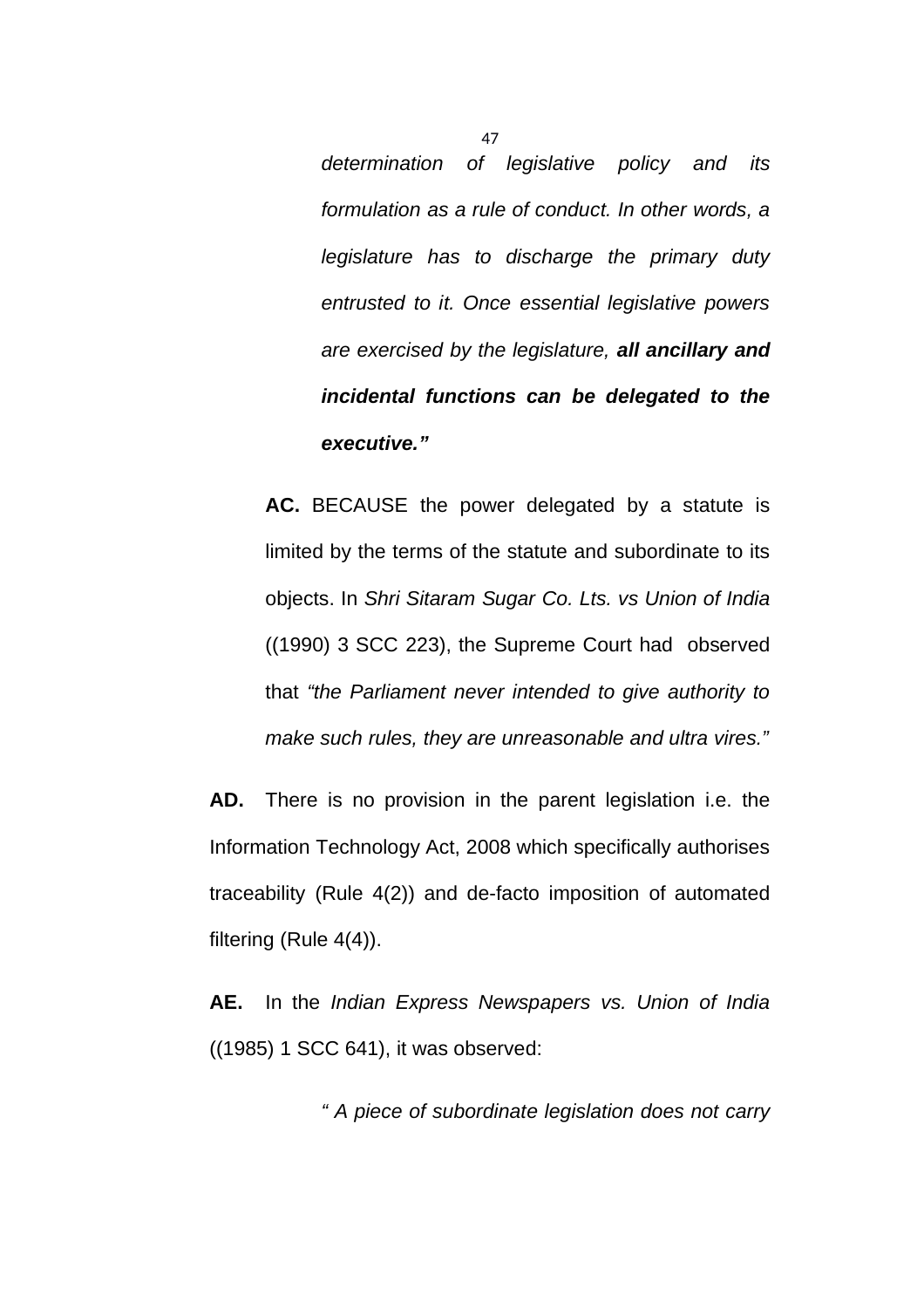*the same degree of impunity which is enjoyed by a statute passed by a competent legislature. Subordinate legislature may be questioned on any of the grounds on which plenary legislation is questioned. In addition, it may also be questioned on the ground that it does not conform to the statute under which it is made...That it is because subordinate legislation must yield to plenary legislation. It may also be questioned on the ground that it is unreasonable , unreasonable not in the sense of not being reasonable, but in the sense that it is manifestly arbitrary."*

In the present case, the delegated legislation i.e. the Intermediary Rules, 2021 is ultra vires as it is inconsistent with the parent Act, and on account of being unconstitutional.

**AF**. That in *Vasantlal Maganbhai vs. State of Bombay* AIR 1961 SC 4, it was held that *"A statute challenge on the ground of excessive delegation must be subjected to two tests:* 

> *a. Whether it delegates essential legislative function; and*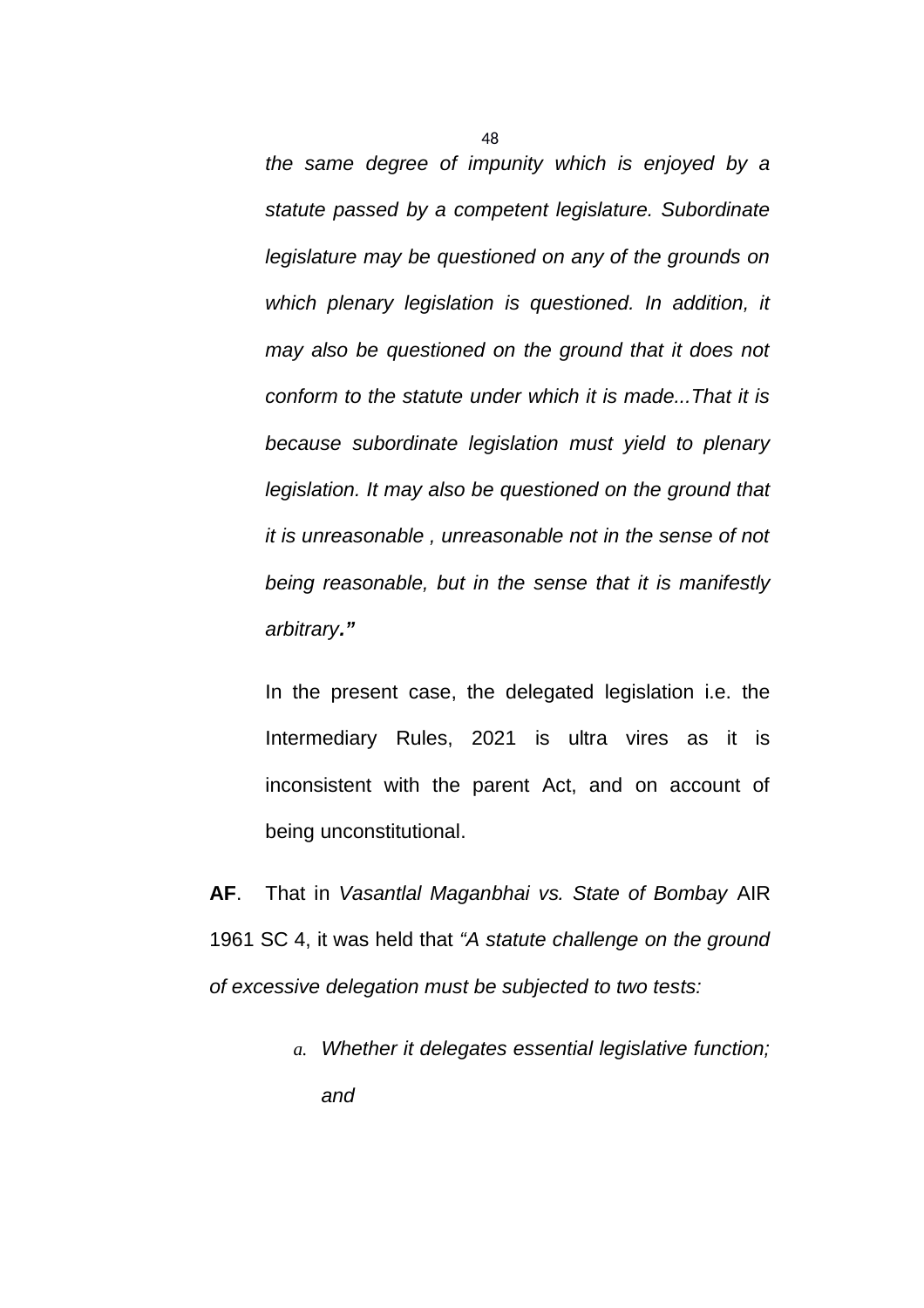# *b. whether the legislature has enunciated its policy and principle for the guidance of the executive;*

This is humbly submitted that an act of invasion of user's privacy is impermissible delegation as it constitutes essential legislative function. In the context of Rule 4(2) and Rule 4(4), the Parliament has not provided any guidance on traceability and automated filtering, therefore, making the impugned rules a case of excessive delegation.

**AG.** In *Vasantlal Maganbhai vs. State of Bombay* AIR 1961 SC 4, it was observed that *"the essential legislative function is the determination of the legislative policy and its formulation as a rule of conduct."* This means that substantive part of law as currently enumerated in Rule 4(2) and Rule 4(4) cannot be delegated to the executive. It is only the procedural aspects of it which can be delegated.

**AH.** That the Parliamentary control over delegated legislation must be a living continuity as a constitutional necessity.<sup>1</sup> However, in the present case, Rule 4(2) and Rule 4(4) have bypassed legislative scrutiny.

1Avinder Singh vs. State of Punjab (1979) 1 SCC 137.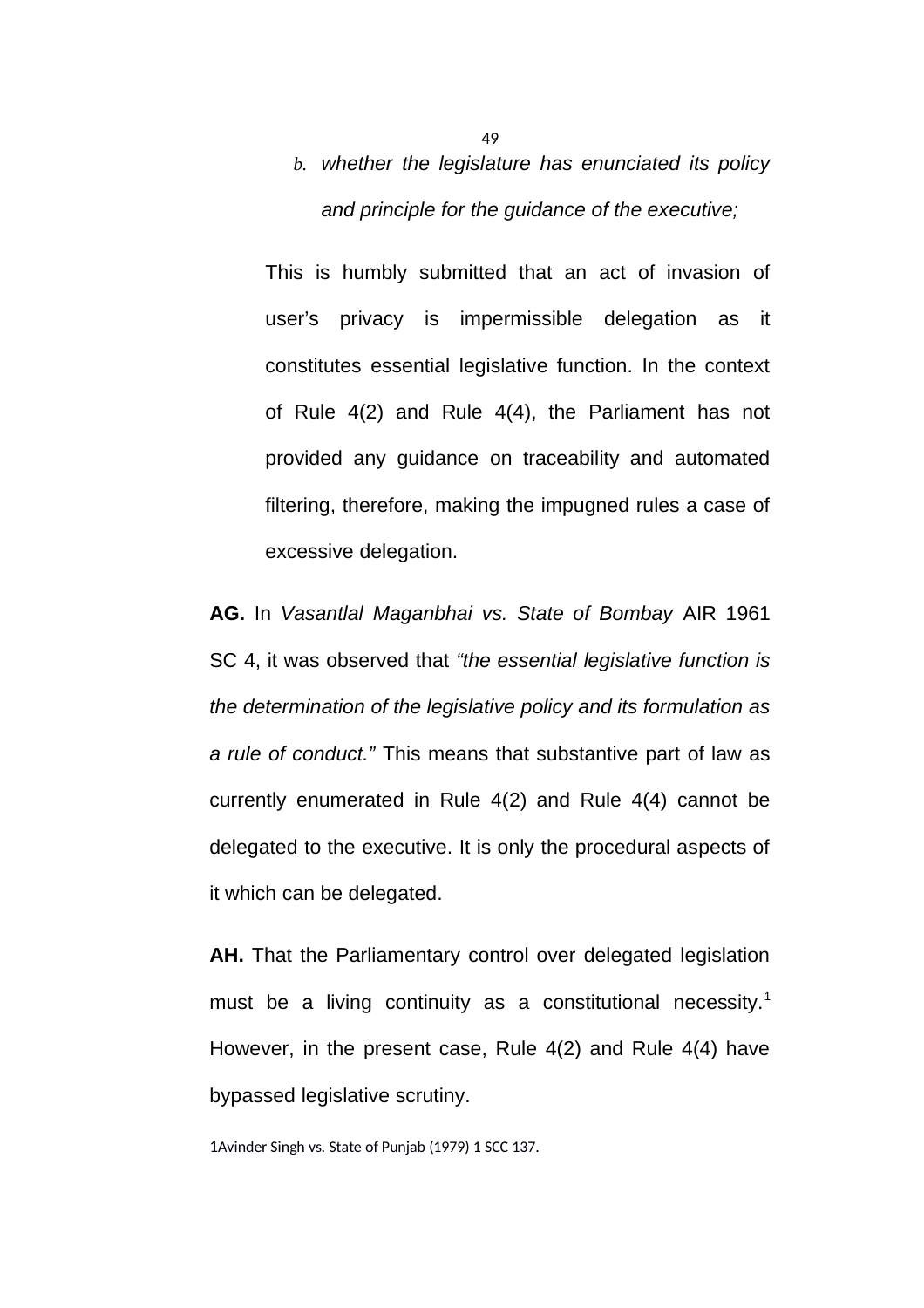**AI.** Rule 4(2) of the impugned Rules is vague and arbitrary in nature. It goes against the data protection principles of data proportionality, necessity and minimality as enshrined in *Justice K.S Puttaswamy vs Union of India* . The Intermediary Rules, 2021 have left it to the whims and fancies of the intermediary to ascertain how the technical requirements to trace an originator would be deployed.

**AJ.** BECAUSE the notification of the traceability provision or Rule 4(2) under S. 79, Information Technology Act, 2000,is in conflict with the corresponding or the relevant provision in the parent act, i.e. S. 69 which provides for decryption, monitoring and interception of communication read with S. 87(2)(y) of the Information Technology Act, 2000. Rules notified under S. 69 are known as the Information Technology (Procedure and Safeguards for Interception, Monitoring and Decryption of Information) Rules, 2009.

**AK.** BECAUSE Rule 6 of the impugned Rules arbitrarily gives the power to the State to notify any other intermediary, which is not a significant social media intermediary, to comply with the provisions of Rule 4 on grounds including the "material risk of harm to the sovereignty and integrity of India", "security of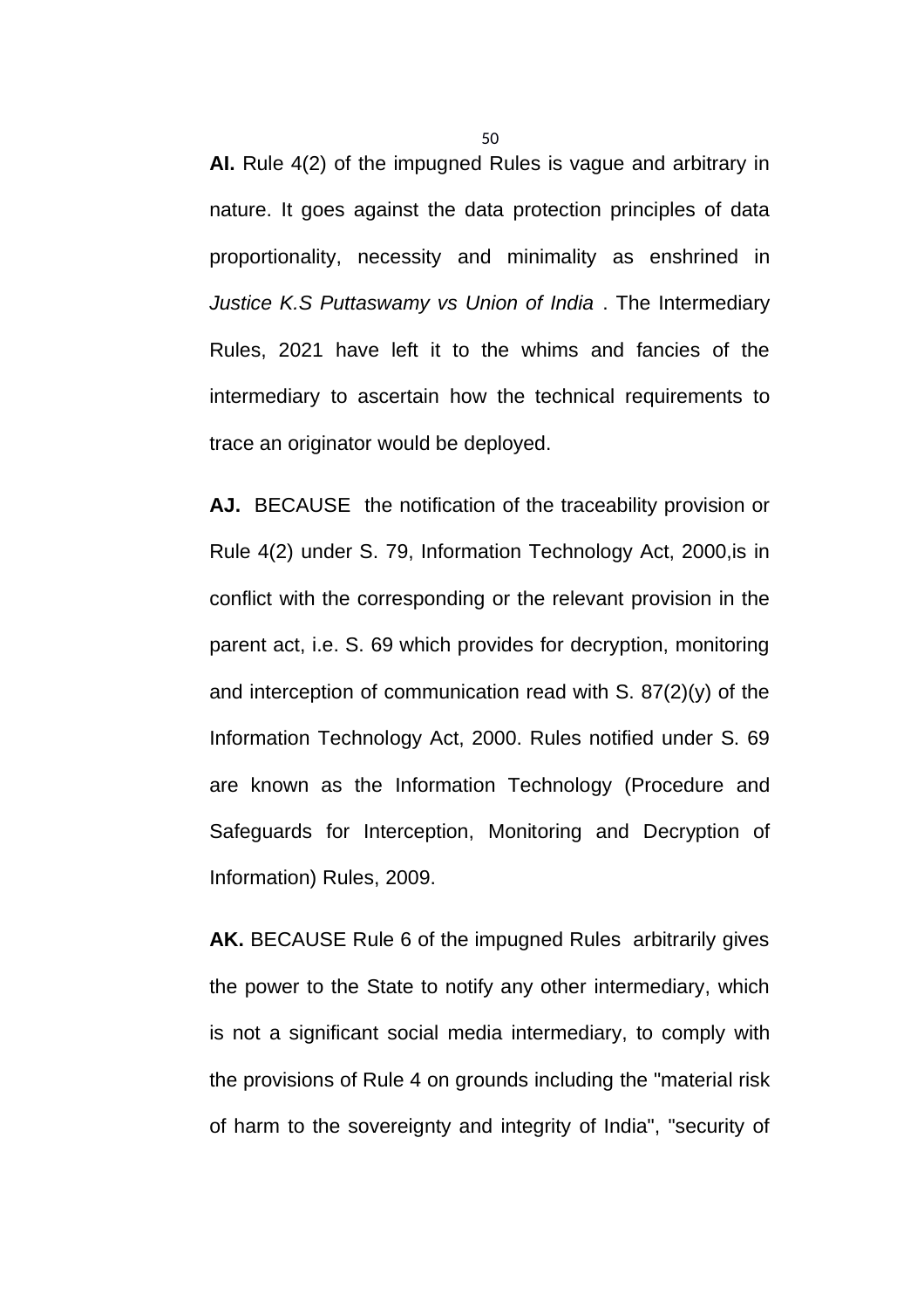state", "friendly relations with foreign states" or "public order".

**AL.** That the Rule 4(2) read with Rule 6(1) has particularly made it difficult for FOSS organisations or entities or volunteers like the Petitioner to comply with it. The Rule is particularly vague on the following counts:

> a. Applicability on federated services: The applicability of Rule 4(2) on services with federated architecture is unclear. It is not clear from the Rule if it would be applicable on independent servers or on the entire platform. For instance, Matrix is an end-to-end encrypted open source messaging protocol which is federated in nature. Matrix is also interoperable meaning that it has 'n' number of servers hosted by people or entities or organisations across the world.

There are several federated servers maintained by individual volunteers of the FOSS community like the Petitioner. Such individuals as well as the Petitioner would be forced to alter the technical infrastructure of their servers at the whims of an executive notification under Rule 6.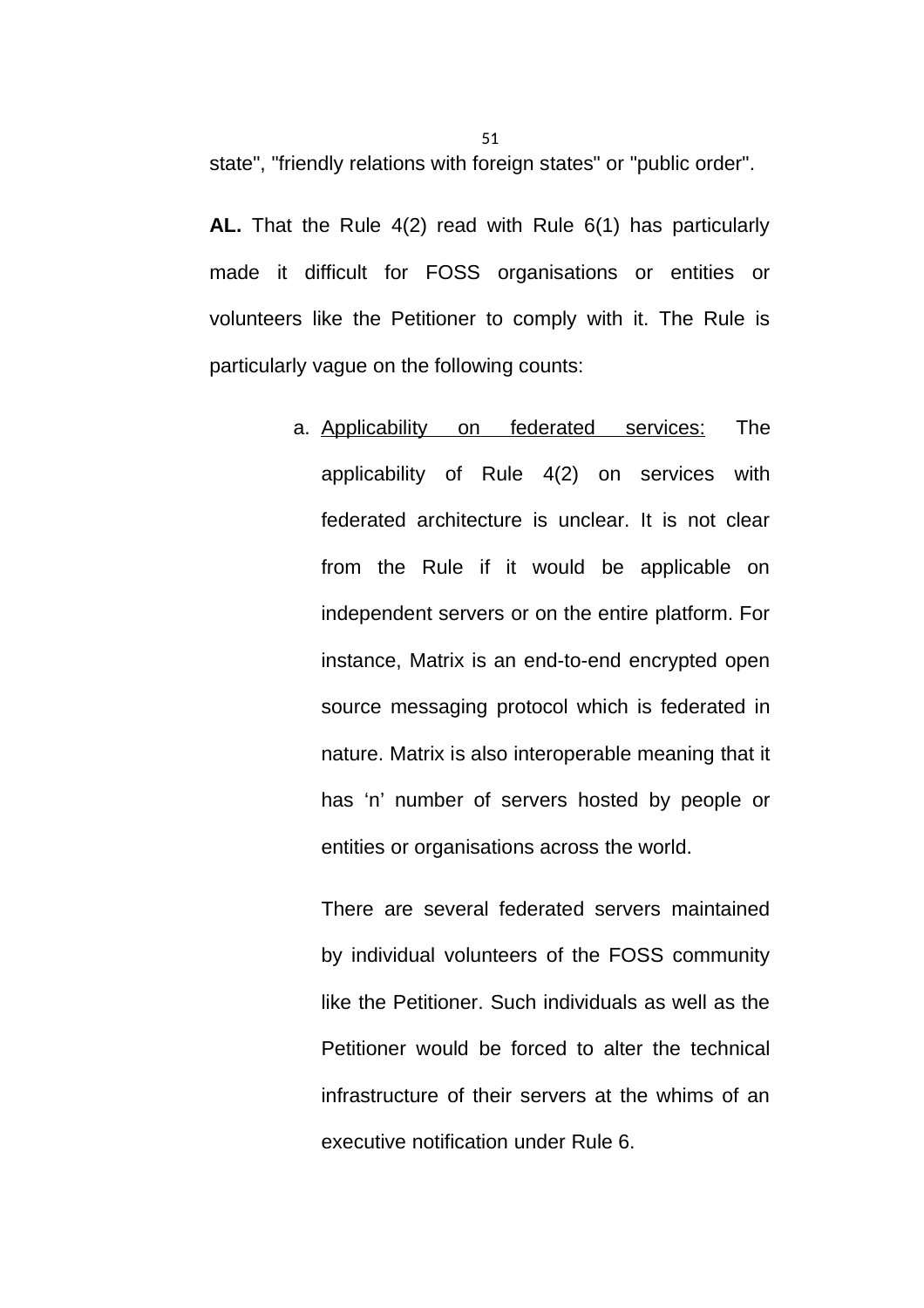This also needs to be kept in mind that the host of one server, like the Petitioner, might alter its server's technical infrastructure to incorporate traceability, the volunteers across the world hosting other servers of the same service may not do so. This would break seamlessness in interoperable functioning of these services. This would essentially force the Petitioner to shut down its server.

- b. The other challenge the Petitioner and the entire FOSS community would face, if required to comply with this provision, is that the Petitioner cannot maintain the metadata trail of communications as other servers hosted by residents/citizens of different countries cannot be compelled to share metadata trail of communication. This would either lead to shutting down of federated FOSS services in India or the Petitioner shutting down its server.
- c. That the Rule 4(2) read with Rule 6(1) would prove to be a dent on meagre resources of FOSS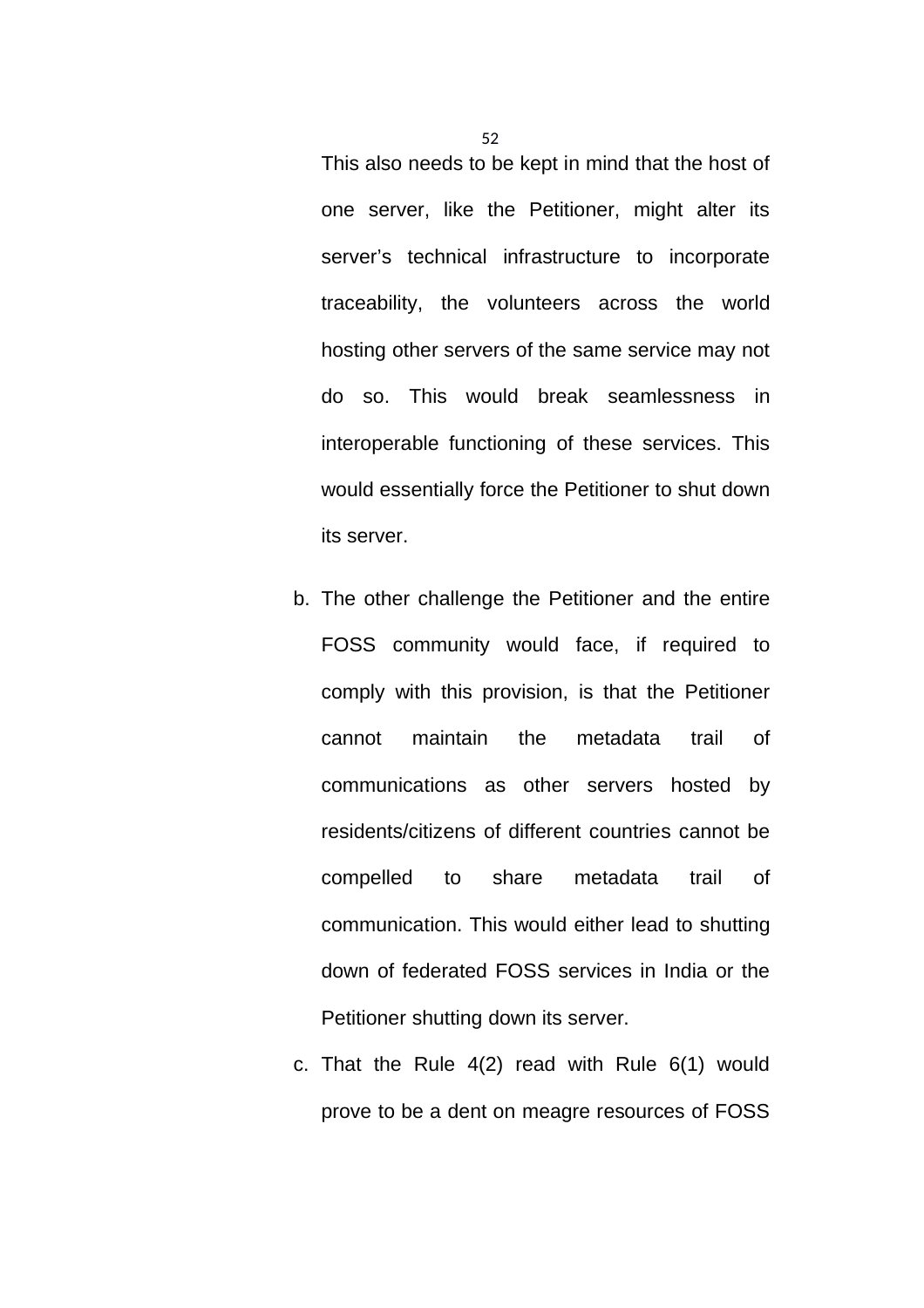entities. The Rule 4(2) does not enunciate as to how intermediaries shall comply with it i.e. by retaining humongous amounts of metadata or removing end-to-end encryption service from their platform.

- d. Rule 4(2) creates an either/or situation for the law enforcement agencies wherein they can choose to bypass judicial scrutiny by relying on a Section 69, IT Act, 2000 order. Section 69 of the IT Act, 2000 does not require the authority to get a judicial sanction before passing a decryption order.
- e. The use of the phrase *"less intrusive means"* in proviso 2 is vague in nature and cannot be left at the whims of law enforcement agencies particularly when S. 69 does not provide adequate procedural safeguards.
- f. The proviso 4 to rule 4(2) does not take into account that intermediaries cannot make changes in technical infrastructure at a territorial level. The said rule read with proviso 4 would mean breaking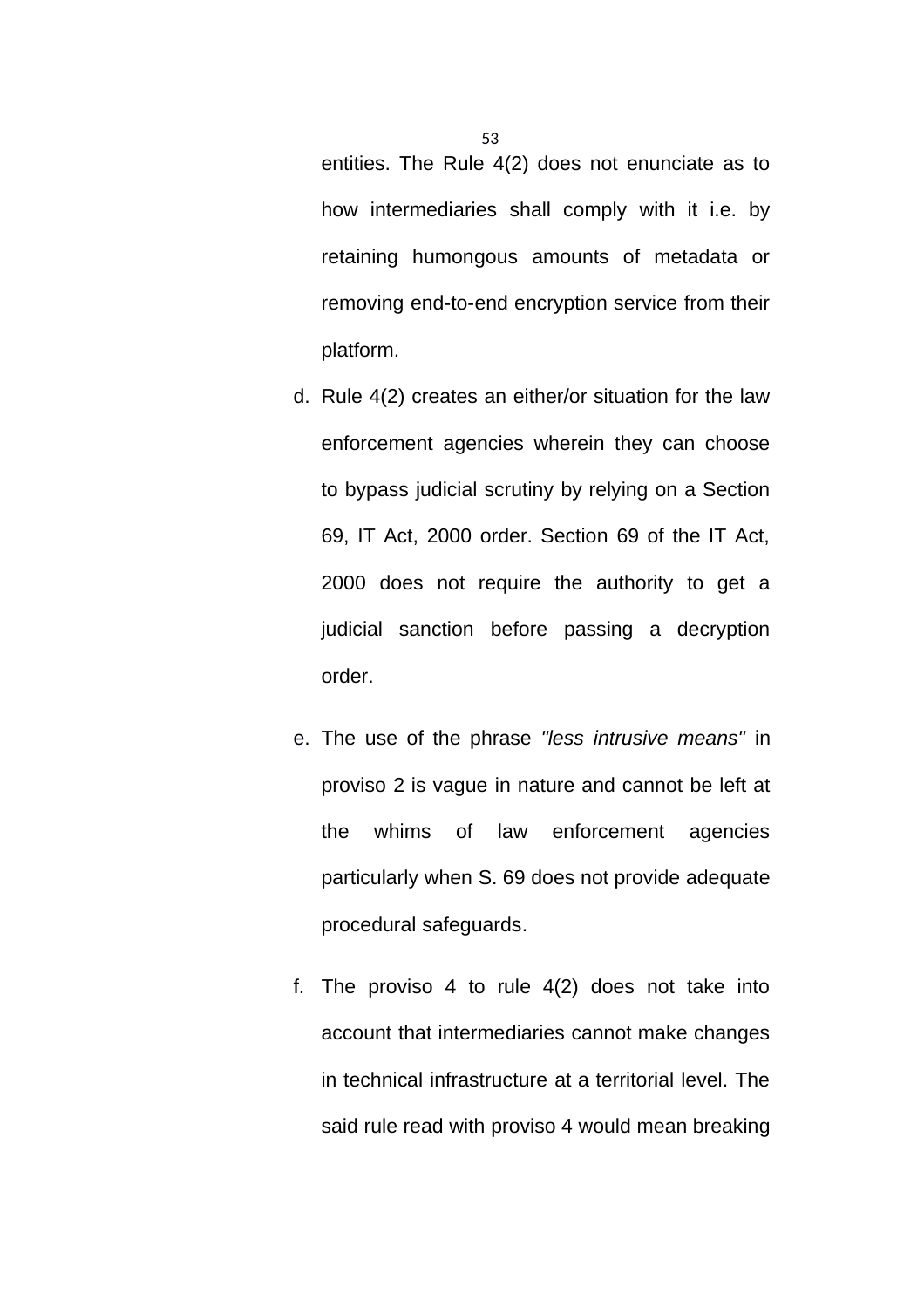metadata trail of communications at a global level and thereby, severely impinging the right to privacy of Indian citizens as well as people across the globe.

- g. The aggregation of metadata by intermediaries can lead to profiling of the population. Such methods of data collection have a chilling effect on free speech, and right to privacy under Article 19(1)(a) and Article 21.
- h. Rule 4(2) of the impugned Rules does not meet the principles deduced in *K.S. Puttaswamy vs. Union of India (2017)* which govern the permitted circumstances and requirements when the state can legally infringe the right to privacy. The principles deduced were the *principle of legitimate state aim; the principle of necessity; principle of adequacy; and the principle of proportionality*. The Hon'ble Supreme Court had laid down that:

*"1) There must be a law in existence to justify an encroachment on privacy by the State.*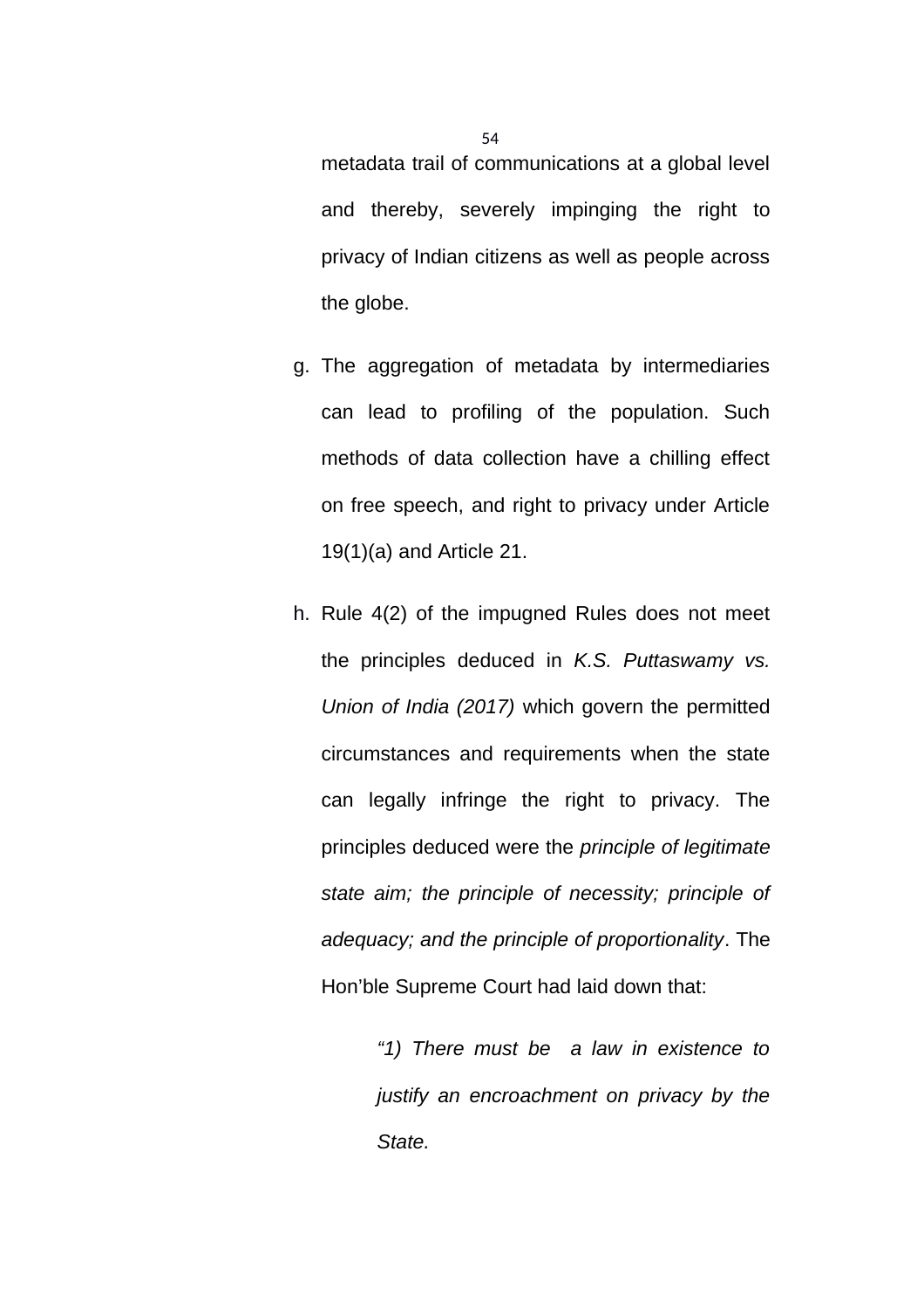*2) There must be a legitimate state aim.* 

*3)The means which are adopted by the legislature must be proportional to the object and needs of the legislation/ provision."*

Thus, there must be a law in existence to justify an encroachment on privacy.

**AM.** The Petitioner humbly submits that while the Rules, 2021 do have valid effect of law, they do not go through similar legislative scrutiny as a parent legislation does. These rules are only tabled in the Parliament and are not debated upon.

**AN** BECAUSE Rule 4(2) is in contravention of Hon'ble Supreme Court's judgment in the *Shreya Singhal* (2015) judgment which had recognised the concept of "chilling effect on free speech" due to broad framing of a law.

**AO.** The Petitioner humbly submits that the Intermediary Rules, 2021 do not adhere to the four-pronged test laid by Justice Kaul in *K.S. Puttaswamy* case. Expanding on the test laid down by Chandrachud, J., Kaul, J. articulated:

*"The concerns expressed on behalf of the*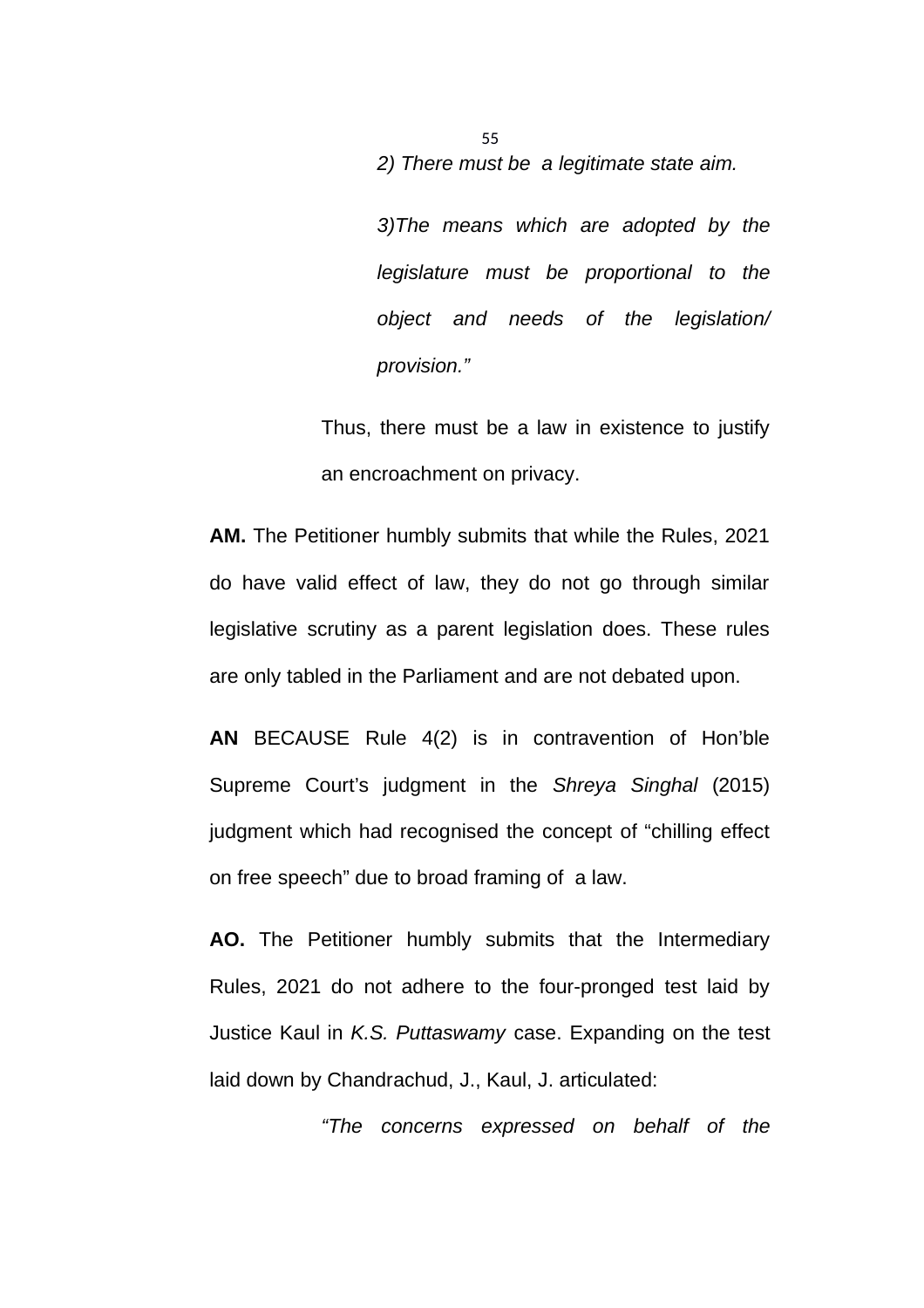*petitioners arising from the possibility of the State infringing the right to privacy can be met by the test suggested for limiting the discretion of the State:*

*a) The action must be sanctioned by law;* 

*b) The proposed action must be necessary in a democratic society for a legitimate aim;* 

*c) The extent of such interference must be proportionate to the need for such interference; d) There must be procedural guarantees against abuse of such interferences."*

Rule 4(2) and 4(4) do not justify their necessity or that the interference with user's privacy via traceability and automated filtering would be proportional in nature. There is also a lack of robust procedural safeguards against the misuse of Rule 4(2) and the Rule 4(4).

**AP.** It is most humbly submitted that while judging if a statute is constitutional, it is important to ascertain it by examining its potential impact on fundamental rights of citizens. The effect of impugned rules will lead to self-censorship of users as well as strict censorship by intermediaries. Such an action by the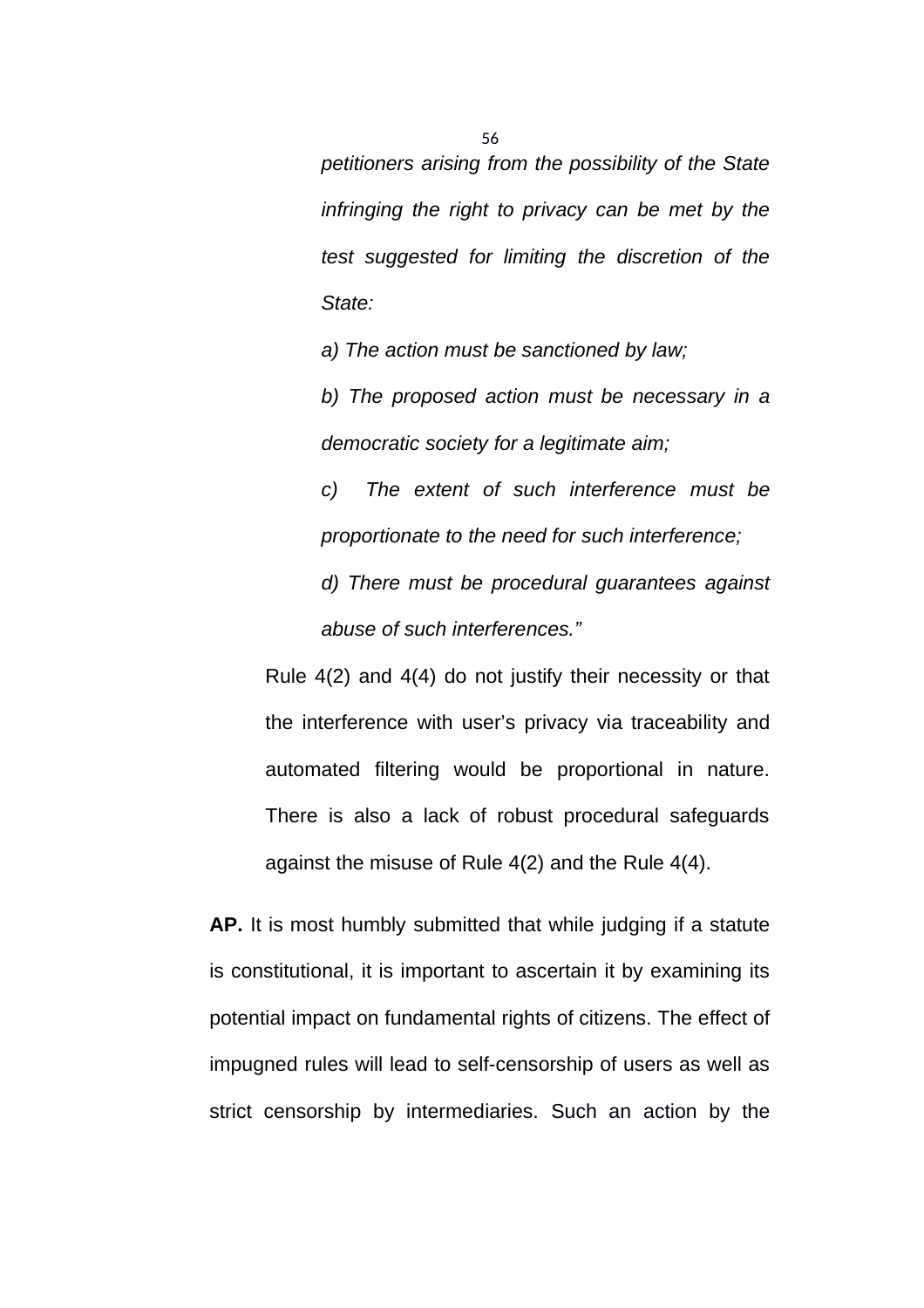intermediaries will affect the fundamental right of freedom of speech and expression guaranteed by Article 19(1) of the Constitution of India. A five-judge bench of the Hon'ble Supreme Court held in *Bennett Coleman & Co. Vs. Union of India* (UOI), AIR1973 SC 106, (1972) 2 SCC 788 has held that:

> "*The true test is whether the effect of the impugned action is to take away or abridge fundamental rights. If it be assumed that the direct object of the law or action has to be direct abridgment of the right of free speech by the impugned law or action it is to be related to the directness of effect and not to the directness of the subject matter of the impeached law or action."*

**AQ.** Because the impugned rules impose unreasonable restrictions on the Petitioner's right to practice any profession, or to carry on any occupation, trade or business as guaranteed by Article 19(1)(g) of the Constitution of India by forcing upon it to acquire an adjudicative role which leads to censorship or suffer litigation or criminal liability or both at the hands of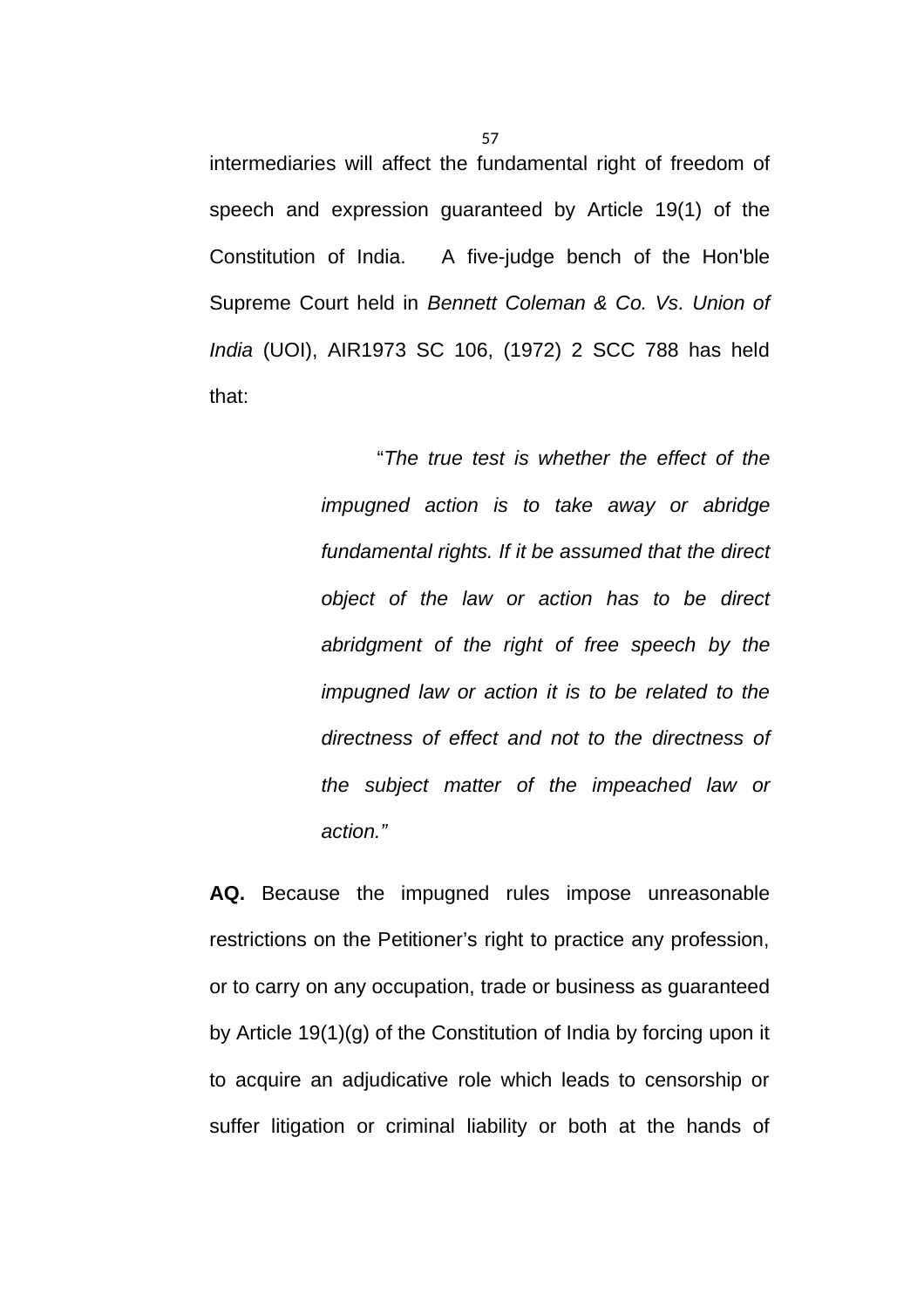Respondents and private parties.

AF. Because the impugned rules impose a significant burden on the Petitioner and other volunteers to alter the technical infrastructure, verify users for the federated services offered by them. This would lead to a risk of losing the user base for the services offered by the FOSS community, addition of compliance costs, exercise of censorship by the FOSS community and incurring legal costs as well as facing criminal action for third party, user generated content in case of noncompliance of Rule 4 read with Rule 6.

**AR.** That this would mean difficulties for the Petitioner to run its server on the federated services. That the Petitioner is not well-positioned to make these types of alterations and determinations on its technical infrastructure.

**AS.** Rule 6 gives unfettered power to the Government to declare any intermediary as a Significant Social Media Intermediary irrespective of the threshold. Such a power is given without any safeguards to protect the intermediary or the rights of the users. Rule 6 of the Intermediaries Rules 2021 is thus arbitrary and illegal.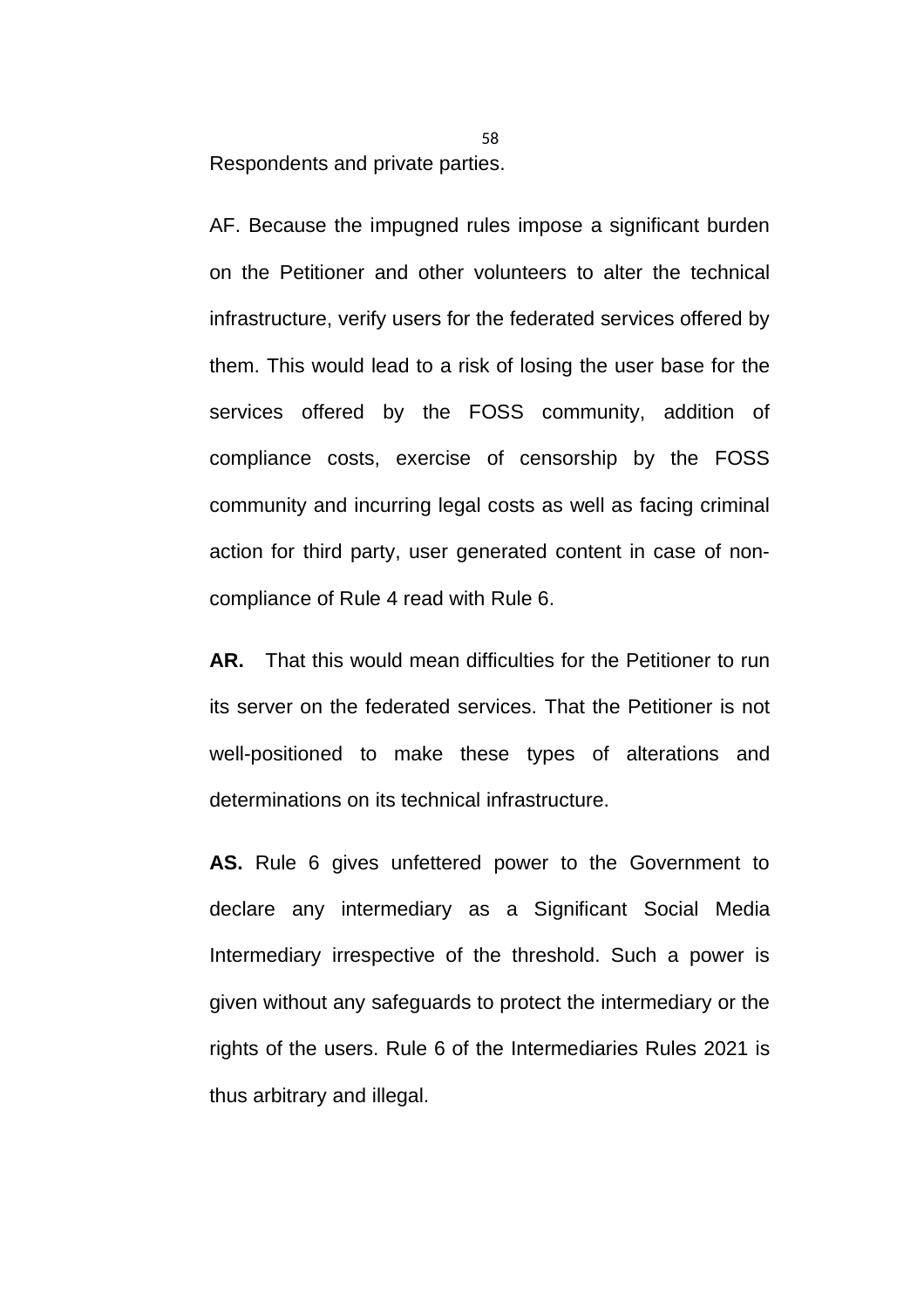### **Lack of Consultation**

**AT.** That the draft Information Technology (Intermediary Guideline) Rules, 2018 were published in December, 2018 for public consultation by MeitY to review the Information Technology(Intermediary Rules), 2011. In response to the 2018 consultation, MeitY had received 171 comments and 80 counter-comments. However, since then, the Respondents decided to notify the OTT Regulations and Code of Ethics for Digital Media along with the Intermediary Guidelines, 2021 without any consultation with the relevant stakeholders. This is in contravention of the Government of India's Pre-Legislative Consultation Policy which prescribes that a government department or ministry must release draft legislation in public domain and explain key provisions in simpler language for at least a minimum period of 30 days. A true copy of the prelegislative consultation policy issued as per D.O.No. 11(35)/2013 -L.1 dated 05-02-2014 by the Secretary, Legislative Department, Ministry of Law & Justice is produced and marked as **Exhibit P6**.

### **Private Adjudication**

**AU.** BECAUSE the Hon'ble Supreme Court in *Shreya Singhal*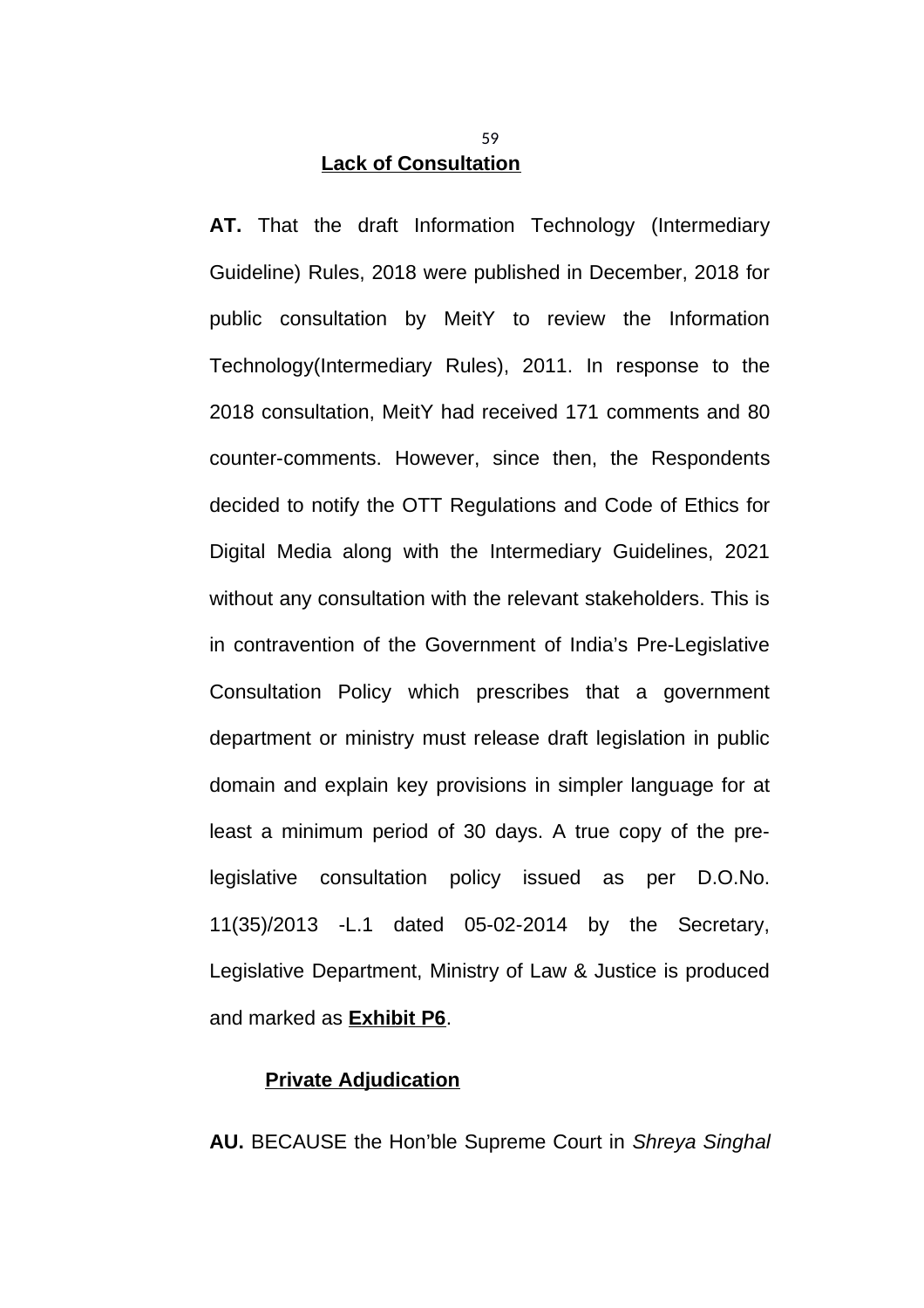had also noted that as the Rules required the intermediary to apply a subjective interpretation of similar phrases under now repealed Section 66A of the Information Technology Act in exercising the obligation to de-host content on the basis of such undefined and superfluous criteria without any legislative or regulatory guidance, it amounted to an impermissible and unconstitutional delegation of state authority to private intermediaries. The Intermediary Rules, 2021 delegate an adjudicatory role to the intermediaries which is not contemplated under Section 79. While any affected person can allege that certain content is defamatory or infringes copyright, such determinations are usually made by judges and can involve factual inquiry and careful balancing of competing interests and factors, whereas the Petitioner is not well-positioned to make these types of determinations but is being forced to adopt an adjudicative role in making such determinations.

**AV.** BECAUSE 'obscenity', 'defamation', 'racially or ethnically objectionable' are terms which suffer from cultural relativism. These terms appeal to different sensibilities across the world in a different manner. The nature of the internet is such that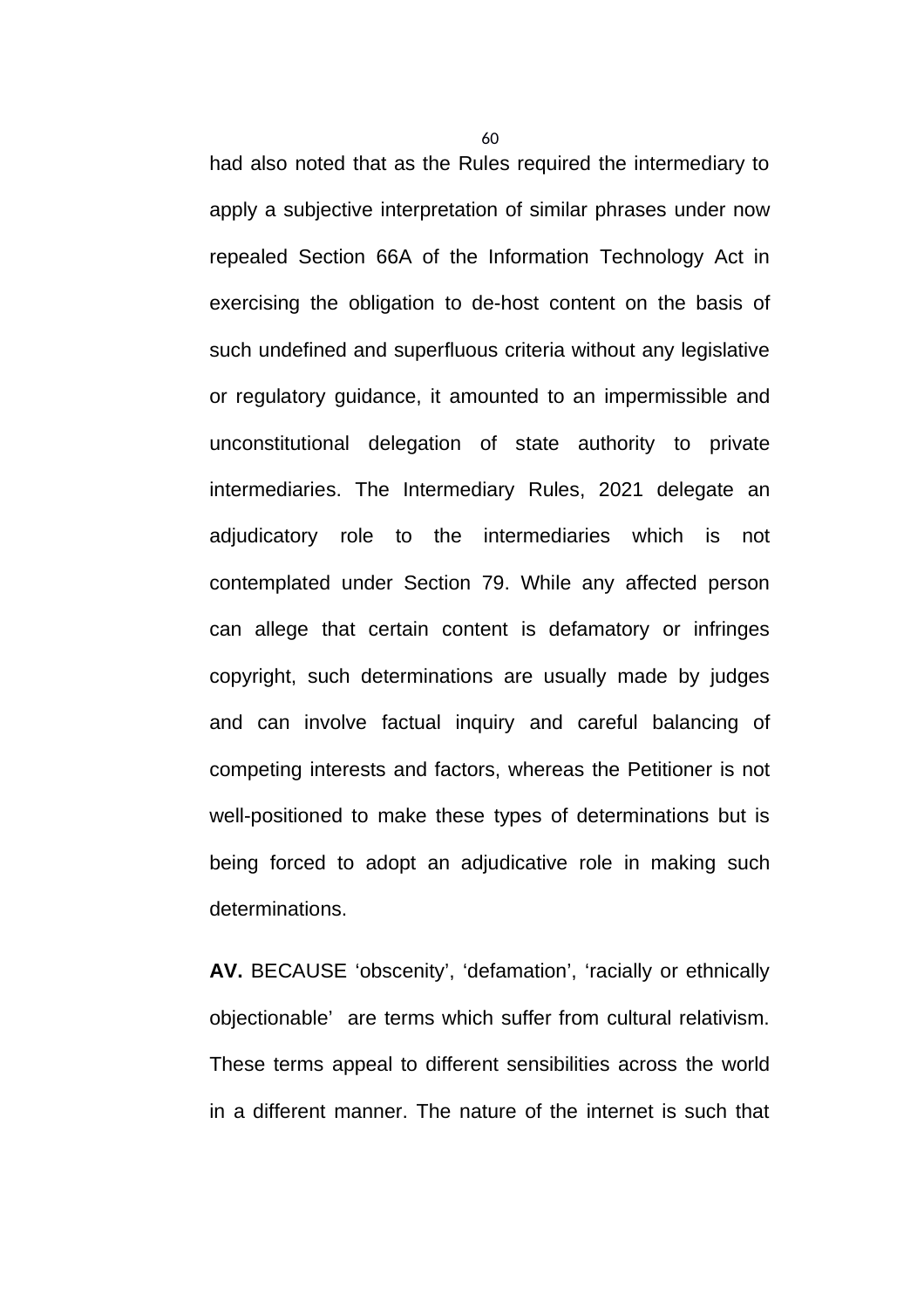there are no geographical boundaries thus making the reach far and and a structure of the structure of the structure of the structure of the structure of the structure of the structure of the structure of the structure of the structure of the structure of the structure of the stru wide. For example, "obscenity" is defined variously in different jurisdictions which can lead to content being viewed differently in different places impacting the legal rights and remedies associated with it.

**AW.** BECAUSE the Petitioner is part of a community that has members from across the world which makes it cumbersome for the Petitioner to monitor speech by catering to the sensibilities of people across the world. In *Shreya Singhal V. Union* of India (2015) 5 SCC 1, the Honorable court had noted

> "*Quite apart from this, as has been pointed out above,every expression used is nebulous in meaning. What may be offensive to one may not be offensive to another. What may cause annoyance or inconvenience to one may not cause annoyance or inconvenience to another. Even the expression"persistently" is completely imprecise – suppose a message issent thrice, can it be said that it was sent "persistently"? Does message have to be sent (say) at least eight times, before it can be said*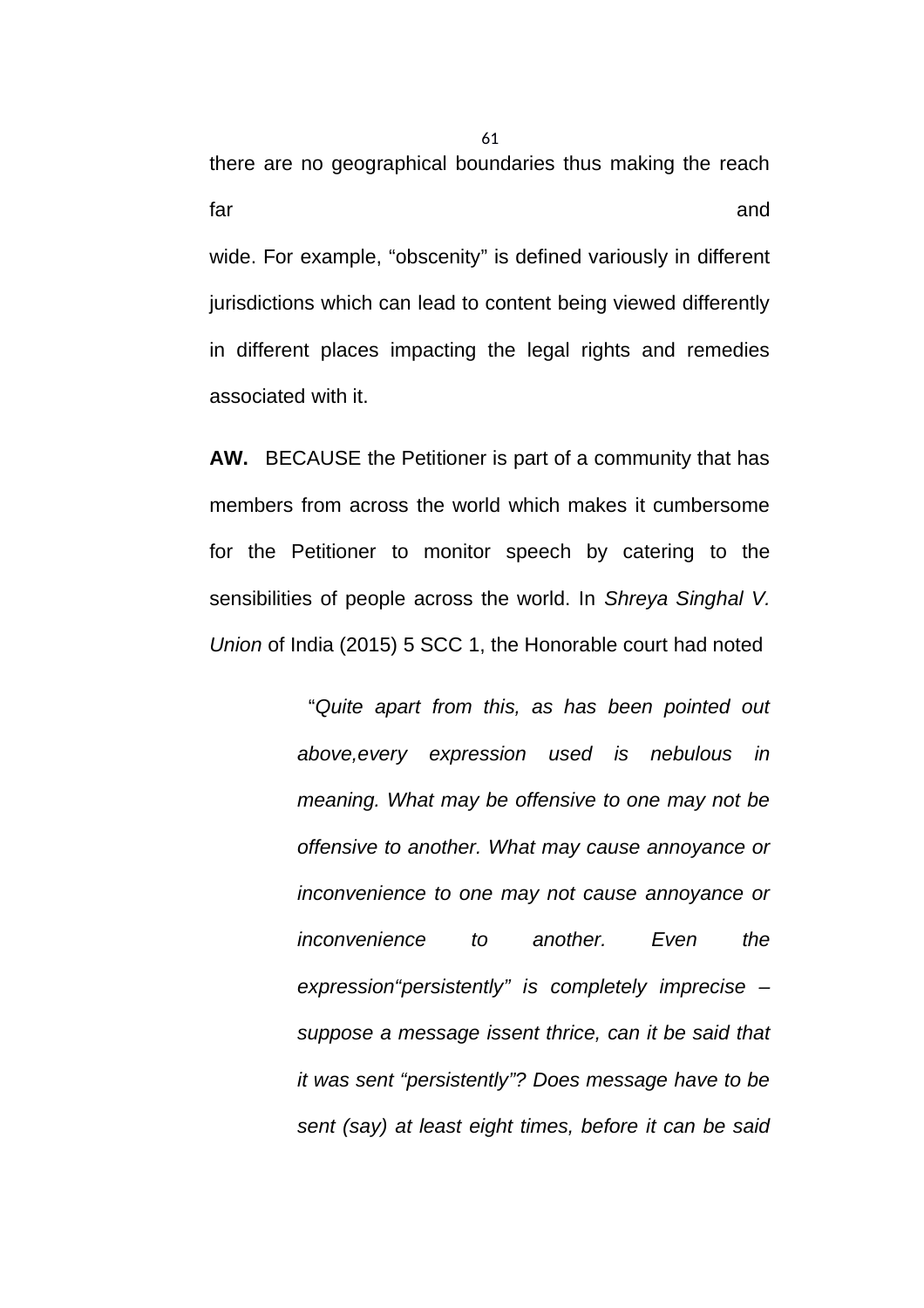*that such message is "persistently" sent? There is no demarcating line conveyed by any of these expressions –and that is what renders the Section unconstitutionally vague"*

**AX.** BECAUSE Rule 3(1)(j) states that an Intermediary has to furnish information within a period of 72 hours when called upon by a government agency through an order. It is hereby submitted that this time period is insufficient for a small intermediary run on unpaid volunteers with limited manpower to furnish details. Smaller intermediaries such as FSCI which the Petitioner manages himself will face considerable hardship in furnishing such details at such a short notice.

**AY.** BECAUSE the proviso 1(k) of Rule 3 states that technical configuration of a computer resource cannot be changed which can circumvent a law in force at that time. This clause is ambiguous in nature and through the wordings of this section, there is a lack of clarity in what this section aims to achieve. This provision is enacted keeping in mind how conventional intermediaries function but ignores alternative intermediaries such as that operated by the Petitioner.

**AZ.** BECAUSE Rule 3(2) of the Intermediary Rules, 2021 on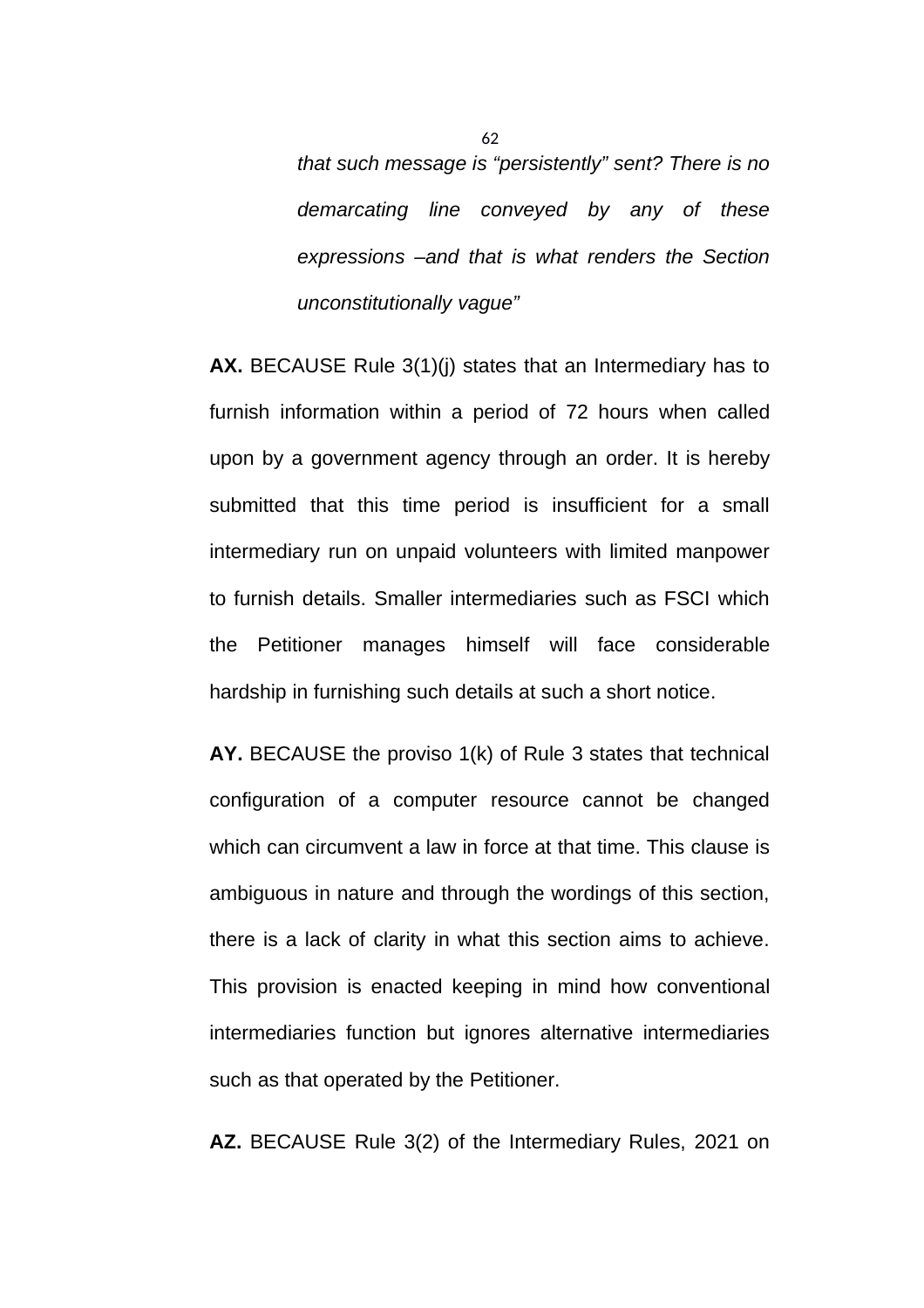grievance redressal mechanism states that the name and details of the grievance officer needs to be published on the Intermediary's website. In case there is any complaint which can be made by any citizen it has to be acknowledged within 24 hours of its receipt and disposed of within 15 days. This places a heavy compliance burden on small intermediaries such as the one managed by a group of volunteers including the Petitioner effectively making their operation untenable and closing the door for innovation.

**BA.** BECAUSE the Petitioner in this case is part of a small community movement which does not have full time employees or the financial wherewithal to implement a parallel grievance redressal mechanism staffed with sophisticated employees that can address the complicated matters of content moderation. The Petitioner's organization does not have any resources and/or human resources to comply with sub-rule 2 of Rule 3. To fulfil the compliances under sub-rule 2 of Rule 3 will force the Petitioner to stop providing any of the services, thus having an impact on its constitutionally guaranteed right to free trade and profession under Article  $19(1)(q)$  of the Constitution of India. The heavy compliance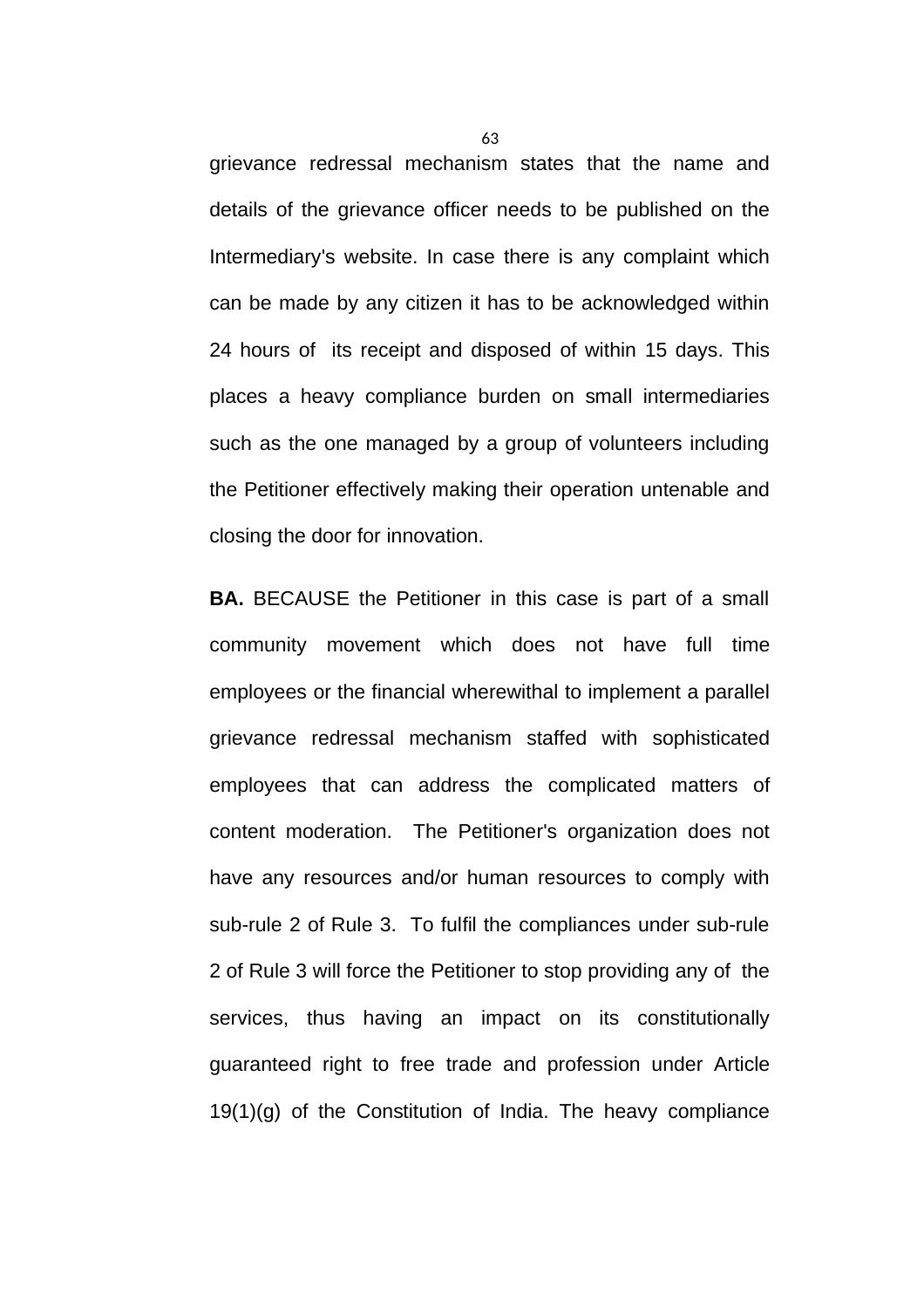burden will make it difficult for the Petitioner to run the Free Software Community of India (FSCI) thereby depriving the civil society and Indian technology community of crucial technological tools of development and communications.

BB. Petitioner is not well positioned to make the kind of determinations expected by the impugned Rules and is being forced to adopt an adjudicative role in performing compliance. The compliances under Rule 3, sub rule 2 will force the Petitioner to discontinue his work. As such the Petitioner is made to choose between the option of complying with the heavy compliance burden placed on them under the Intermediary Rules, 2021 or taking a legal risk of not responding within 24 hours to the numerous requests it might be getting from the public. It is not possible for the Petitioner who manages a volunteer driven community to be able to respond to the sheer volume of legal requests. Thus, the Intermediary Rules, 2021 make it difficult for the Petitioner to run its service.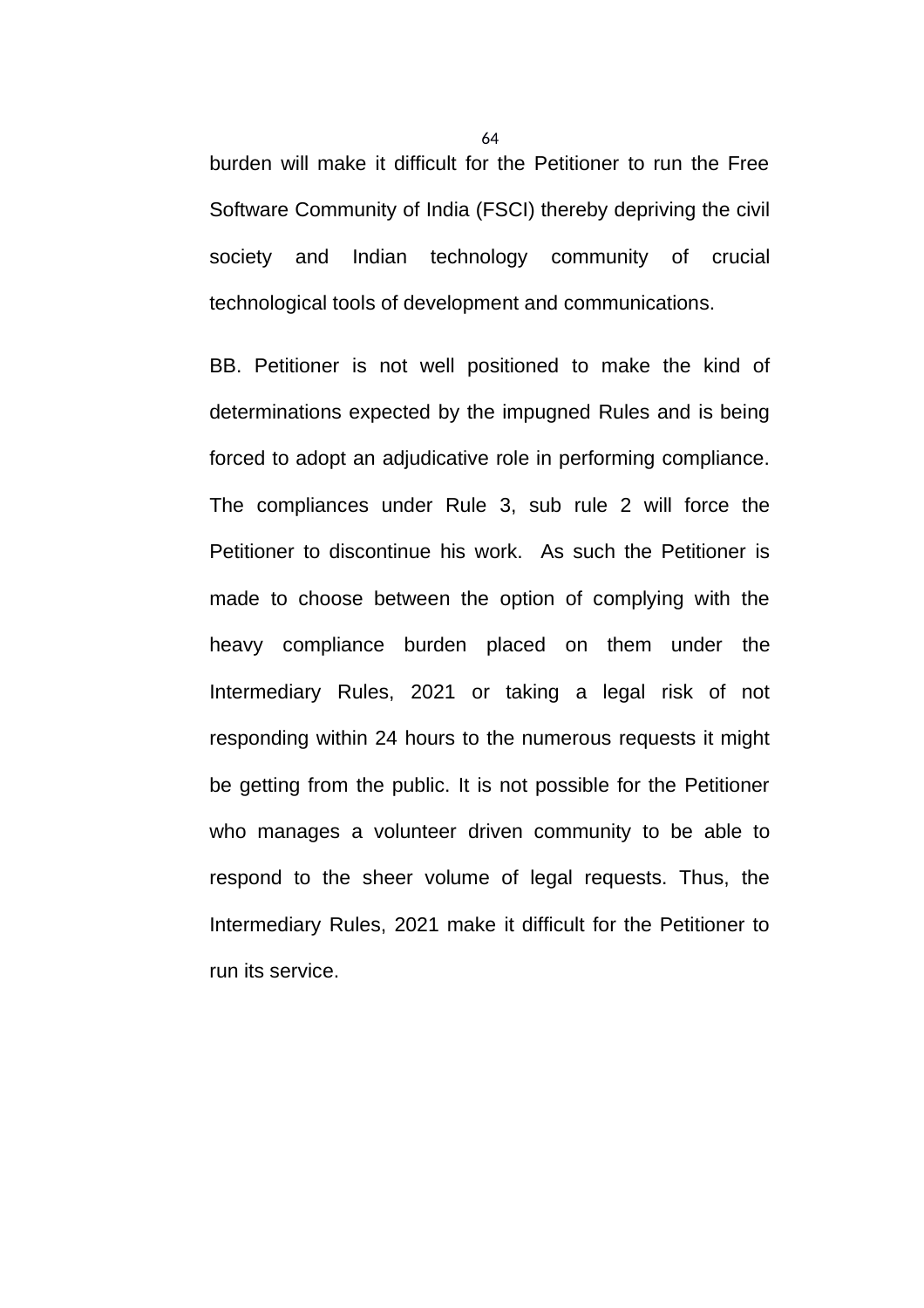**Hence it is humbly prayed that this Hon'ble Court may be pleased to call for the records of the case and:-**

- **i To issue an appropriate writ, order or direction in the nature of Writ of Certiorari quashing Part II of the Information Technology (Intermediary Guidelines and Digital Media Ethics Code) Rules of 2021 as illegal, null and void as the same are ultra vires of the Constitution;**
- **ii To issue an appropriate writ, order or direction directing the Respondents to promulgate Rules relating to guidelines to be followed by intermediaries in line with the statement and objectives of the Information Technology Act, 2000 and in tune with the law laid down by the Apex Court in** *Shreya Singhal v Union of India* **(2015)5 SCC 1.**
- **iii Declare that the Right to encryption as a subset of Right to Privacy is a Fundamental Right**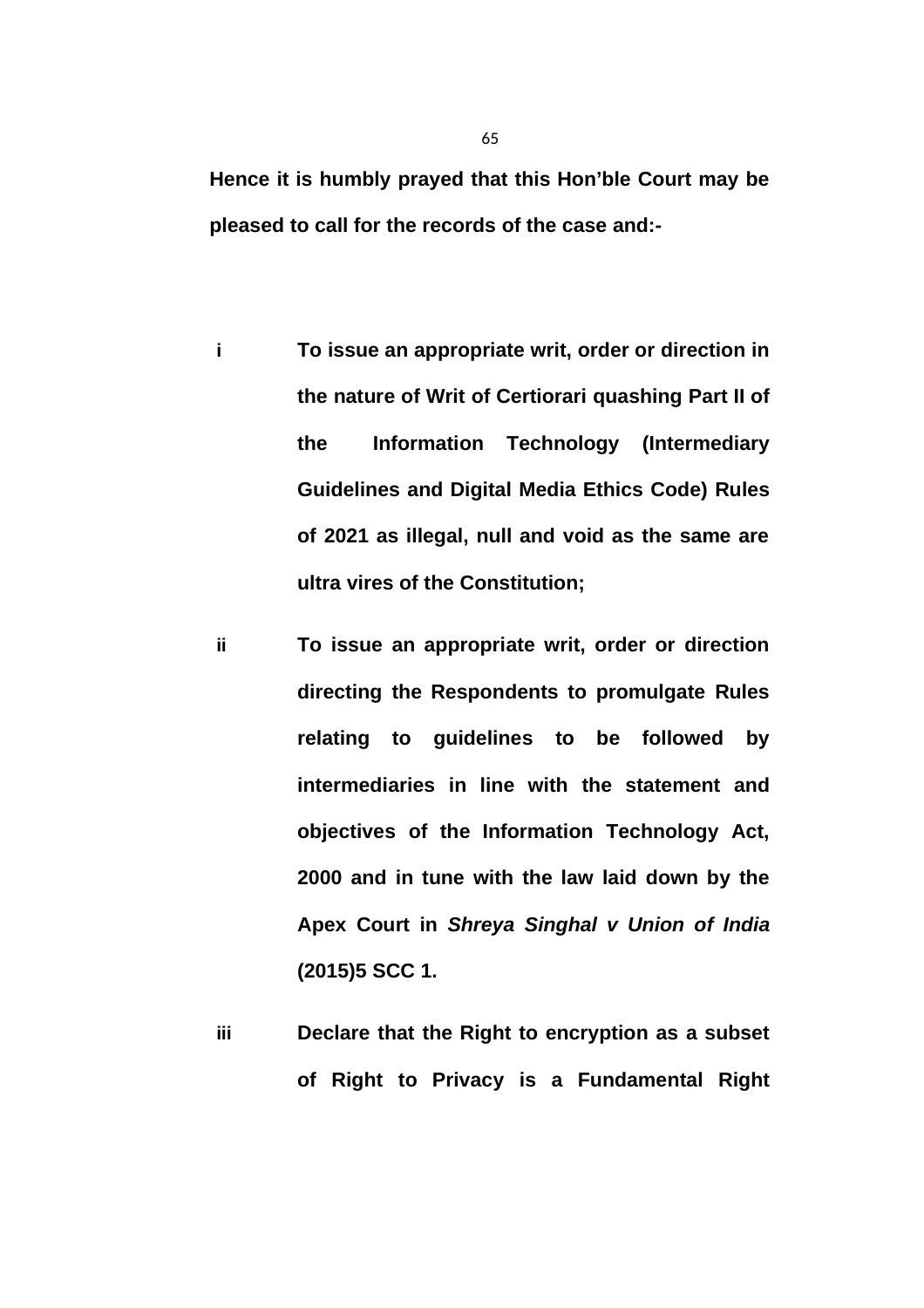**enshrined under Article 21 of the Constitution of India;**

**iv To issue such other appropriate writ, order or direction as this Hon'ble Court may deem just and proper to issue in the circumstances of the case.**

### **INTERIM RELIEF PRAYED FOR**

**This Hon'ble Court be pleased to issue an interim order:**

- **1. Staying the operation and implementation of Part II of the Information Technology (Intermediary Guidelines and Digital Media Ethics Code) Rules of 2021, or;**
- **2. In the alternative directing the Respondents that no coercive action be initiated against the Petitioner or other volunteers running poddery.com, diasp.in, codema.in and fsci.in or any FOSS developer offering software products in relation to the Information Technology**